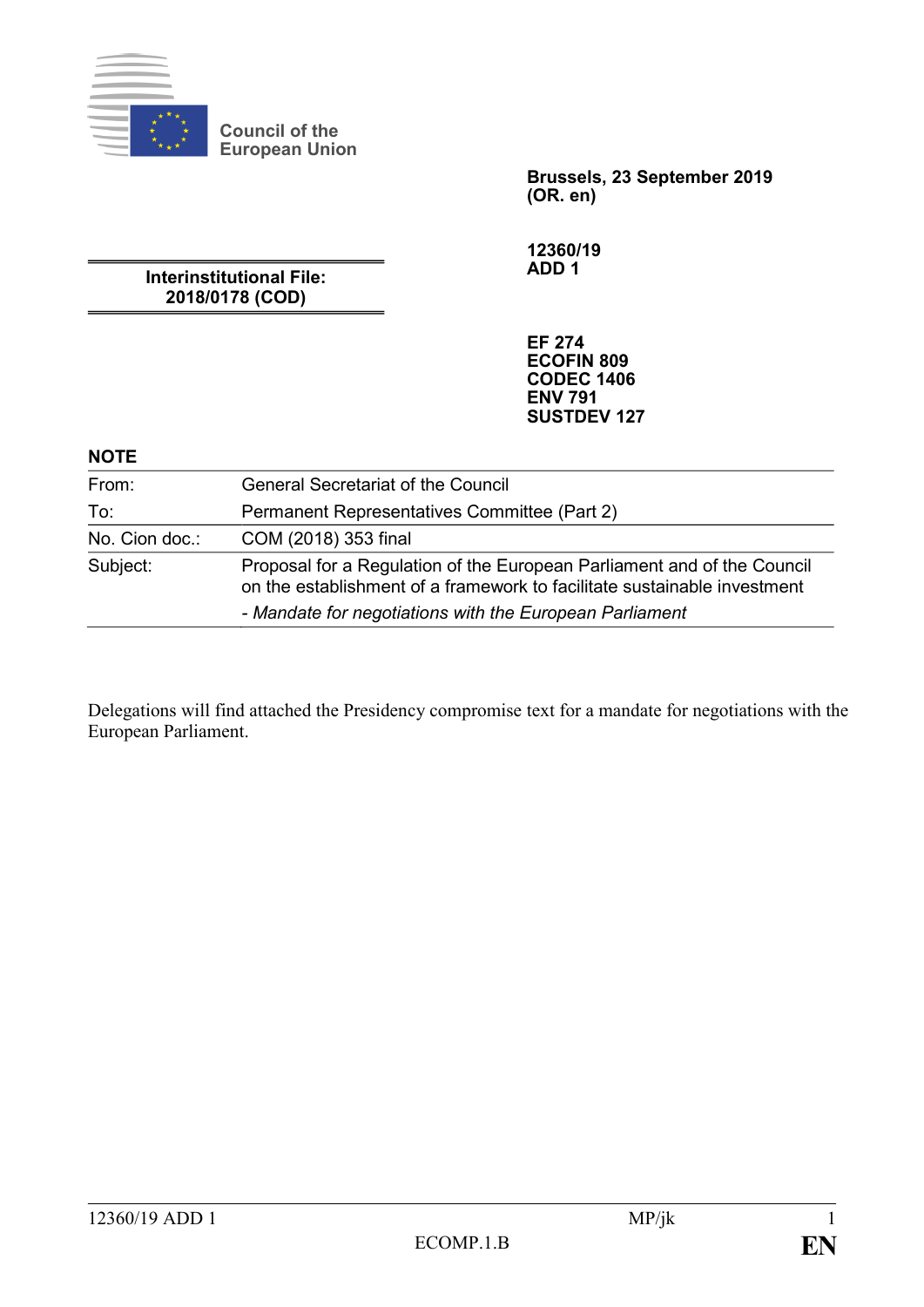#### **REGULATION OF THE EUROPEAN PARLIAMENT AND OF THE COUNCIL**

### **on the establishment of a framework to facilitate sustainable investment**

(Text with EEA relevance)

#### THE EUROPEAN PARLIAMENT AND THE COUNCIL OF THE EUROPEAN UNION,

Having regard to the Treaty on the Functioning of the European Union, and in particular Article 114 thereof,

Having regard to the proposal from the European Commission,

After transmission of the draft legislative act to the national parliaments,

Having regard to the opinion of the European Central Bank,<sup>1</sup>

Having regard to the Opinion of the European Economic and Social Committee,<sup>2</sup>

Acting in accordance with the ordinary legislative procedure,

Whereas:

(1) Article 3(3) of the Treaty on European Union aims to establish an internal market that works for the sustainable development of Europe, based among others on balanced economic growth and a high level of protection and improvement of the quality of the environment.

 $\mathbf{1}$  $\frac{1}{2}$  OJ C, , p. .

**<sup>2</sup>** OJ C , , p. .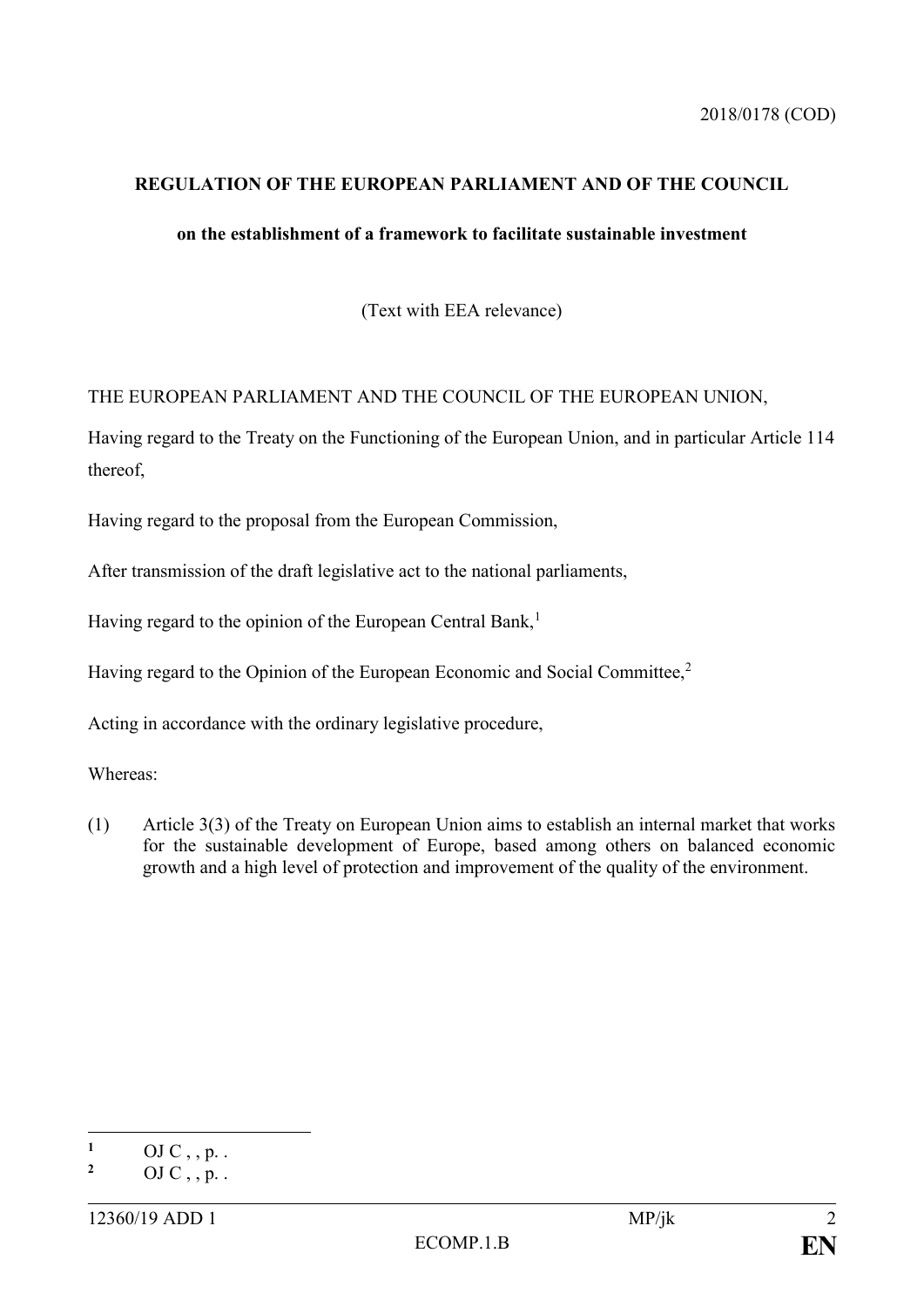- (2) On 25 September 2015, the UN General Assembly adopted a new global sustainable development framework: the  $2030$  Agenda for Sustainable Development<sup>3</sup> having at its core the Sustainable Development Goals (SDGs) covering three pillars of sustainability: environmental, social and economic/governance. The Commission Communication of 22 November 2016 on the next steps for a sustainable European future<sup>4</sup> links the SDGs to the Union policy framework to ensure that all Union actions and policy initiatives, within the Union and globally, take the SDGs on board at the outset. In its conclusions of 20 June 2017<sup>5</sup> the Council of the European Union confirmed the commitment of the Union and the Member States to the implementation of the 2030 Agenda in a full, coherent, comprehensive, integrated and effective manner, and in close cooperation with partners and other stakeholders.
- (3) In 2016, the Council concluded on behalf of the Union the Paris Agreement<sup>6</sup>. Article  $2(1)(c)$ of the Paris Agreement sets the objective of strengthening the response to climate change, among other means by making finance flows consistent with a pathway towards low greenhouse gas emissions and climate-resilient development.
- (4) Sustainability and the transition to a safe, climate neutral and climate resilient, more resource-efficient and circular economy is the key in ensuring long-term competitiveness of the Union's economy. Sustainability has long been at the heart of the European Union project and the Treaties give recognition to its social and environmental dimensions.
- (5) In December 2016, the Commission mandated a High-Level Expert Group to develop an overarching and comprehensive Union strategy on sustainable finance. The report of the High-Level Expert Group published on 31 January 2018<sup>7</sup> calls for the creation of a technically robust classification system at Union level to establish clarity on which activities are 'green' or 'sustainable', starting with climate change mitigation.

 $\overline{a}$ <sup>3</sup> Transforming our World: The 2030 Agenda for Sustainable Development (UN 2015) available at https://sustainabledevelopment.un.org/post2015/transformingourworld.

<sup>&</sup>lt;sup>4</sup> COM(2016) 739 final.<br>5 DEVGEN 130 ONLI 8

<sup>&</sup>lt;sup>5</sup> DEVGEN 139, ONU 83, ENV 624.

**<sup>6</sup>** Council Decision (EU) 2016/1841 of 5 October 2016 on the conclusion, on behalf of the European Union, of the Paris Agreement adopted under the United Nations Framework Convention on Climate Change (OJ L 282, 19.10.2016, p. 4).

<sup>&</sup>lt;sup>7</sup> EU High-Level Expert Group on Sustainable Finance Final Report, Financing a Sustainable European Economy, available at: [https://ec.europa.eu/info/sites/info/files/180131](https://ec.europa.eu/info/sites/info/files/180131-sustainable-finance-final-report_en.pdf) [sustainable-finance-final-report\\_en.pdf.](https://ec.europa.eu/info/sites/info/files/180131-sustainable-finance-final-report_en.pdf)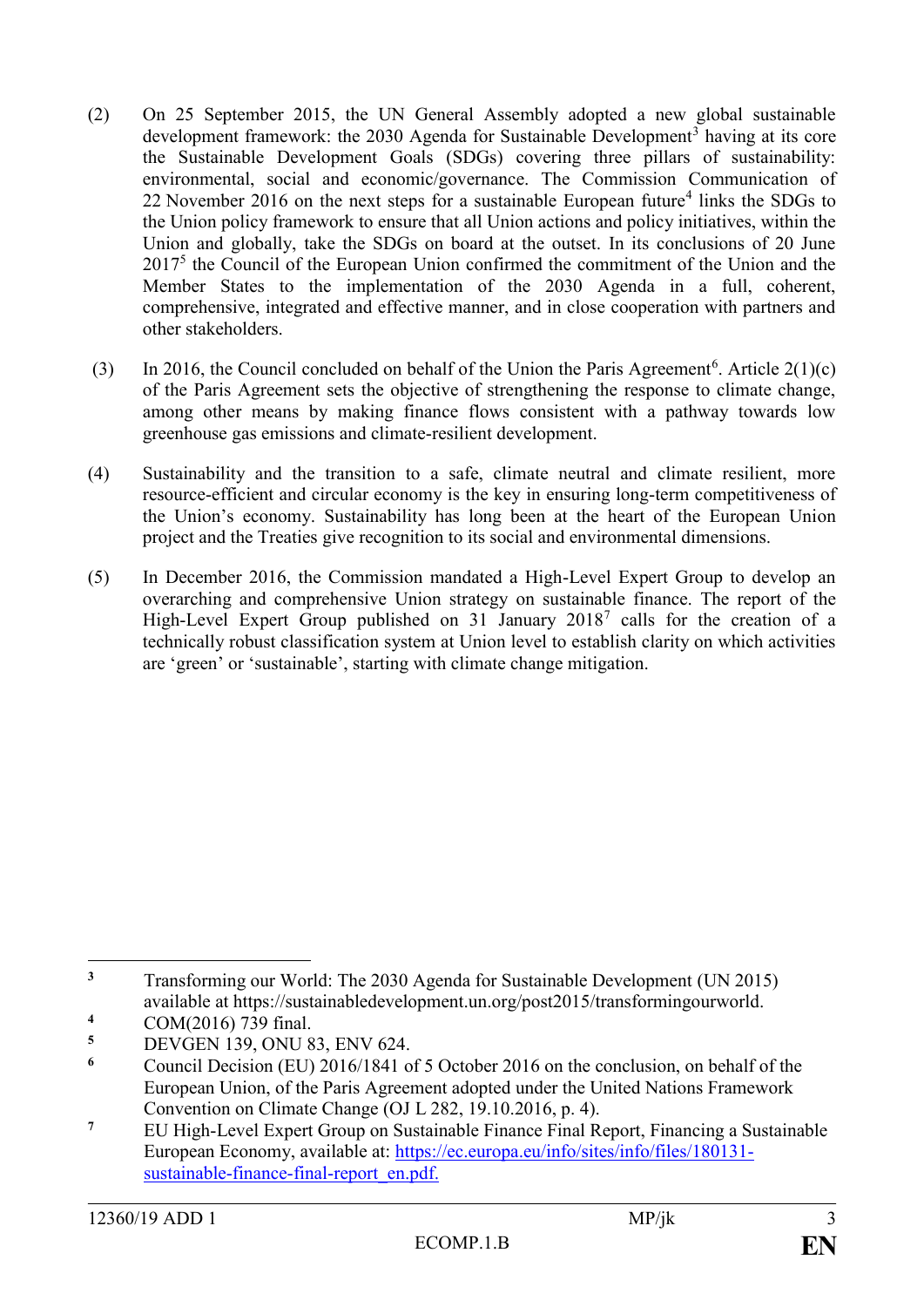- (6) In March 2018, the Commission published its Action Plan 'Financing Sustainable Growth'<sup>8</sup> setting up an ambitious and comprehensive strategy on sustainable finance. One of the objectives set out in the Action Plan is to reorient capital flows towards sustainable investment in order to achieve sustainable and inclusive growth. The establishment of a unified classification system for sustainable activities is the most important and urgent action envisaged by the Action Plan. The Action Plan recognises that the shift of capital flows towards more sustainable activities has to be underpinned by a shared understanding of what 'sustainable' means. As a first step, clear guidance on activities qualifying as contributing to environmental objectives, should help inform investors about the investments that fund environmentally sustainable economic activities. Further guidance on the activities contributing to other sustainability objectives, including social objectives, might be developed at a later stage.
- (6a) While acknowledging the urgency of addressing climate change and pursuing all environmental objectives, further analytical work should be carried out in order to advance other sustainability objectives, including social objectives and good governance, thereby implementing the 2030 Agenda in a full, coherent, comprehensive, integrated and effective manner.
- (7) Decision No. 1386/2013/EU of the European Parliament and of the Council<sup>9</sup> calls for an increase in private sector funding for environmental and climate-related expenditure, notably through incentives and methodologies that stimulate companies to measure the environmental costs of their business and profits derived from using environmental services.
- (8) Achieving SDGs in the Union requires channelling of capital flows towards sustainable investments. It is important to fully exploit the potential of the internal market for the achievement of those goals and to ensure that capital flows channelled towards sustainable investment are not disrupted in the internal market.
- (9) Offering financial products which pursue environmentally sustainable objectives is an effective way of channelling private investments into sustainable activities. National requirements for marketing financial products or corporate bonds as environmentally sustainable investments, including the requirements set out by Member States to allow the relevant market actors to use a national label, aim to enhance investor confidence, to create visibility and to address concerns about "greenwashing". Greenwashing refers to the practice of gaining an unfair competitive advantage by marketing a financial product as environmentally friendly, when in fact it does not meet basic environmental standards. Currently a few Member States have in place labelling schemes.

 $\overline{a}$ 

<sup>8</sup> **COM(2018)** 97 final.

**<sup>9</sup>** Decision No. 1386/2013/EU of the European Parliament and of the Council of 20 November 2013 on a General Union Environment Action Programme to 2020 'Living well, within the limits of our planet' (OJ L 354/171 28.12.2013).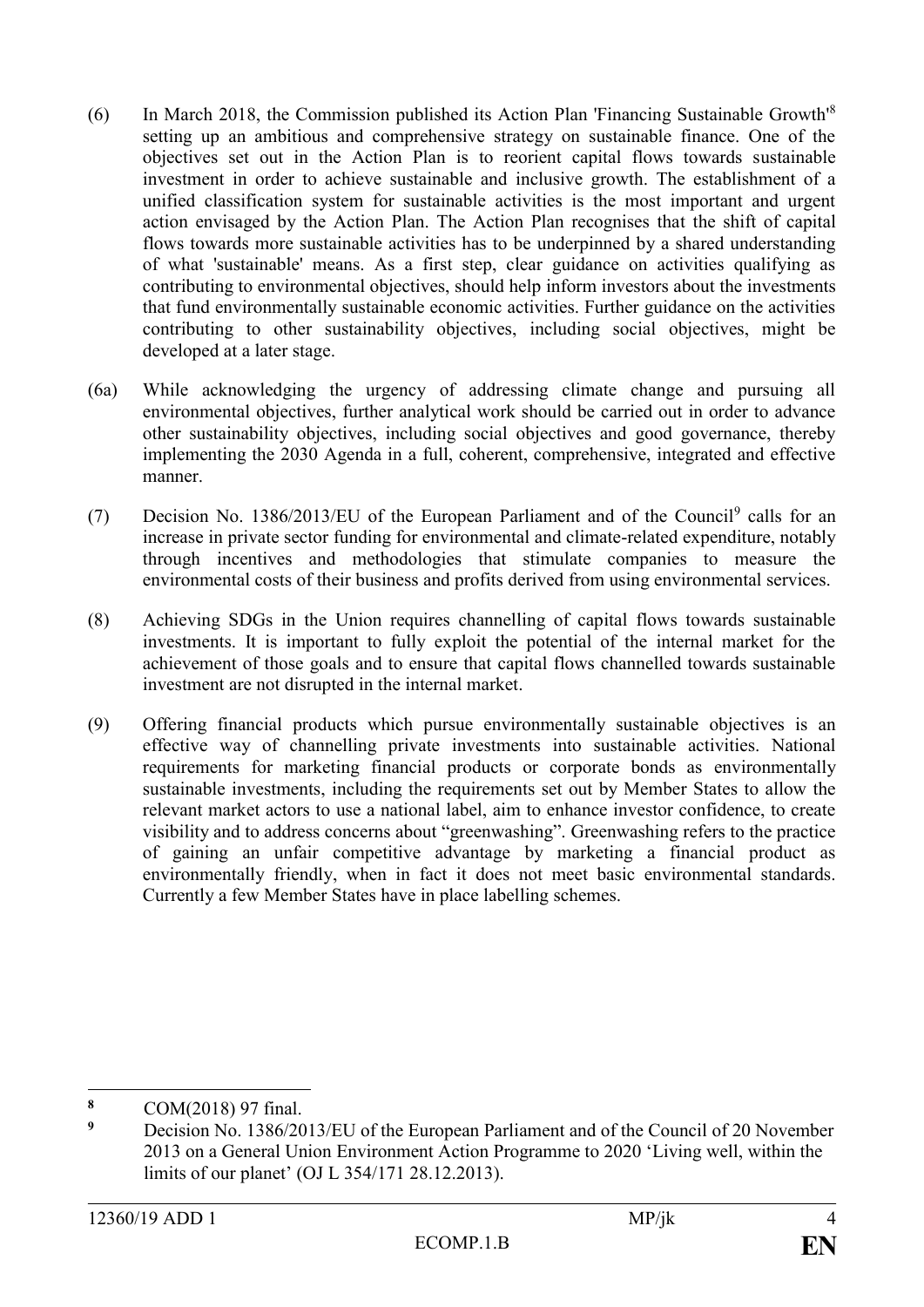Those existing schemes build on different taxonomies classifying environmentally sustainable economic activities. Given the political commitments under the Paris Agreement and at Union level, it is likely that more and more Member States will establish labelling schemes or other requirements on financial market participants or issuers in respect of financial products or corporate bonds marketed as environmentally sustainable. In doing so, Member States would be using their own national taxonomies for the purposes of determining which investments qualify as sustainable. If such national requirements are based on different criteria as to which economic activities qualify as environmentally sustainable, investors will be discouraged from investing across borders, due to difficulties in comparing different investment opportunities. In addition, economic operators wishing to attract investment from across the Union would have to meet different criteria in the various Member States in order for their activities to qualify as environmentally sustainable for the purposes of those different labels. The absence of uniform criteria will thus increase costs and create a significant disincentive for economic operators, amounting to an impediment to access cross-border capital markets for sustainable investments.

The barriers to access cross-border capital markets for the purposes of raising funds for sustainable projects are expected to grow further. The criteria for determining whether an economic activity is environmentally sustainable should therefore be harmonised at Union level, in order to remove obstacles to the functioning of the internal market and prevent their future emergence. With such harmonisation economic operators will find it easier to raise funding for their environmentally sustainable activities across borders, as their economic activities can be compared against uniform criteria in order to be selected as underlying assets for environmentally sustainable investments. It will therefore facilitate attracting investment across borders within the Union.

(10) Moreover, if financial market participants do not provide any explanation to investors how the activities they invest in contribute to environmental objectives, or if they use different concepts in their explanation of what is a 'environmentally sustainable' economic activity, investors will find it disproportionately burdensome to check and compare different financial products. It has been found that this discourages investors from investing into environmentally sustainable financial products. Furthermore, the lack of investor confidence has major detrimental impacts on the market for sustainable investment. It has further been shown that national rules or market-based initiatives taken to tackle this issue within national borders will lead to fragmenting the internal market. If financial market participants disclose how and to what extent the financial products that they claim are environmentally sustainable actually meet the criteria for environmentally sustainable economic activities under this Regulation, and they use for such disclosures common criteria across the Union for such disclosures, this will help investors compare environmentally sustainable investment opportunities across borders. Investors will invest in environmentally sustainable financial products with higher confidence across the Union, thereby improving the functioning of the internal market.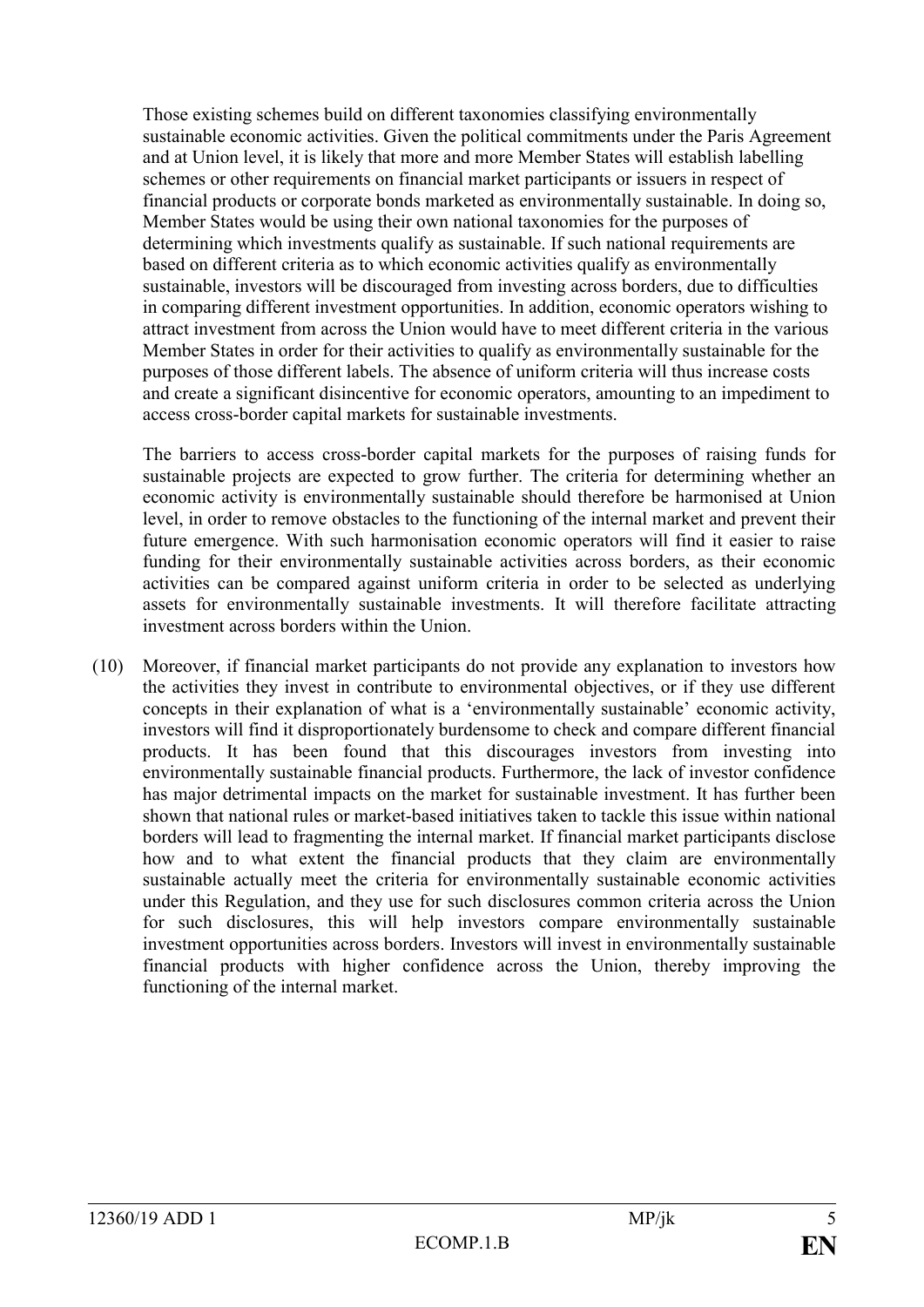(11) To address existing obstacles to the functioning of the internal market and to prevent the emergence of such obstacles in the future, Member States should be required to use a common concept of environmentally sustainable investment when setting up requirements for financial market participants or issuers for the purpose of labelling financial products or corporate bonds marketed as environmentally sustainable at national level. When doing this, this Regulation does not affect and is without prejudice to any fiscal measures (such as tax measures) that Member States may adopt on a national level with the aim to incentivise sustainable investment.

National labelling schemes should be consistent with the legal obligation as set out in Article 1 point (2a), including the technical screening criteria applicable for those economic activities.

- (12) Establishing criteria for environmentally sustainable economic activities may encourage economic operators to publish and to disclose on their websites, on a voluntary basis, information on the environmentally sustainable economic activities they carry out. This information will not only help financial market participants and other relevant actors in the financial markets to easily identify which economic operators carry out environmentally sustainable economic activities, but it will also make it easier for these economic operators to raise funding for their environmentally sustainable activities.
- (13) A Union classification of environmentally sustainable economic activities should enable the development of future Union policies in support of sustainable finance, including Unionwide standards for environmentally sustainable financial products and eventually the establishment of labels that formally recognise compliance with those standards across the Union. Uniform legal requirements for considering investments as environmentally sustainable investments, based on uniform criteria for environmentally sustainable economic activities, are necessary as a reference for future Union legislation aiming at enabling those investments.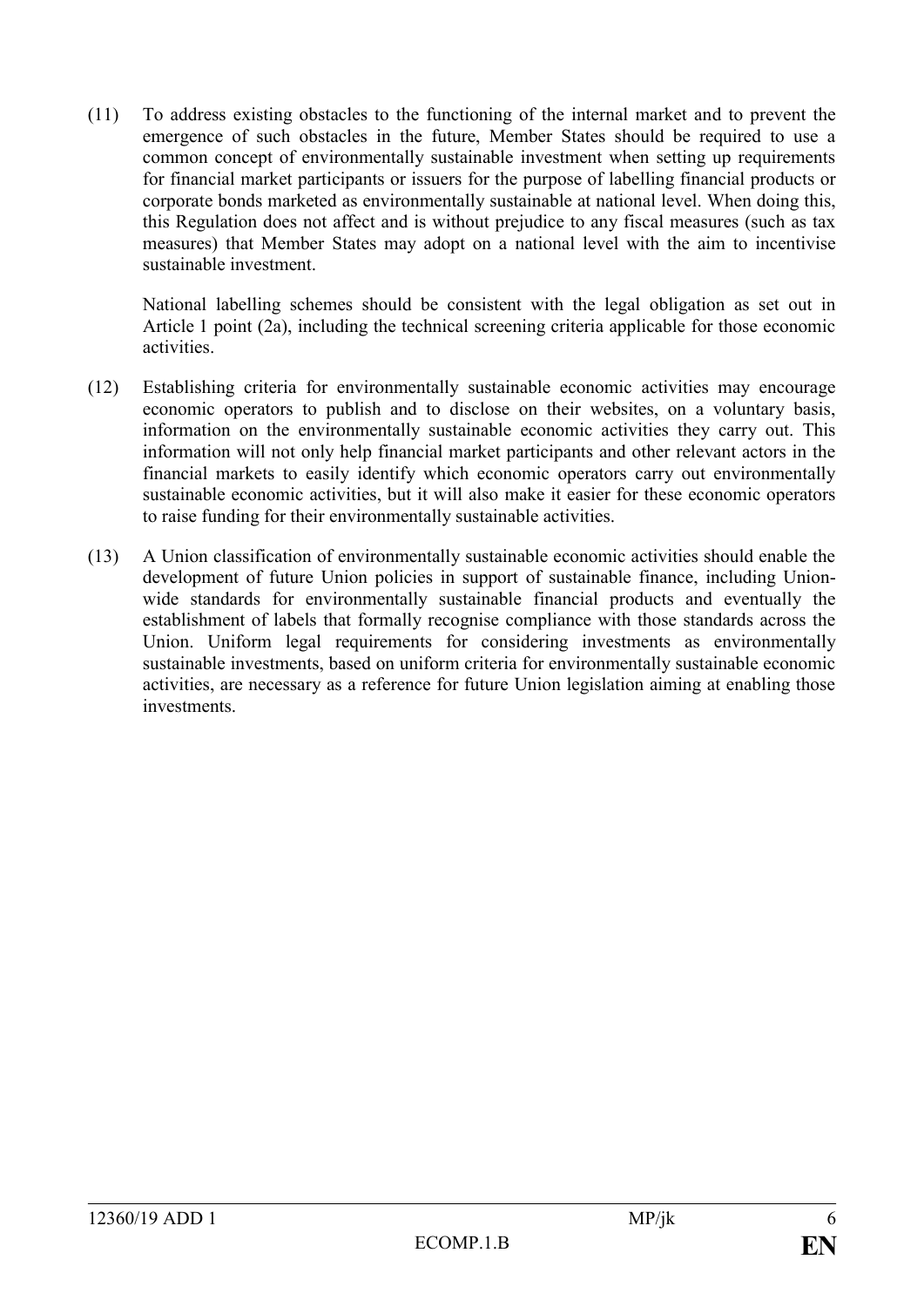- (13a) A Union classification of environmentally sustainable economic activities should be based on any relevant Union legislation, where appropriate. It should also build, where appropriate, on Union labelling and certification schemes, Union methodologies for assessing environmental footprint, and Union statistical classification systems, where appropriate.
- (14) In the context of achieving SDGs in the Union, policy choices such as the creation of a European Fund for Strategic Investment, have proven to be effective in contributing to channel private investment alongside public spending towards sustainable investments. Regulation (EU) 2015/1017 of the European Parliament and of the Council<sup>10</sup> specifies a  $40\%$ climate investment target for infrastructure and innovation projects under the European Fund for Strategic Investment. Common criteria for the sustainability of economic activities could underpin future similar initiatives of the Union supporting investment pursuing climaterelated or other environmental objectives.
- (15) To avoid market fragmentation as well as harm to consumer interests due to divergent notions of environmentally sustainable economic activities, national requirements which financial market participants or issuers should comply with when they wish to market financial products or corporate bonds as being 'environmentally sustainable', should build on the uniform criteria for environmentally sustainable economic activities. Financial market participants making available environmentally sustainable financial products and issuers referred to in Article 1 point (2)(a) issuing environmentally sustainable corporate bonds should use the same concept of environmentally sustainable economic activities, when disclosing how these investments are 'environmentally sustainable'.
- (16) In the interest of investors, including consumers, financial market participants making available financial products as 'environmentally sustainable', should disclose how and to what extent the investment meets the criteria environmentally sustainable economic activities as defined in this Regulation. If another approach is pursued, such as attaining only certain environmental characteristics, financial market participants should disclose the investment approach in respect of the financial product, applying the requirements under the Regulation XYZ/2019 on sustainability-related disclosures in the financial services sector.

 $\overline{a}$ **<sup>10</sup>** Regulation (EU) 2017/2396 of the European Parliament and of the Council of 13 December 2017 amending Regulations (EU) No 1316/2013 and (EU) 2015/1017 as regards the extension of the duration of the European Fund for Strategic Investments as well as the introduction of technical enhancements for that Fund and the European Investment Advisory Hub (OJ L 345, 27.12.2017, p. 34).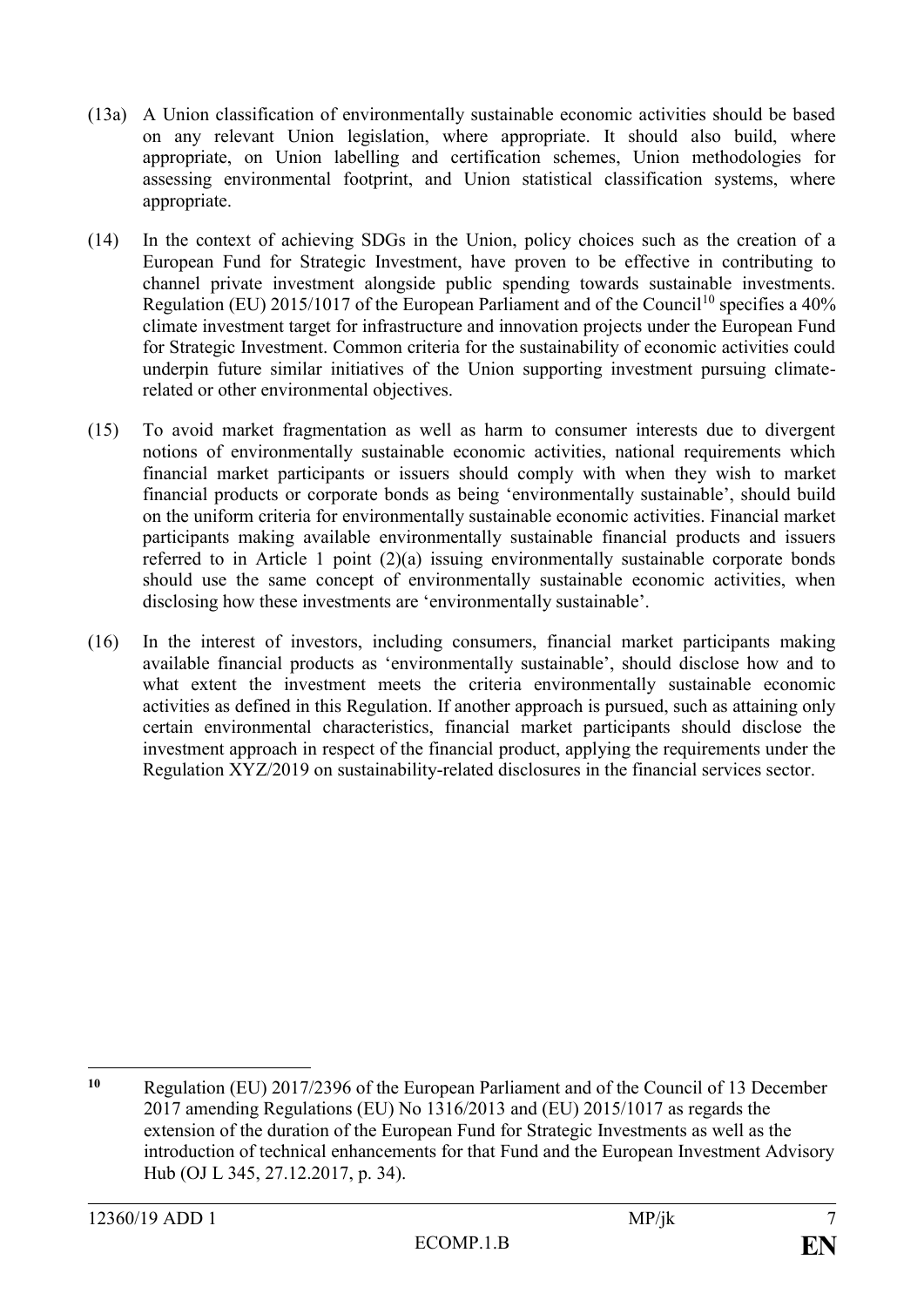When complying with their obligations under this Regulation, financial market participants may additionally take into account a wide range of different qualitative and quantitative indicators and disclosures, which they consider relevant for investors to assess financial products made available as environmentally sustainable. The current compliance and the degree of alignment with the technical screening criteria regarding the underlying economic activities must however, be one of a range of indicators, if the financial product is made available as 'environmentally sustainable'.

With regard to other financial products not within the scope of this Regulation, which are not made available as 'environmentally sustainable' there is no obligation to disclose their degree of alignment with the technical screening criteria referred to in this Regulation.

(16aa) In the interests of investors, financial market participants making available financial products as 'low-carbon', should disclose how and to what extent the investment meets the criteria for low-carbon activities, pursuant to Article 9(3) of the Regulation XYZ/2019 on sustainability-related disclosures in the financial services sector.

When making available financial products as 'low-carbon', financial market participants should take into account technical screening criteria determining under which conditions a specific economic activity is considered, for the purposes of this Regulation, to contribute substantially to climate change mitigation.

A 'low-carbon' activity should indeed target the reduction in carbon emissions and hence should include the objective of low carbon emission exposure in view of achieving the longterm global warming targets of the Paris Climate Agreement. Such option should allow financial market participants to target more specific investments related to climate change mitigation objective while ensuring sufficient articulation with the requirements laid out in Regulation XYZ/2019 on sustainability-related disclosures in the financial services sector.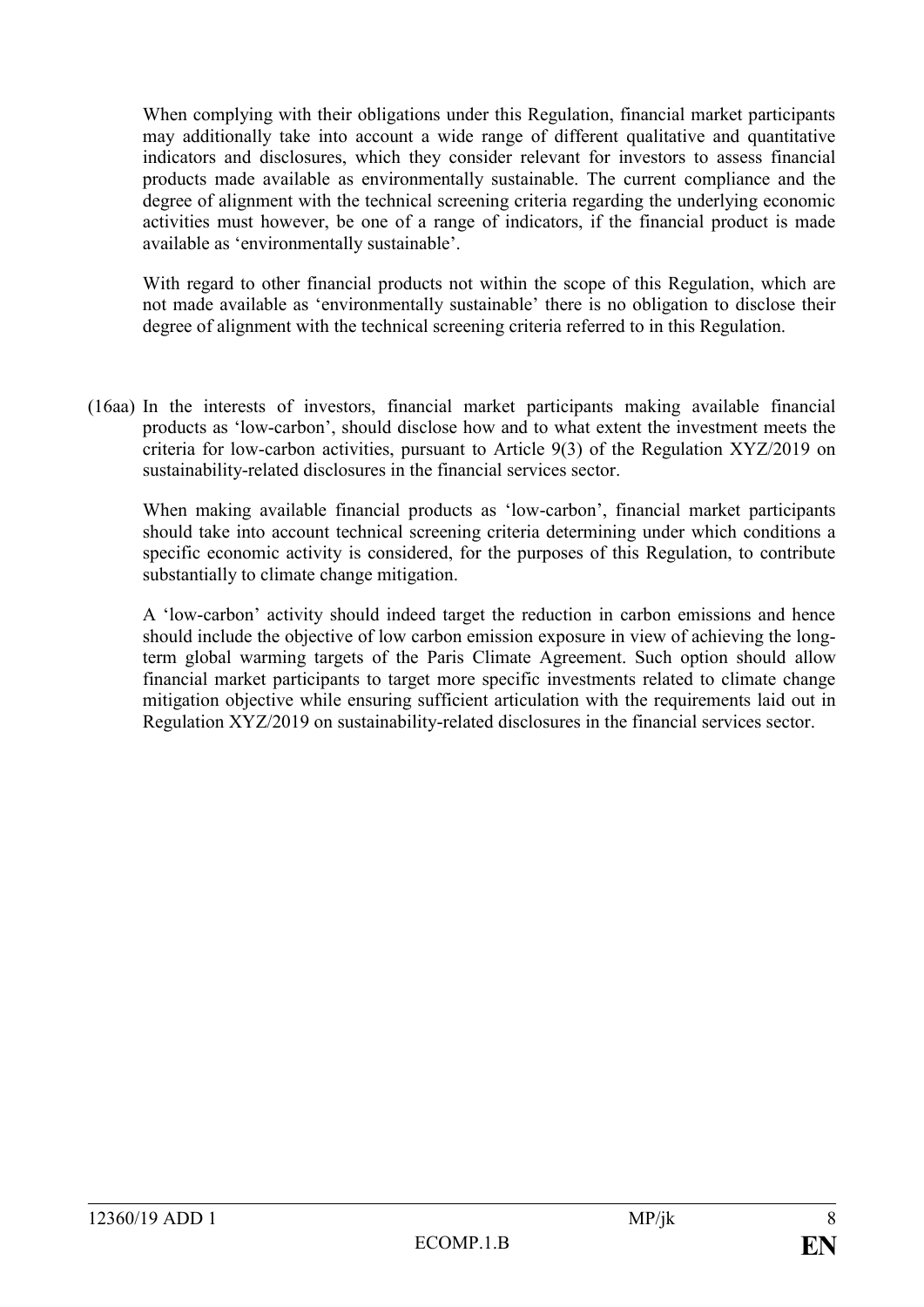(16a) The disclosure obligation laid down in this Regulation supplements the disclosure rules enshrined in Regulation XYZ/2019 on sustainability-related disclosures in the financial services sector. To enhance transparency and to provide an objective point of comparison to end-investors by financial market participants on the share of investments that fund environmentally sustainable economic activities, this Regulation supplements the disclosure requirements in the rules on pre-contractual and periodical transparency and transparency by means of websites laid down in Regulation XYZ/2019 on sustainability-related disclosures in the financial services sector. Regulation XYZ/2019 includes within 'sustainable investments' investments that pursue environmental objectives that, among others, should comprise investments into 'environmentally sustainable economic activities' within the meaning of this Regulation.

The information disclosed to investors under this Regulation should enable the national competent authority to monitor compliance with the disclosure obligation and to enforce that obligation in accordance with applicable law. The competent authority should monitor that the information given in line with Article 4(2) and 4(2a) of this Regulation, is consistent with the information disclosed under the Regulation XYZ/2019 on sustainability-related disclosures in the financial services sector, to the extent applicable, and assess whether the disclosure is clear and not misleading.

- (16b) The definition of 'financial market participants' and 'financial products', this Regulation is consistent with Regulation XYZ/2019 on sustainability-related disclosures in the financial services sector. Where providers of pension products who operate national social security schemes are subject to Regulation XYZ/2019 on sustainability-related disclosures in the financial services sector in accordance with Article 16 of that Regulation, they should also comply with the disclosure obligation in relation to the common criteria for environmentally sustainable economic activities under this Regulation.
- (16c) In respect of undertakings, this Regulation does not lay down any additional disclosure requirements, beyond those that already exist in Directive 2013/34/EU of the European Parliament and of the Council<sup>11</sup> that as regards the disclosure of non-financial and diversity information by certain large undertakings and groups. Financial market participants making available financial products as environmentally sustainable can obtain information to assess the environmental performance of companies through annual reports, as that Directive requires large European companies, which are public-interest entities, to disclose material environmental information. In this respect, the Commission Guidelines on non-financial reporting<sup>12</sup> recommend that companies, for whom climate is financially material, to report the percentage of their turnover in the reporting year from products or services associated with activities that meet the corresponding criteria for environmental sustainability, as set out in this Regulation, or report the percentage of their investment (CapEx) or expenditures

 $11$ **<sup>11</sup>** Directive 2013/34/EU of the European Parliament and of the Council of 26 June 2013 on the annual financial statements, consolidated financial statements and related reports of certain types of undertakings, amending Directive 2006/43/EC of the European Parliament and of the Council and repealing Council Directives 78/660/EEC and 83/349/EEC (OJ L 182, 29.6.2013, p. 19).

<sup>&</sup>lt;sup>12</sup> Communication from the Commission Guidelines on non-financial reporting: Supplement on reporting climate-related information (2019/C 209/01)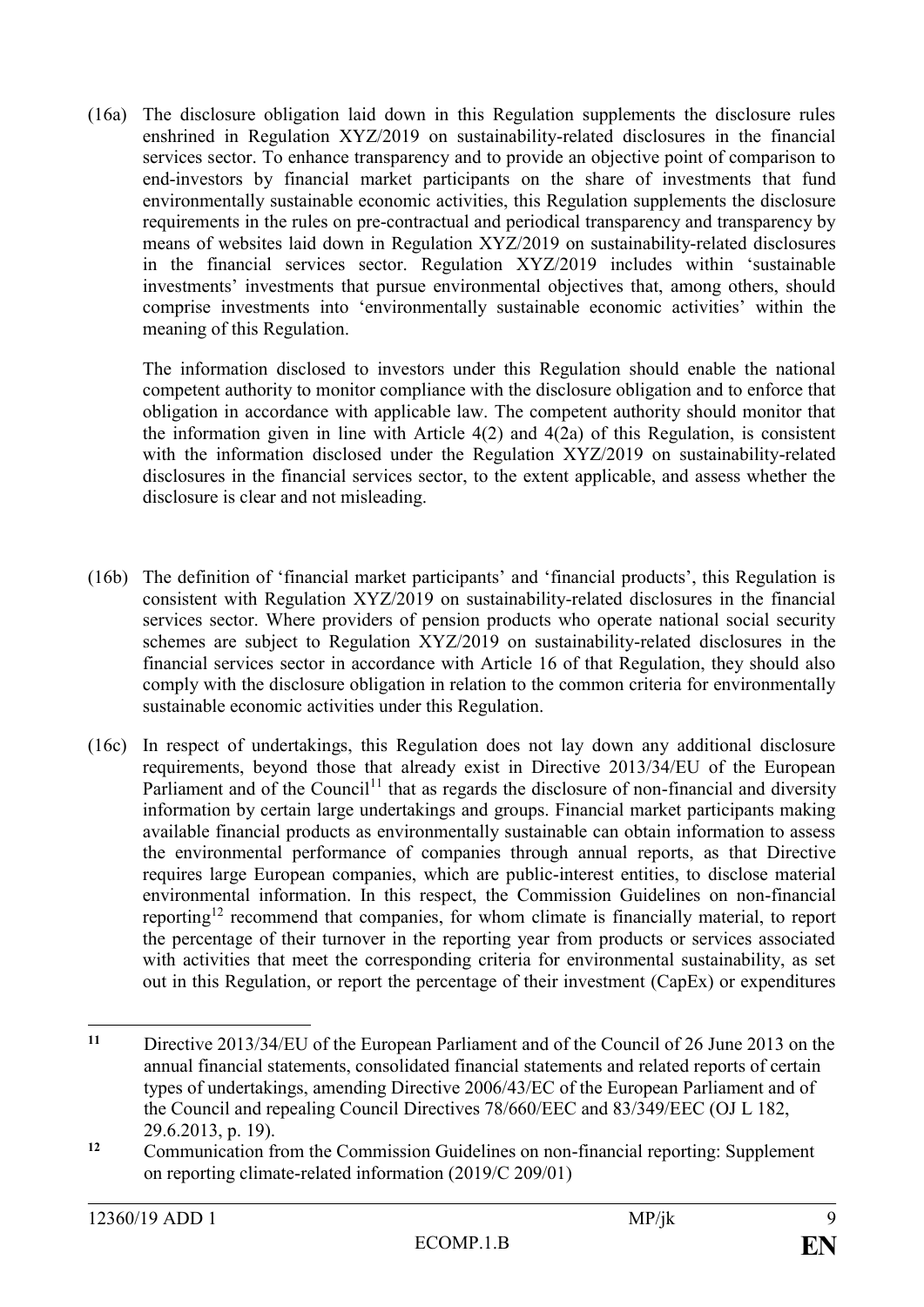(OpEx) in the reporting year for assets or processes that support products or services associated with activities that meet the corresponding criteria for environmental sustainability as set out in this Regulation.

Moreover, financial market participants making available financial products as 'environmentally sustainable' that contribute to an environmental objective, will be incentivized to obtain further information on the environmental performance of companies, with regard to environmentally sustainable economic activities, through direct engagement with the company and by requesting the relevant environmental research data from third party providers of reports and ratings.

- (16d) For the purposes of Article 4(2a) of this Regulation, the European Banking Authority ('EBA'), European Insurance and Occupational Pensions Authority ('EIOPA') and the European Securities and Markets Authority ('ESMA') (collectively known as the European Supervisory Authorities, the 'ESAs') established by Regulation (EU) No 1093/2010 of the European Parliament and of the Council<sup>13</sup>, Regulation (EU) No  $1094/2010$  of the European Parliament and of the Council<sup>14</sup> and Regulation (EU) No  $1095/2010$  of the European Parliament and of the Council<sup>15</sup> respectively should, through the Joint Committee, develop draft regulatory technical standards to complement those developed in accordance with Articles 9(5), 10(2), 11(4) and 13(2) of the Regulation XYZ/2019 on sustainability-related disclosures in the financial services sector.
- (16e) There could be exceptional cases where financial market participants cannot reasonably obtain complete, reliable and timely information relating to the turnover, capital or expenditures or other relevant information regarding the economic activities included in the financial product made available as 'environmentally sustainable' referred to in this Regulation, and consequently might not be able to reliably determine the degree of alignment with the technical screening criteria or the share of investments funding environmentally sustainable economic activities included in the financial product. In such exceptional cases and only for those economic activities for which complete, reliable and timely information could not be obtained, the financial market participants may make complementary assessments and estimates on the basis of information from other sources. For a status as 'environmentally sustainable' investment, such assessments and estimates should only compensate for limited and specific parts of the desired data elements, and produce a prudent outcome.

 $\overline{a}$ **<sup>13</sup>** Regulation (EU) No 1093/2010 of the European Parliament and of the Council of 24 November 2010 establishing a European Supervisory Authority (European Banking Authority), amending Decision No 716/2009/EC and repealing Commission Decision 2009/78/EC

**<sup>14</sup>** Regulation (EU) No 1094/2010 of the European Parliament and of the Council of 24 November 2010 establishing a European Supervisory Authority (European Insurance and Occupational Pensions Authority), amending Decision No 716/2009/EC and repealing Commission Decision 2009/79/EC

**<sup>15</sup>** Regulation (EU) No 1095/2010 of the European Parliament and of the Council of 24 November 2010 establishing a European Supervisory Authority (European Securities and Markets Authority), amending Decision No 716/2009/EC and repealing Commission Decision 2009/77/EC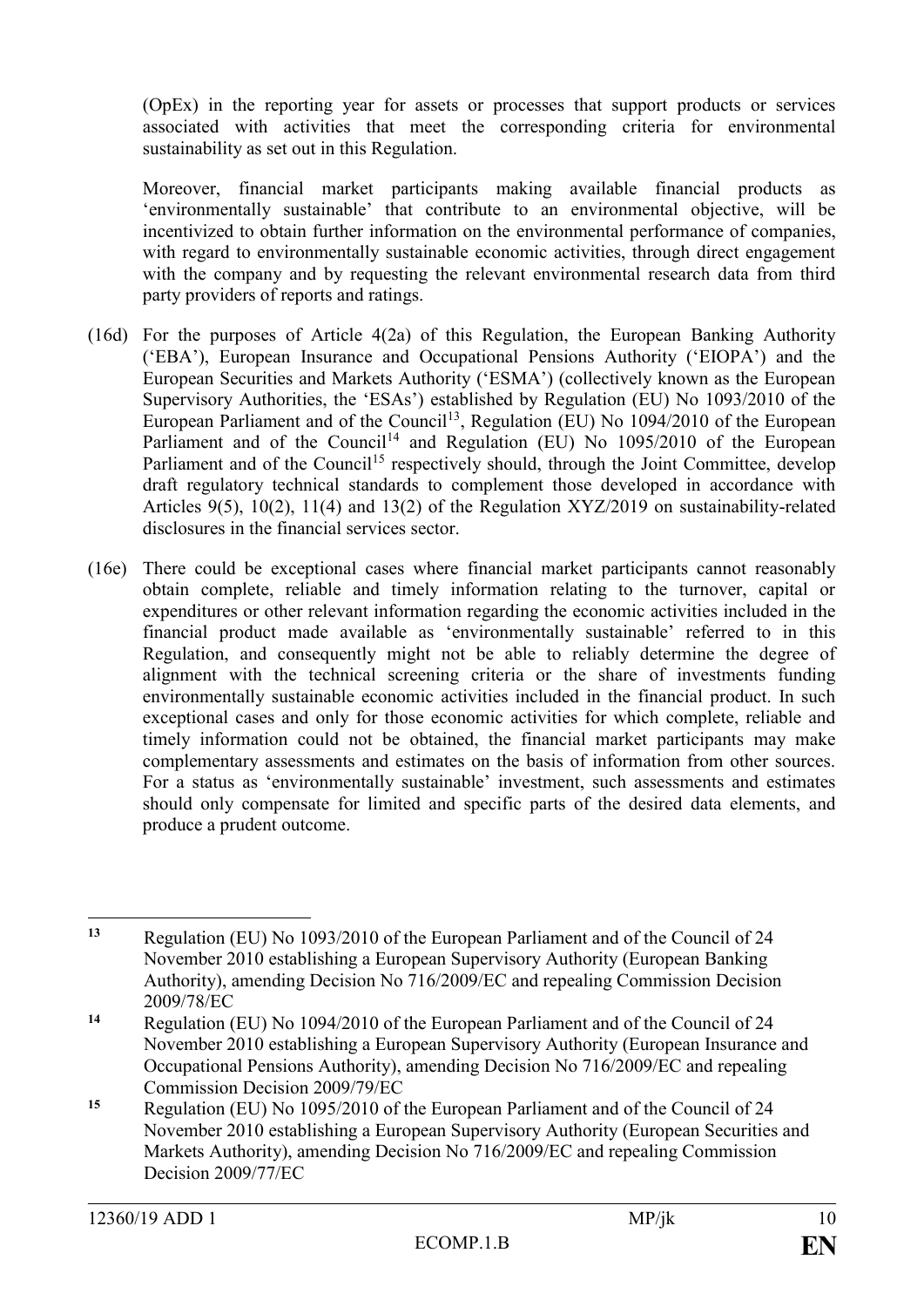In order to ensure clear and not misleading disclosure to investors, financial market participants should clearly explain the basis for their conclusions and the reasons for having to make assessments and estimates for the purposes of disclosure to end-investors.

- (17) Financial market participants should be encouraged to inform the the Platform on Sustainable Finance, if they consider that an economic activity which does not meet the technical screening criteria, or for which such criteria have not been established yet, should be considered environmentally sustainable, in order to help the the Platform to evaluate the appropriateness of complementing or updating the technical screening criteria.
- (18) To determine whether an economic activity is environmentally sustainable, an exhaustive list of environmental objectives should be laid down. To avoid missing out on activities which enable or harm environmental sustainability, ample consideration should be given to the full value chain impact of any economic activity, as well as the impacts of the products and services provided by that economic activity. The first two of the objectives should concern climate change, being climate change mitigation and climate change adaptation. The other environmental objectives should be sustainable use and protection of water and marine resources, transition to a circular economy including waste prevention and recycling, pollution prevention and control as well as protection and restoration of biodiversity and ecosystems.

In addition, an economic activity that enables another economic activity to substantially improve its environmental performance with regard to one or more environmental objectives could be vital for the transition to more sustainable economies. Enabling activities should therefore, also qualify as 'environmentally sustainable' provided that the activity enables substantial improvement of the environmental performance.

- (18a) An economic activity that promotes the objective of climate change mitigation should substantially contribute to the stabilisation of greenhouse gas emissions by avoiding or reducing them or enhancing greenhouse gas removals. The economic activity should be in line with the long term temperature targets under the Paris Agreement. An economic activity could promote the objective of climate change adaptation, where the activity would substantially contribute to reducing or preventing adverse impact of the current or future climate or risks of adverse impact on that activity itself.
- (18b) The environmental objective of sustainable use and protection of water and marine resources consists of improving or preventing the deterioration of the status of water bodies, including surface water and ground water bodies, and improving or preventing deterioration of the environmental status of marine waters. This environmental objective should be interpreted taking into account relevant legislative and non-legislative instruments of the Union,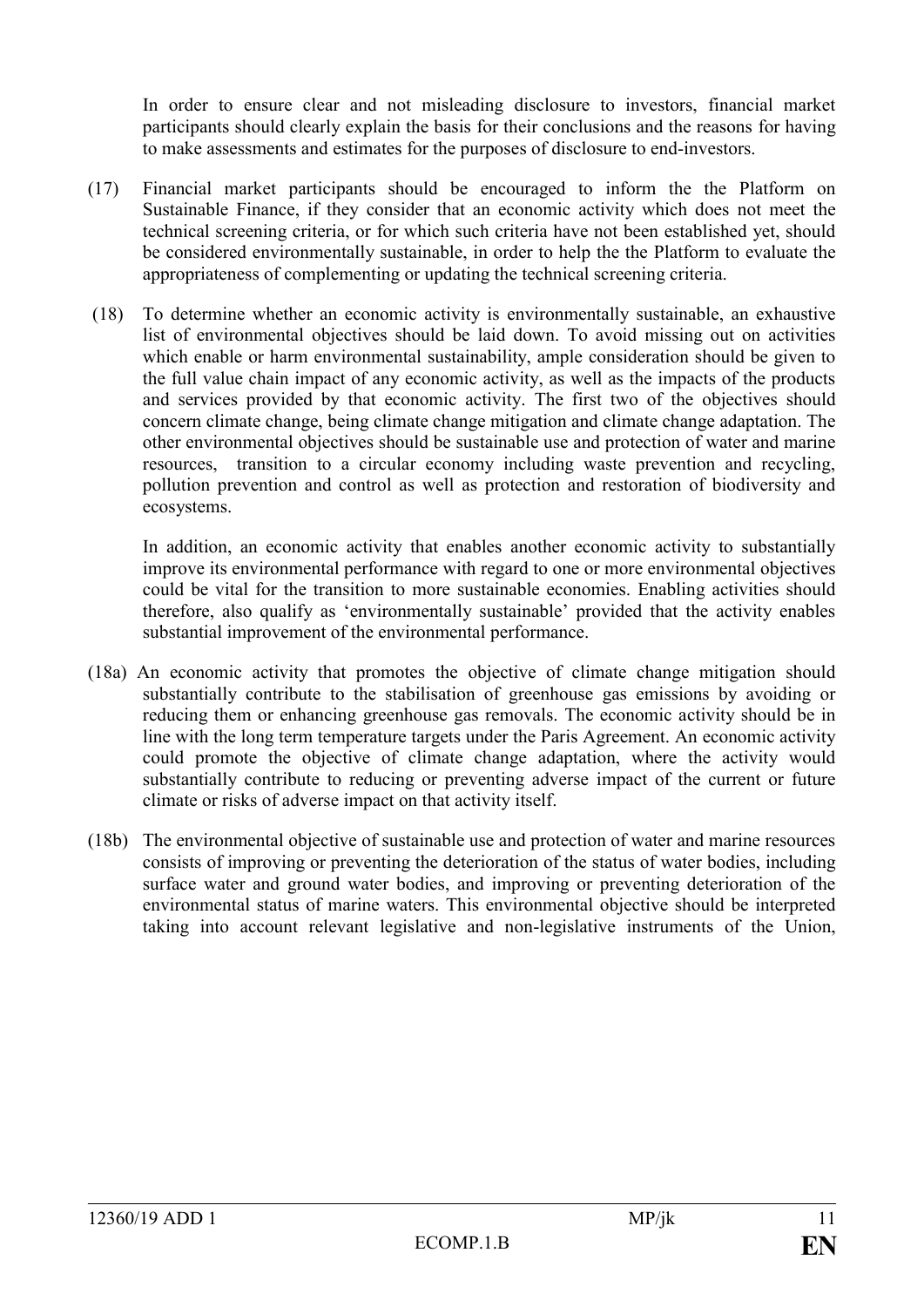including Council Directive  $98/83/EC^{16}$ , Directive  $2000/60/EC^{17}$ , Directive  $2008/56/EC^{18}$ , Commission Decision (EU)  $2017/848^{19}$  and Regulation (EU) No 1380/2013.<sup>20</sup>

(18c) The environmental objective of the circular economy, including waste prevention and recycling, should be interpreted taking into account relevant legislative and non-legislative instruments in the area of circular economy, waste and chemicals, including the Circular Economy Action Plan21, the EU Plastics Strategy22, the Waste Framework Directive23, EU legislation on waste management operations24 and on specific waste streams, EU legislation in the field of chemicals.

An economic activity can substantially contribute to the objective of circular economy including waste prevention and recycling, through several means, including by increasing durability, reparability, upgradability and re-usability of products, and developing 'productas-a-service' business models as well as circular value chains. Similarly, reducing the content of hazardous substances in materials and products throughout the lifecycle, including by replacing them with safer alternatives, should be at least in line with the harmonized legal requirements laid down at Union level.

(18d) The environmental objective of pollution prevention and control should be interpreted taking into account relevant legislative instruments of the Union (in particular the pollutants covered by these instruments), including Directive 2010/75/EU of the European Parliament

<sup>22</sup> Communication from the Commission to the European Parliament, the Council, the European Economic and Social Committee and the Committee of the Regions - A European Strategy for Plastics in a Circular Economy (COM(2018) 28 final)

<sup>24</sup> Directive 2000/76/EC of the European Parliament and of the Council of 4 December 2000 on the incineration of waste, Directive 2000/59/EC of the European Parliament and of the Council of 27 November 2000 on port reception facilities for ship-generated waste and cargo residues and Council Directive 1999/31/EC of 26 April 1999 on the landfill of waste

 $\overline{a}$ **<sup>16</sup>** Council Directive 98/83/EC of 3 November 1998 on the quality of water intended for human consumption

**<sup>17</sup>** Directive 2000/60/EC of the European Parliament and of the Council of 23 October 2000 establishing a framework for Community action in the field of water policy

**<sup>18</sup>** Directive 2008/56/EC of the European Parliament and of the Council of 17 June 2008 establishing a framework for community action in the field of marine environmental policy (Marine Strategy Framework Directive)

**<sup>19</sup>** Commission Decision (EU) 2017/848 of 17 May 2017 laying down criteria and methodological standards on good environmental status of marine waters and specifications and standardised methods for monitoring and assessment, and repealing Decision 2010/477/EU

**<sup>20</sup>** Regulation (EU) No 1380/2013 of the European Parliament and of the Council of 11 December 2013 on the Common Fisheries Policy, amending Council Regulations (EC) No 1954/2003 and (EC) No 1224/2009 and repealing Council Regulations (EC) No 2371/2002 and (EC) No 639/2004 and Council Decision 2004/585/EC.

<sup>&</sup>lt;sup>21</sup> Communication from the Commission to the European Parliament, the Council, the European Economic and Social Committee and the Committee of the Regions - Closing the loop - An EU action plan for the Circular Economy (COM(2015)614 final)

<sup>&</sup>lt;sup>23</sup> Directive 2008/98/EC of the European Parliament and of the Council of 19 November 2008 on waste and repealing certain Directives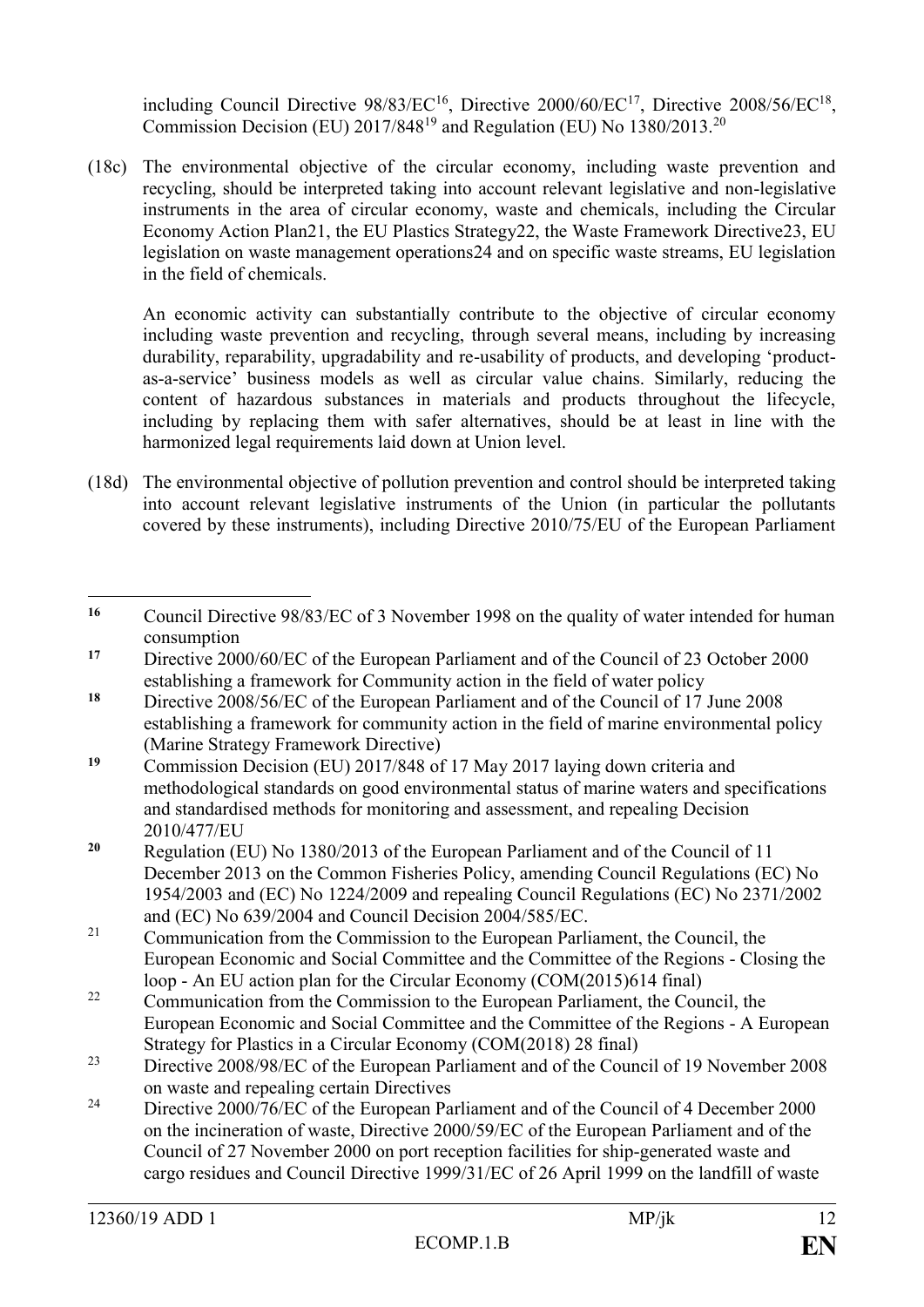and of the Council<sup>25</sup>, Directive 2001/81/EC of the European Parliament and of the Council<sup>26</sup>, Directive  $2008/50/EC$  of the European Parliament and of the Council<sup>27</sup>, Directive 2000/60/EC of the European Parliament and of the Council<sup>28</sup> and Directive 2006/118/EC of the European Parliament and of the Council<sup>29</sup>.

(19) The environmental objective of protection and restoration of biodiversity and ecosystems consist of protecting, conserving and enhancing biodiversity and ecosystem services; these services are grouped into four categories, namely provisioning, including the provisioning of food and water; regulating, including the control of climate and disease; supporting, including nutrient cycles and oxygen production; and cultural, including spiritual and recreational benefits. The environmental objective of protection and restoration of biodiversity and ecosystems should be interpreted taking into account relevant legislative and non-legislative instruments of the Union, including Directive 2009/147/EC of the European Parliament and of the Council<sup>30</sup>, Council Directive  $92/43/EEC^{31}$ , Regulation (EU) No 1143/2014 of the European Parliament and of the Council,<sup>32</sup> the EU Biodiversity Strategy to  $2020^{33}$  the EU Green Infrastructure Strategy, Council Directive  $91/676^{34}$ Regulation (EU) No  $511/2014$  of the European Parliament and of the Council,  $35$  Regulation

 $\overline{a}$ <sup>25</sup> Directive 2010/75/EU of the European Parliament and of the Council of 24 November 2010 on industrial emissions (integrated pollution prevention and control) (OJ L 334, 17.12.2010, p. 17)

<sup>&</sup>lt;sup>26</sup> Directive 2001/81/EC of the European Parliament and of the Council of 23 October 2001 on national emission ceilings for certain atmospheric pollutants (OJ L 309, 27.11.2001, p. 22)

<sup>&</sup>lt;sup>27</sup> Directive 2008/50/EC of the European Parliament and of the Council of 21 May 2008 on ambient air quality and cleaner air for Europe (OJ L 152, 11.6.2008, p. 1)

<sup>&</sup>lt;sup>28</sup> Directive 2000/60/EC of the European Parliament and of the Council of 23 October 2000 establishing a framework for Community action in the field of water policy (OJ L 327, 22.12.2000, p. 1). See in particular the Priority Substances listed in Annex X.

<sup>&</sup>lt;sup>29</sup> Directive 2006/118/EC of the European Parliament and of the Council of 12 December 2006 on the protection of groundwater against pollution and deterioration (OJ L 372, 27.12.2006, p. 19)

**<sup>30</sup>** Directive 2009/147/EC of the European Parliament and of the Council of 30 November 2009 on the conservation of wild birds (OJ L 020, 26.1.2010, p. 7).

**<sup>31</sup>** Council Directive 92/43/EEC of 21 May 1992 on the conservation of natural habitats and of wild fauna and flora (OJ L 206, 22.7.1992, p. 7).

**<sup>32</sup>** Regulation (EU) No 1143/2014 of the European Parliament and of the Council of 22 October 2014 on the prevention and management of the introduction and spread of invasive alien species (OJ L 317, 4.11.2014, p. 35).

**<sup>33</sup>** Communication from the Commission to the European Parliament, the Council, the European Economic and Social Committee and the Committee of the Regions - Our life insurance, our natural capital: an EU biodiversity strategy to 2020 (COM/2011/0244 final).

**<sup>34</sup>** Council Directive 91/676 of 12 December 1991 concerning the protection of waters against pollution caused by nitrates from agricultural sources (OJ L 375, 31.12.1991, p. 1).

**<sup>35</sup>** Regulation (EU) No 511/2014 of the European Parliament and of the Council of 16 April 2014 on compliance measures for users from the Nagoya Protocol on Access to Genetic Resources and the Fair and Equitable Sharing of Benefits Arising from their Utilization in the Union (OJ L 150, 20.5.2014, p. 59).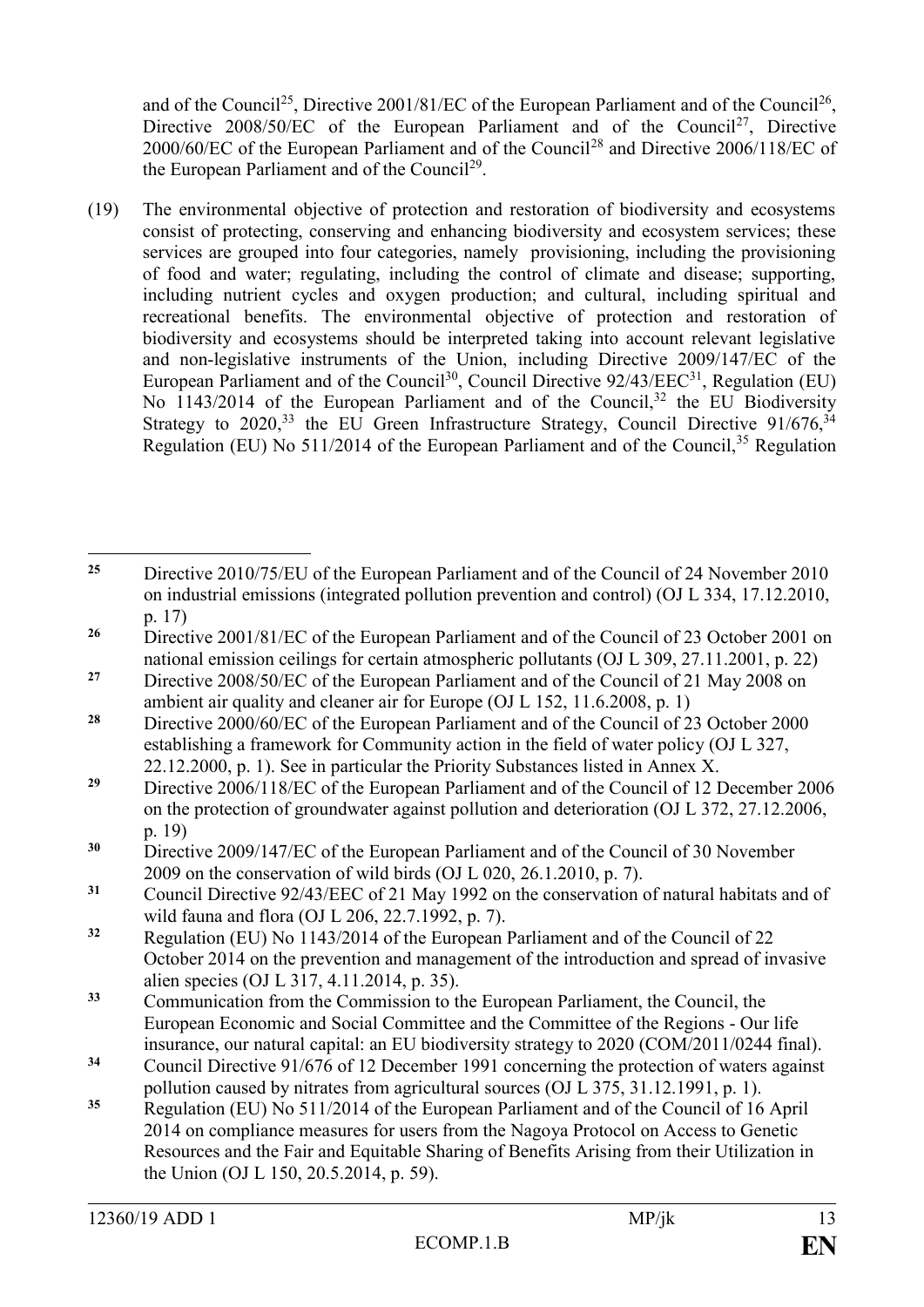(EU) No  $995/2010$  of the European Parliament and of the Council,<sup>36</sup> the Forest Law Enforcement, Governance and Trade Action Plan,  $37$  the Wildlife Trafficking Action Plan<sup>38</sup> European Forest Strategy: for forests and the forest based sector<sup>39</sup>, the Communication on Stepping up EU Action to Protect and Restore the World's Forests<sup>40</sup> and Council Regulation (EC) No 338/97 of 9 December 1996 on the protection of species of wild fauna and flora by regulating trade therein<sup>41</sup>.

- (19a) In the context of this Regulation, 'sustainable forest management practices'<sup>42</sup> should be considered by including the stewardship and use of forests and forest land in a way, and at a rate, that maintains their biodiversity, productivity, regeneration capacity, vitality and their potential to fulfil, now and in the future, relevant ecological, economic and social functions, at local, national, and global levels, and that does not cause damage to other ecosystems, as defined in Resolution H1 General Guidelines for the Sustainable Management of Forests in Europe, MCPFE 1993.
- (19b) In the context of this Regulation, 'energy efficiency' should be considered by taking into account the relevant legislative instruments of the Union in the field of energy efficiency, including Directive (EU) 2012/2743, Directive (EU) 2018/84444, as well as the products

- <sup>40</sup> Communication from the Commission to the European Parliament, the Council, the European Economic and Social Committee and the Committee of the Regions - Stepping up EU Action to Protect and Restore the World's Forests (COM(2019) 352 final)
- **<sup>41</sup>** Council Regulation (EC) No 338/97 of 9 December 1996 on the protection of species of wild fauna and flora by regulating trade therein (OJ L 61, 3.3.1997, p. 1-69)
- **<sup>42</sup>** Resolution H1 General Guidelines for the Sustainable Management of Forests in Europe, MCPFE 1993.
- **<sup>43</sup>** Directive 2012/27/EU of the European Parliament and of the Council of 25 October 2012 on energy efficiency, amending Directives 2009/125/EC and 2010/30/EU and repealing Directives 2004/8/EC and 2006/32/EC Directive (EU) 2018/2002 of the European Parliament and of the Council of 11 December 2018.
- **<sup>44</sup>** Directive (EU) 2018/844 of the European Parliament and of the Council of 30 May 2018 amending Directive 2010/31/EU on the energy performance of buildings and Directive 2012/27/EU on energy efficiency (OJ L 156, 19.6.2018, p.75-91)

<sup>36</sup> **<sup>36</sup>** Regulation (EU) No 995/2010 of the European Parliament and of the Council of 20 October 2010 laying down the obligations of operators who place timber and timber products on the market (OJ L 295, 12.11.2010, p. 23).

**<sup>37</sup>** Communication from the Commission to the Council and the European Parliament - Forest Law Enforcement, Governance and Trade (FLEGT) - Proposal for an EU Action Plan (COM/2003/0251 final).

**<sup>38</sup>** Communication from the Commission to the European Parliament, the Council, the European Economic and Social Committee and the Committee of the Regions - EU Action Plan against Wildlife Trafficking (COM/2016/087 final).

**<sup>39</sup>** Communication from the Commission to the European parliament, the Council, the European Economic and Social Committee and the Committee of the Regions COM (2013) 659 final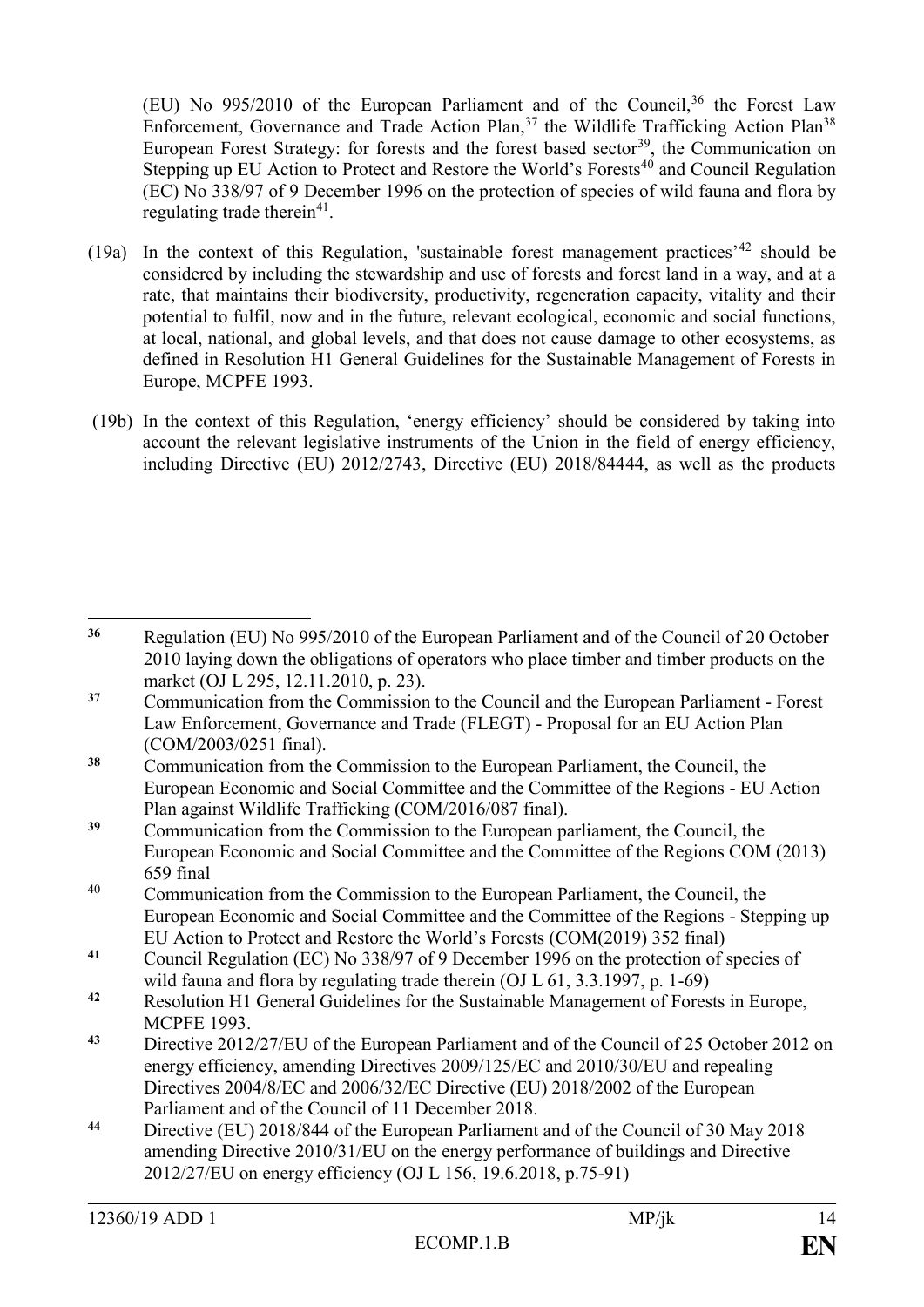regulations laid down pursuant to Directive 2009/125/EC45, and Regulation (EU) 2017/136946.

- (20) For each environmental objective, uniform criteria for considering economic activities to be substantially contributing to that objective should be laid down. One element of the uniform criteria should be to avoid significant harm to any of the environmental objectives set out in this Regulation. Those criteria should take into account impacts from the production, use and end-of-life of products and services provided by that economic activity in order to avoid that investments are considered environmentally sustainable although the economic activities benefitting from those investments cause harm to the environment to an extent outweighing their contribution to an environmental objective. The conditions for substantial contribution and for not causing significant harm should enable investments into environmentally sustainable economic activities to make a real contribution to the environmental objectives.
- (21) Recalling the joint commitment of the European Parliament, the Council and the Commission to pursue the principles enshrined in the European Pillar of Social Rights in support of sustainable and inclusive growth and recognising the relevance of international minimum human and labour rights and standards, compliance with minimum safeguards should be a condition for economic activities to qualify as environmentally sustainable. For that reason economic activities should only qualify as environmentally sustainable where they are carried out in alignment with the OECD Guidelines for Multinational Enterprises and UN Guiding Principles on Business and Human Rights, including the International Labour Organisation's ('ILO') declaration on Fundamental Rights and Principles at Work, the eight ILO core conventions and the International Bill of Human Rights. The ILO core conventions define human and labour rights that companies are should respect. Several of those international standards are enshrined the Charter of Fundamental Rights of the European Union, in particular the prohibition of slavery and forced labour and the principle of non-discrimination. Those minimum safeguards are without prejudice to the application of more stringent requirements on environment, health and safety and social sustainability set out in Union law, where applicable.
- (22) Given the specific technical details needed to assess the environmental impact of an economic activity and the fast-changing nature of both science and technology, the criteria of environmentally sustainable economic activities should be adapted regularly to those changes. For the criteria to be up to date, based on scientific evidence and input from experts as well as relevant stakeholders, the conditions for substantial contribution and significant harm should be specified with more granularity for different economic activities and should be updated regularly. For that purpose, granular and calibrated technical screening criteria for the different economic activities should be laid down by the Commission, on the basis of the technical input of a multi-stakeholders Platform.

 $\overline{a}$ **<sup>45</sup>** Directive 2009/125/EC of the European Parliament and of the Council of 21 October 2009 establishing a framework for the setting of ecodesign requirements for energy-related products (OJ L 285, 31.10.2009, p. 10-35)

**<sup>46</sup>** Regulation (EU) 2017/1369 of the European Parliament and of the Council of 4 July 2017 setting a framework for energy labelling and repealing Directive 2010/30/EU (OJ L 198, 28.7.2017, p.1-23)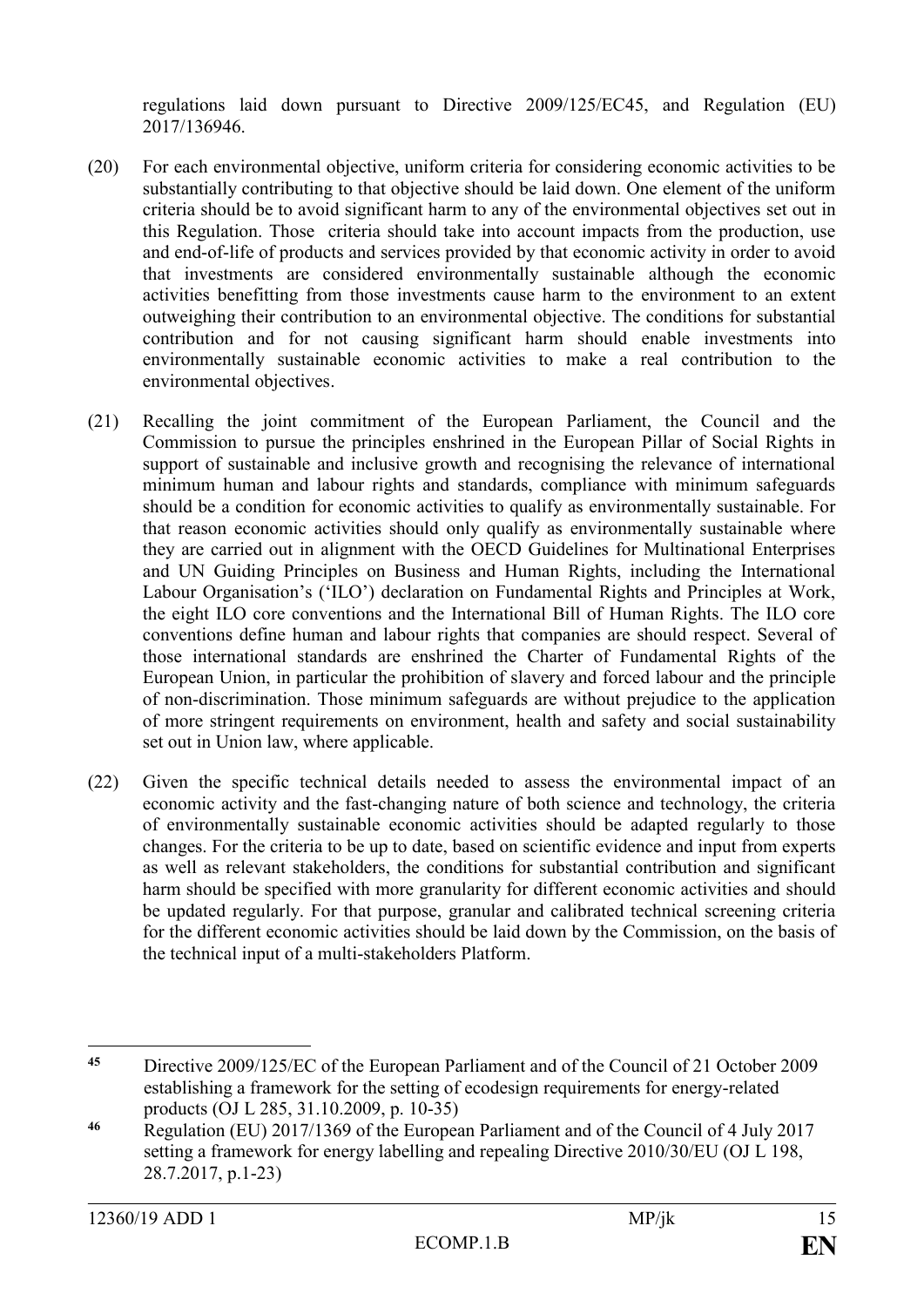- (23) Some economic activities have a negative impact on the environment, and a substantial contribution to one or more environmental objectives can be achieved by reducing such negative impact. For those economic activities, it is appropriate to set out technical screening criteria that require a substantial improvement in environmental performance compared to, inter alia, the industry average, but at the same time avoids carbon-intensive lock-in during the economic lifetime of the funded economic activity. Those criteria should also consider the long-term impact of a specific economic activity.
- (24) An economic activity should not be considered environmentally sustainable if it causes more harm to the environment than the benefits it brings. The technical screening criteria should identify the minimum requirements necessary to avoid a significant harm to all relevant objectives. When establishing and updating the technical screening criteria, the Commission should ensure that those criteria are based on available scientific evidence and are updated regularly. Where scientific evaluation does not allow for the risk to be determined with sufficient certainty, the precautionary principle should apply, in line with Article 191 TFEU. The technical screening criteria established for environmentally sustainable economic activities and the rationale for their selection should be made available in a user-friendly manner.
- (24a) In defining the technical screening criteria, the Commission should take into account and incentivise the ongoing and necessary transition process towards a climate-neutral economy. The transition will need economic activities that are less damaging for the environment, while at the same time it is ensured that there is no locking-in of investments in activities that, while not harming the environment today or during the lifetime of the asset, or harm the environment less than existing activities, perpetuate infrastructures or installations, that are incompatible with long-term greenhouse gas neutrality and other longterm environmental objectives.

The technical screening criteria should ensure that the selected economic activities have a credible path towards long-term sustainability goals, including the Paris Agreement. The technical criteria for these transitional activities should be adjusted regularly, in order to provide a transition path for the selected economic activities towards long-term sustainability goals, including the Paris Agreement.

(25) When establishing and updating the technical screening criteria the Commission should take into account relevant Union law, as well as non-legislative instruments of the Union already in place, including the Regulation (EC) 66/2010 of the European Parliament and the Council<sup>47</sup>, the EU Eco-Management and Audit Scheme,<sup>48</sup> the EU Green Public Procurement criteria<sup>49</sup> and the on-going work on Product and Organisation Environmental Footprint

 $\overline{a}$ **<sup>47</sup>** Regulation (EC) 66/2010 of the European Parliament and the Council of 25 November 2009 on the EU Ecolabel (OJ L 27, 30.1.2010, p. 1).

**<sup>48</sup>** Regulation (EC) No 1221/2009 of the European Parliament and of the Council of 25 November 2009 on the voluntary participation by organisations in a Community ecomanagement and audit scheme (EMAS), repealing Regulation (EC) No 761/2001 and Commission Decisions 2001/681/EC and 2006/193/EC (OJ L 342, 22.12.2009, p. 1–45).

**<sup>49</sup>** Communication from the Commission to the European Parliament, the Council, the European Economic and Social Committee and the Committee of the Regions Public procurement for a better environment {SEC(2008) 2124} {SEC(2008) 2125} {SEC(2008) 2126} COM/2008/0400 final.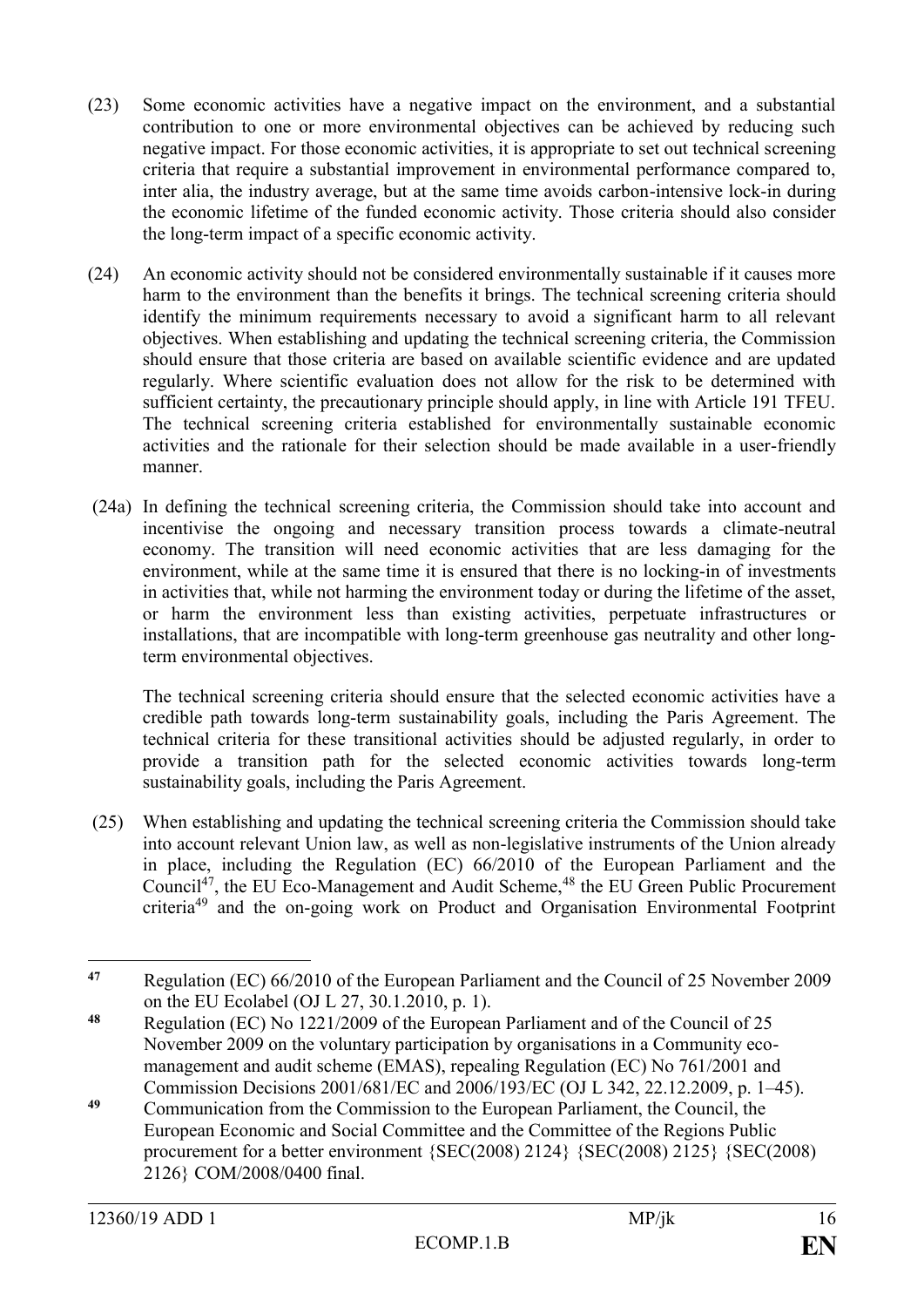rules.<sup>50</sup> To avoid unnecessary inconsistencies with classifications of economic activities that already exist for other purposes, the Commission should also take into account the statistical classifications relating to the Environmental Goods and Services Sector, namely the Classification of Environmental Protection Activities and Expenditure (CEPA) and the Classification of Resource Management Activities (CReMA).<sup>51</sup>

- (26) When establishing and updating the technical screening criteria the Commission should also take into account the specificities of the infrastructure sector and take into account environmental, social and economic externalities within a cost-benefit analysis. In that regard, the Commission should consider the work of international organisations, such as the OECD, relevant Union legislation and standards, including Directive 2001/42/EC of the European Parliament and of the Council<sup>52</sup>, Directive 2011/92/EU of the European Parliament and of the Council<sup>53</sup> Directive 2014/23/EU of the European Parliament and of the Council<sup>54</sup>, Directive 2014/24/EU of the European Parliament and of the Council<sup>55</sup>, Directive  $2014/25/EU$  of the European Parliament and of the Council<sup>56</sup>, as well as current methodology. In that context, the technical screening criteria should promote appropriate governance frameworks integrating environmental, social and governance factors, as referred to in the United Nations-supported Principles for Responsible Investment<sup>57</sup>, at all stages of a project's lifecycle.
- (27) To avoid distorting competition when raising financing for environmentally sustainable economic activities, the technical screening criteria should ensure that all relevant economic activities within a specific sector can qualify as environmentally sustainable and are treated equally if their net contribution is equal towards one or more of the environmental objectives laid out in this Regulation. The potential capacity to contribute towards those environmental objectives may vary across sectors, which should be reflected in the criteria. However, within each sector, those criteria should not unfairly disadvantage certain economic activities over others if the former contribute towards the environmental objectives to the same extent as the latter.

 $\overline{a}$ **<sup>50</sup>** 2013/179/EU: Commission Recommendation of 9 April 2013 on the use of common methods to measure and communicate the life cycle environmental performance of products and organisations (OJ L 124, 4.5.2013, p. 1–210).

**<sup>51</sup>** Annex 4 and 5 of Regulation (EU) No 538/2014 of the European Parliament and of the Council of 16 April 2014 amending Regulation (EU) No 691/2011 on European environmental economic accounts (OJ L 158, 27.5.2014).

**<sup>52</sup>** Directive 2001/42/EC of the European Parliament and of the Council of 27 June 2001 on the assessment of the effects of certain plans and programmes on the environment (OJ L 197, 21.7.2001, p. 30).

**<sup>53</sup>** Directive 2011/92/EU of the European Parliament and of the Council of 13 December 2011 on the assessment of the effects of certain public and private projects on the environment (OJ L 26, 28.1.2012, p. 1).

**<sup>54</sup>** Directive 2014/23/EU of the European Parliament and of the Council of 26 February 2014 on the award of concession contracts (OJ L 94, 28.3.2014, p. 1).

**<sup>55</sup>** Directive 2014/24/EU of the European Parliament and of the Council of 26 February 2014 on public procurement and repealing Directive 2004/18/EC (OJ L 94, 28.3.2014, p. 65).

**<sup>56</sup>** Directive 2014/25/EU of the European Parliament and of the Council of 26 February 2014 on procurement by entities operating in the water, energy, transport and postal services sectors and repealing Directive 2004/17/EC (OJ L 94, 28.3.2014, p. 243).

**<sup>57</sup>** https://www.unpri.org/download?ac=1534.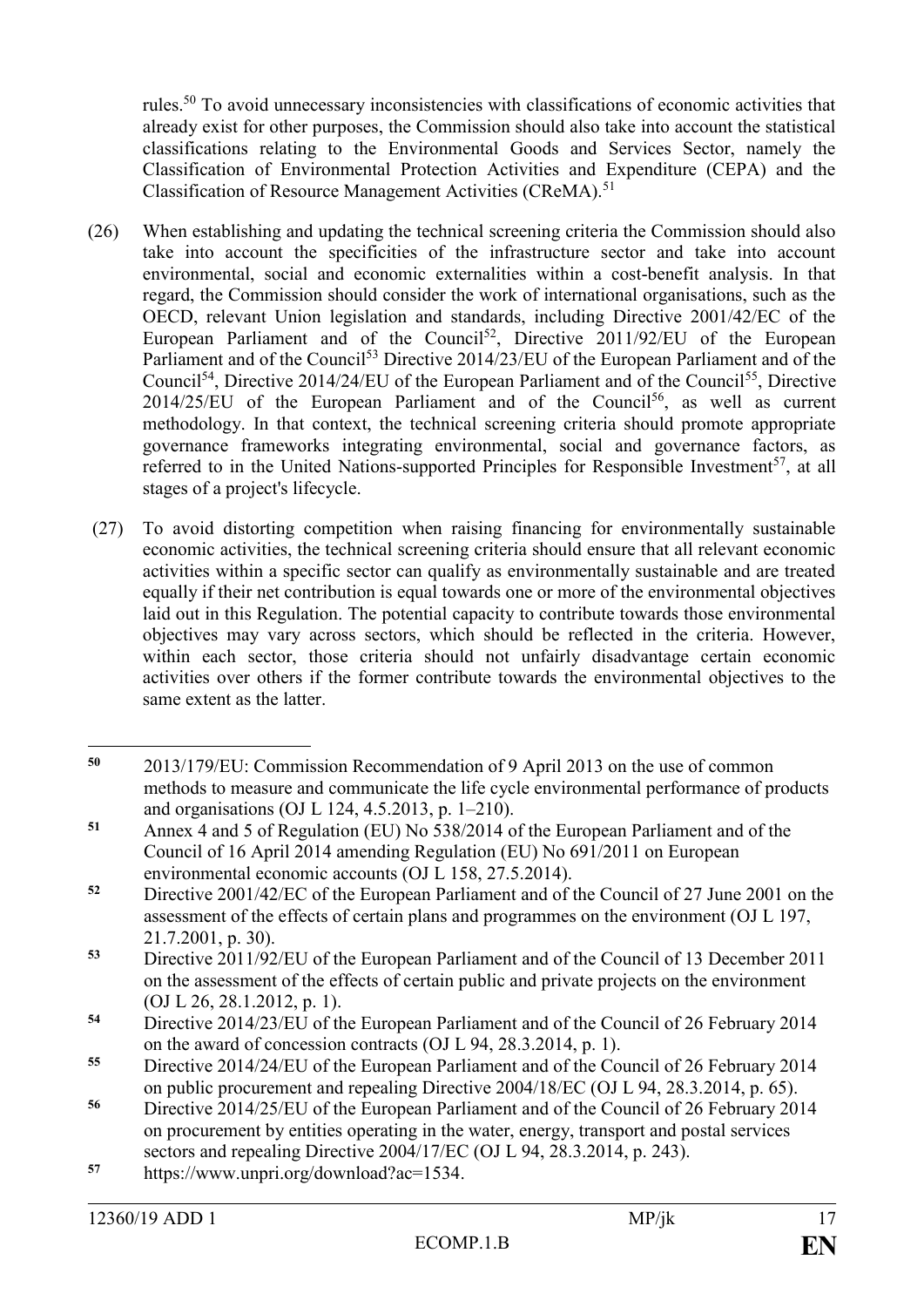- (28) When establishing technical screening criteria for environmentally sustainable activities, the Commission should assess whether the adoption of those criteria would give rise to stranded assets or result in inconsistent incentives, or have any other adverse impact on financial markets.
- (29) To avoid overly burdensome compliance costs for economic operators, the Commission should establish technical screening criteria that provide for sufficient legal clarity, are practicable, easy to apply and with which compliance can be verified within reasonable costof-compliance boundaries.
- (30) To ensure that investments are channelled towards economic activities that make the greatest positive impact on the environmental objectives, the Commission should give priority to the establishment of technical screening criteria for the economic activities that potentially contribute most to the environmental objectives.
- (31) Appropriate technical screening criteria should be established for the transport sector, including for mobile assets, which should take into account that the transport sector, including international shipping, contributes close to 26% of total greenhouse gas emissions in the Union. As stated in the Action Plan on Financing Sustainable Growth<sup>58</sup> the transport sector represents about 30% of additional annual investment needs for sustainable development in the Union, including by increasing electrification or transition to cleaner modes of transport by promoting modal shift and traffic management.
- (32) When developing the technical screening criteria, it is of particular importance that the Commission, carries out appropriate consultations in line with the Better Regulation requirements. The process for the establishment and update of the technical screening criteria should involve relevant stakeholders and build on the advice of experts with proven knowledge and experience in the relevant areas. For that purpose, the Commission should set up a Platform on Sustainable Finance. That Platform should be composed of experts representing both the public and the private sector. Public sector representatives should include experts from the European Environmental Agency, the ESAs and the European Investment Bank. Private sector experts should include representatives of relevant stakeholders, including financial market actors, universities, research institutes and nongovernmental organisations, as well as representatives of the relevant economic sectors and industries.

The Platform should advise the Commission on the development, analysis and review of the technical screening criteria, including their potential impact on the valuation of assets that until the adoption of the technical screening criteria were considered as environmentally sustainable assets under existing criteria or market practices, as appropriate. The Platform should also advise the Commission on whether the technical screening criteria are suitable for further uses in future Union policy initiatives aimed at facilitating sustainable investment. The Platform should carry out external consultations, involving other key representatives of the industrial sector, as appropriate. The Platform, when preparing the advice on establishing and developing the technical screening criteria, should disclose the relevant information supporting their assessment and provide the rationale and justification

 $\overline{a}$ **<sup>58</sup>** Communication from the Commission to the European Parliament, the European Council, the Council. The European Central Bank, the European and Social Committee and the Committee of the Regions – Action Plan: Financing Sustainable Growth (COM(2018) 97 final)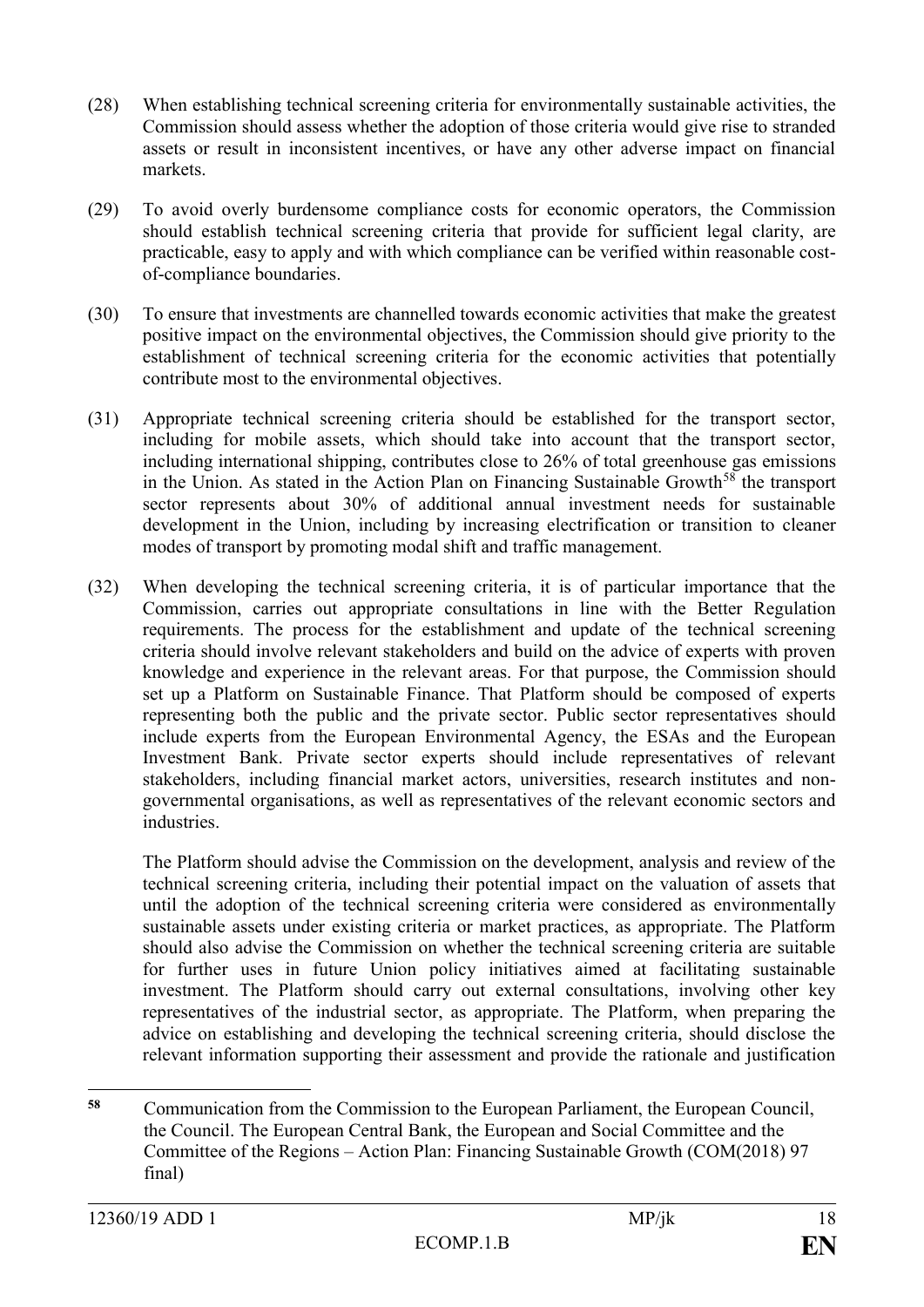regarding the economic activities included in technical screening criteria, or the decision not to include them.

- (33) To ensure the adequate participation of the Member States in the development of the technical screening criteria, the Commission should continue the existing Member States Expert Group on sustainable finance and provide the expert group with a formal status. The tasks of this expert group will, inter alia, consist of advising the Commission on the appropriateness of the technical screening criteria and the approach taken by the Platform with regard to developing these criteria. For this purpose, the Commission should inform Member States through regular meetings to facilitate an exchange of views between Member States.
- (33a) It is of particular importance that the Commission carries out appropriate consultations during its preparatory work, including at expert level through the Platform and the Member States Expert Group, and that those consultations be conducted in accordance with the principles laid down in the Inter-institutional Agreement of 13 April 2016 on Better Law-Making of 13 April 2016. In particular, to ensure equal participation in the preparation of delegated acts, the European Parliament and the Council should receive all documents at the same time as Member States' experts, and the experts of the European Parliament and the Council should systematically have access to meetings of Commission expert groups dealing with the preparation of delegated acts to which Member States' experts are invited. In addition, the Commission should provide the Member States Expert Group a timely access to the key output of the Platform.

It is also important that in the advice given by the Platform to the Commission regarding the technical screening criteria the outcome of their application and reception in the capital markets by financial markets participants is taken into account. The advice should be transparently made available to the markets ahead of the publication of any draft legal acts to allow preparation for their use.

- (33b) In order to ensure efficient and sustainable organization of the work and meeting practices both regarding the Platform and the Member States Expert Group, and in order to enable broad participation and efficient interaction within the groups, their subgroups, the Commission and stakeholders, the use of enhanced virtual and digital modalities, should be considered, where appropriate.
- (33c) In order to specify the requirements set out in this Regulation and in particular, to establish and update granular and calibrated technical screening criteria for different economic activities as to what constitutes a substantial contribution and significant harm to the environmental objectives, the power to adopt acts in accordance with Article 290 of the Treaty on the Functioning of the European Union (TFEU) should be delegated to the Commission in respect of the technical screening criteria mentioned in Article 6(2), Article 7(2), Article 8(2), Article 9(2), Article 10(2) and Article 11(2). In order to ensure that the technical screening criteria are implemented in a uniform manner across the Union and to facilitate their wide use both within and outside the Union, implementing powers should be conferred upon the Commission to adopt implementing acts mentioned in Article 6(4), Article 7(4), Article 8(4), Article 9(4), Article 10(4) and Article 11(4), within the framework of the delegated acts. Those powers should be exercised in accordance with Regulation (EU) No 182/2011 of the European Parliament and of the Council. Those implementing acts shall be science-based and sufficiently ambitious in light of achieving the Union's environmental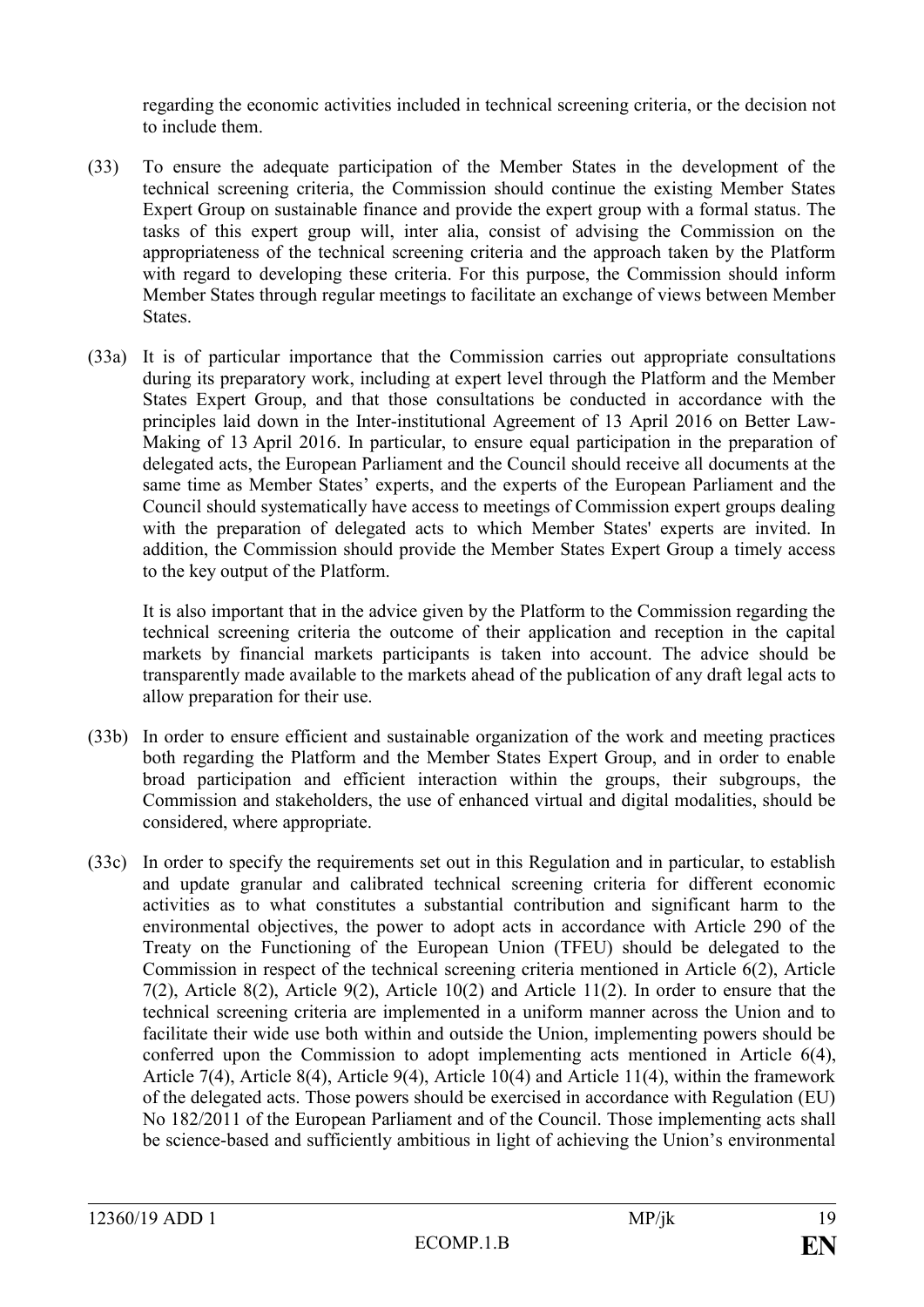objectives, including the Paris Agreement temperature objectives and the Union's commitments to the implementation of the United Nation's Agenda 2030.

- (33d) While the technical screening criteria laid down in delegated acts should define the relevant sectors, the criteria, the metrics as well as the requirements regarding the 'significant harm' referred to under Article 12, an implementing act should specify, within the framework of the delegated acts the concrete thresholds, which can be quantitative or, if not feasible, qualitative or a combination thereof.
- (33e) When establishing the technical screening criteria, economic activities should be assessed in a manner that reflects the criteria for environmentally sustainable economic activities set out in this Regulation. The assessment should first identify economic activities that can substantially contribute to at least one environmental objective. Second, the technical screening criteria for such substantial contribution should ensure that the economic activity does not significantly harm any of the other relevant environmental objectives. Third, the requirements should ensure that the economic operator carrying out the qualifying economic activity complies with the minimum social safeguards.
- (33f) To ensure orderly and effective supervision of compliance with the obligations set out in Articles 4(2) and 4(2a) this Regulation, Member States should rely on competent authorities, already designated under Article 14 of Regulation XYZ/2019 on sustainability-related disclosures in the financial services sector, but also designate a competent authority for this Regulation, where necessary, in order to ensure efficient supervision. In addition, to enforce compliance with Articles 4(2) and 4(2a) of this Regulation effectively, Member States should lay down rules on measures and penalties, which should be effective, proportionate and dissuasive. Articles 15 and 15b that concern above-mentioned, should become applicaple at the same time as the delegated, implementing acts and the regulatory technical standards referred to in this Regulation have started to apply.
- (34) To give sufficient time to the relevant actors to familiarise themselves with the criteria for environmentally sustainable economic activities set out in this Regulation and to prepare for their application, the obligations set out in this Regulation as well as the delegated and implementing acts adopted under it, should become applicable, for each environmental objective, not earlier than 12 months after the relevant delegated and implementing acts have been adopted.
- (35) The application of this Regulation should be reviewed regularly in order to assess the progress on the development of technical screening criteria for environmentally sustainable activities, the use of the definition of environmentally sustainable investment on EU and Member State level, the appropriateness of the establishment of a verification mechanism and the need to revise the criteria. Furthermore, the review should include assessing the environmental impact of economic activities as well as the appropriateness of a standardised methodology as regards to such economic activities, which contribute to an environmental objective, but are not yet considered to be environmentally sustainable in accordance with this Regulation.

In addition, the functioning of the Commission expert groups for the tasks referred to in Article 15 and 16b should be evaluated and impact assessed with a view to long-term needs. The development and updating of the technical screening criteria will continue for a number of years. The Platform has also other related tasks. In order to ensure a broad, credible and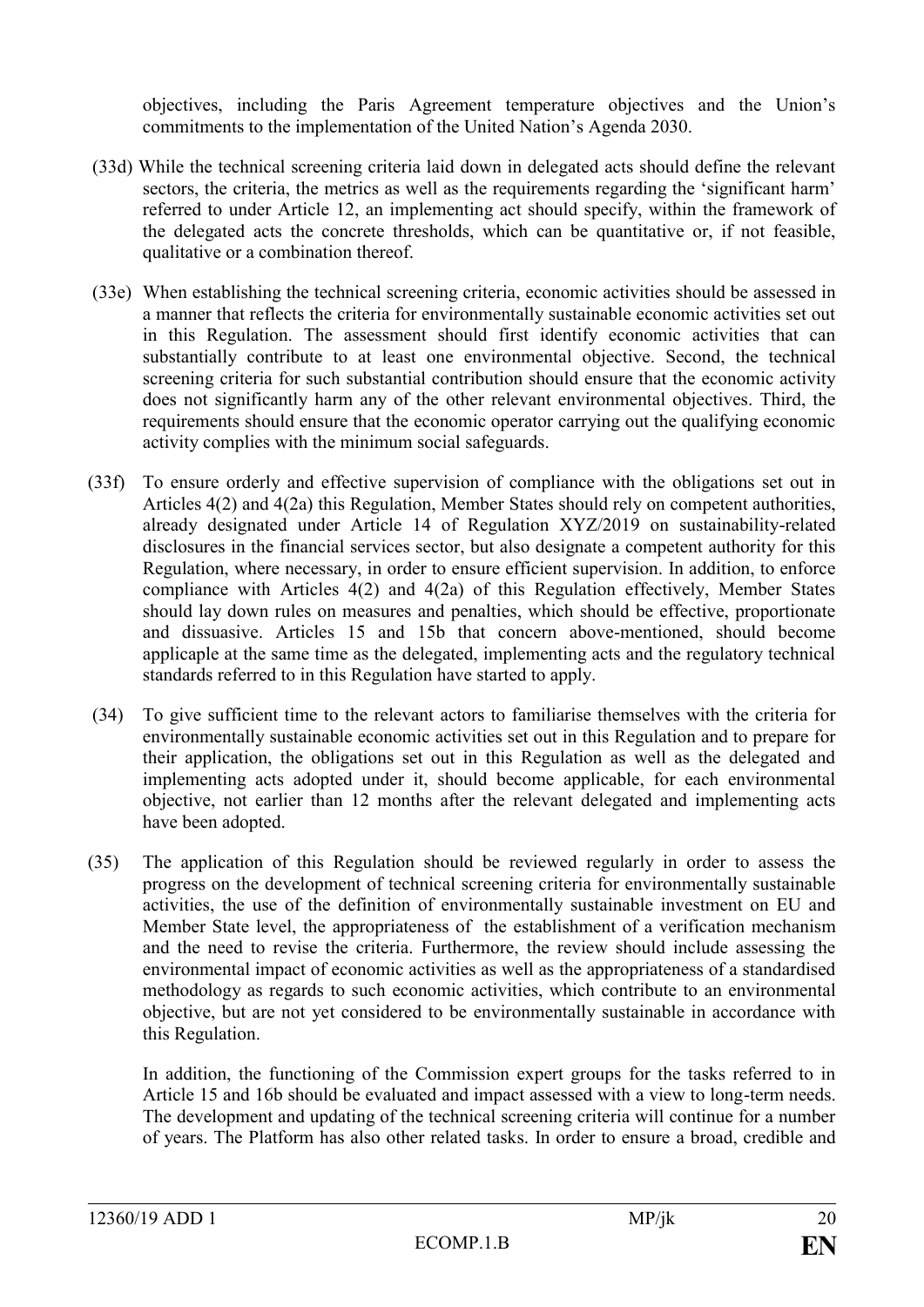well-resourced functions, appropriate Member States' involvement, the feasibility of alternative governance models and their budgetary implications should be explored.

The Union legal framework should encourage sustainable economic activities to be carried out by a large variety of economic operators, for example SMEs and listed issuers. Also, these should be incentivized to raise debt and equity capital for their sustainable economic activities and the transition to sustainable business. The scope of the Regulation does not include directly companies and other entities. This means that many listed or unlisted companies although they can voluntary-use the taxonomy, are not targeted with enforcement measures by competent authorities. Hence they may have difficulties in accessing sustainable finance. It should be analysed, whether the scope of the Regulation and other relevant EU legislation could have impacts on the capital flows to more sustainable economic activities, and the diversity of funding sources by different types of economic operators.

(36) Since the objectives of this Regulation cannot be sufficiently achieved by the Member States, but can be better achieved at Union level, by reason of the need to introduce at Union level uniform criteria for environmentally sustainable economic activities, the Union may adopt measures, in accordance with the principle of subsidiarity as set out in Article 5 of the Treaty on European Union. In accordance with the principle of proportionality, as set out in that Article, this Regulation does not go beyond what is necessary in order to achieve those objectives,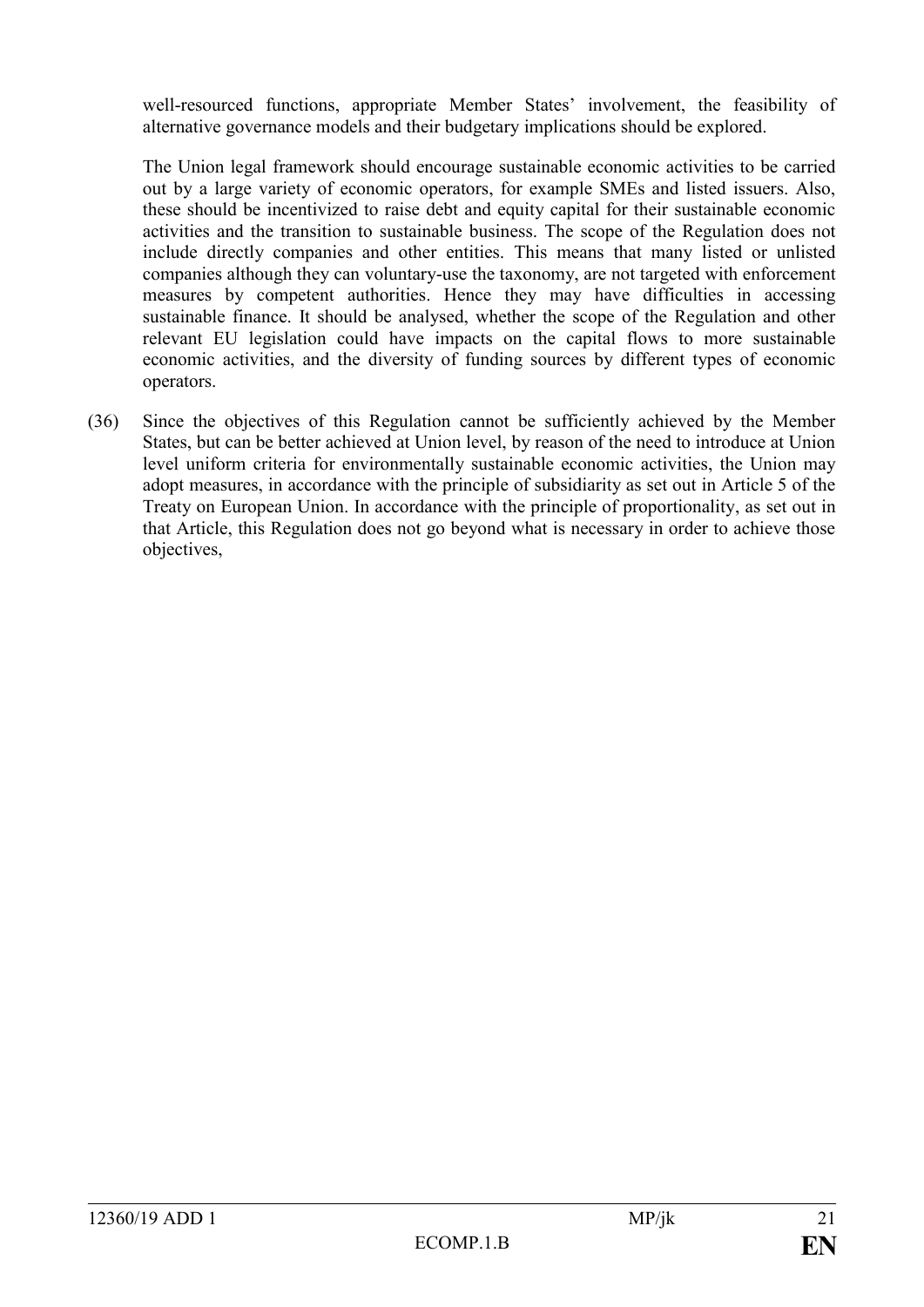# HAVE ADOPTED THIS REGULATION:

# Chapter I

# Subject matter, scope and definitions

#### *Article 1 Subject matter and scope*

- 1. This Regulation establishes the criteria for determining whether an economic activity is environmentally sustainable for the purposes of establishing the degree of environmental sustainability of an investment.
- 2. This Regulation applies to:
	- a. measures adopted by Member States or by the Union setting out any requirements on financial market participants or issuers in respect of financial products or corporate bonds that are made available as environmentally sustainable.
	- b. financial market participants making available financial products as environmentally sustainable investments that contribute to one or more environmental objectives.

## *Article 2*

## *Definitions*

- 1. For the purposes of this Regulation, the following definitions shall apply:
- (a) 'environmentally sustainable investment' means an investment that funds one or several economic activities that qualify under this Regulation as environmentally sustainable;
- (b) 'financial market participant' means a financial market participant as defined in Article 2 (a) of Regulation XYZ/2019 on sustainability-related disclosures in the financial services sector, while taking into account the opt-in provision in Article 16 of the same Regulation;
- (c) 'financial product' mean a financial product as defined in Article 2 (l) of Regulation XYZ/2019 on sustainability-related disclosures in the financial services sector;
- (ca) 'issuer' means an issuer as defined in Article 2(h) of Regulation (EU) 2017/1129 of the European Parliament and of the Council;<sup>59</sup>;

 $\overline{a}$ 

**<sup>59</sup>** Regulation (EU) 2017/1129 of the European Parliament and of the Council of 14 June 2017 on the prospectus to be published when securities are offered to the public or admitted to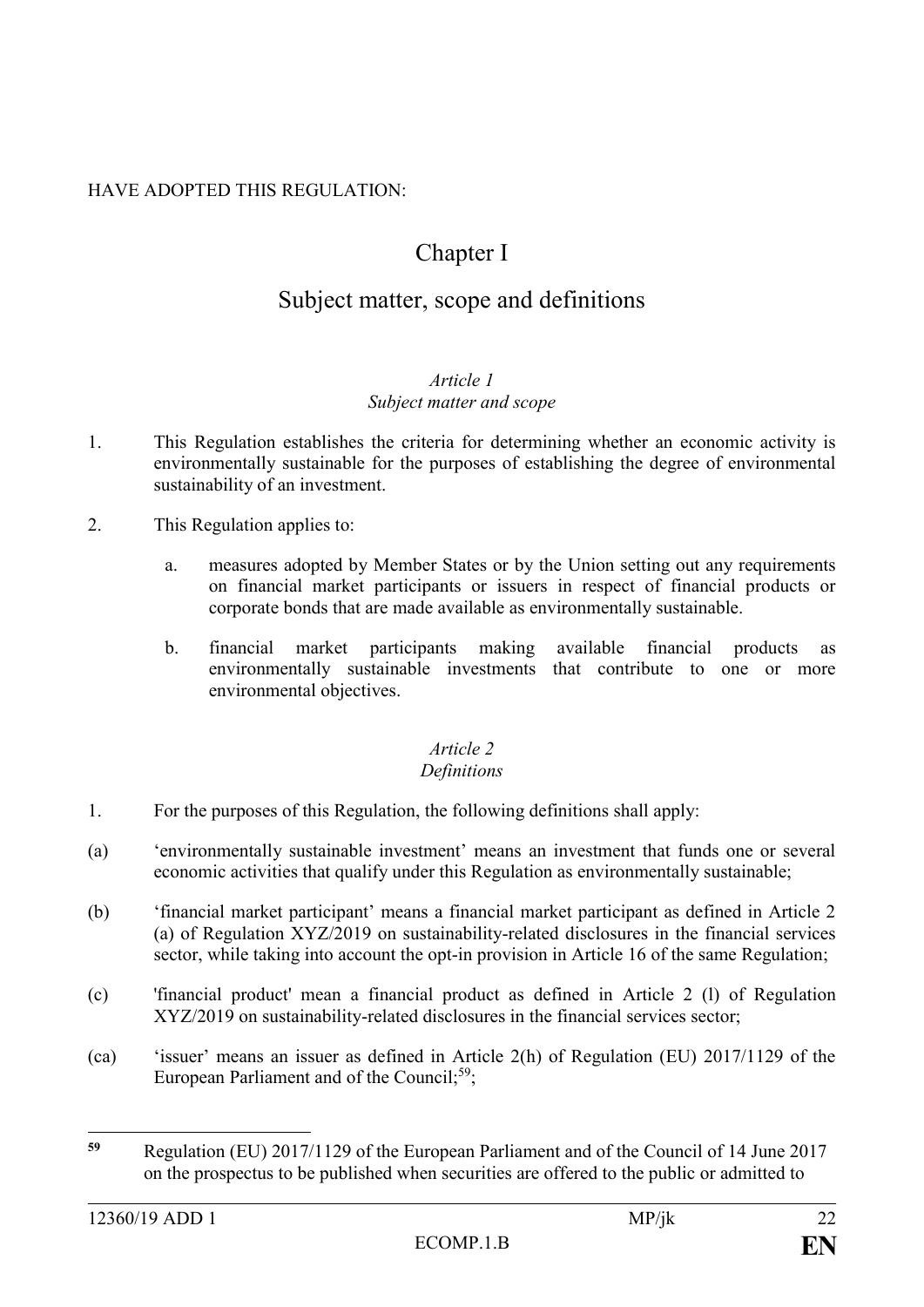- (d) 'climate change mitigation' means the process of holding the increase in the global average temperature to well below 2 °C above pre-industrial levels and pursuing efforts to limit the temperature increase to 1.5 °C above pre-industrial levels;
- (e) 'climate change adaptation' means the process of adjustment to actual and expected climate change and its impacts;
- (f) 'greenhouse gas' means a greenhouse gas listed in Part 2 of Annex V of Regulation (EU) 2018/1999 of the European Parliament and of the Council of 11 December 2018 on the Governance of the Energy Union and Climate Action<sup>60</sup>:
- (g) 'circular economy' means maintaining the value of products, materials and other resources in the economy for as long as possible, enhancing the sustainability of production processes and facilitating sustainable consumption, thus reducing the environmental impact, and minimising waste and the release of hazardous substances at all stages of the life cycle, including through the application of the waste hierarchy as laid down in Article 4 of Directive 2008/98/EC of the European Parliament and of the Council;<sup>61</sup>
- (ga) 'pollutants' means substances, vibrations, heat, noise, light or other contaminants present in air, water or land, which may be harmful to human health or the environment, which may result in damage to material property, or which may impair or interfere with amenities and other legitimate uses of the environment, including those pollutants covered by EU legislation;
- (gb) 'soil' means the top layer of the Earth's crust situated between the bedrock and the surface, which is composed of mineral particles, organic matter, water, air and living organisms;
- (h) 'pollution' means:
	- (i) the direct or indirect introduction, as a result of human activity, of pollutants into air, water or land;
	- (ii) in the context of the marine environment, pollution as defined in Article 3(8) of Directive 2008/56/EC of the European Parliament and of the Council<sup>62</sup>;

**<sup>62</sup>** Directive 2008/56/EC of the European Parliament and of the Council of 17 June 2008 establishing a framework for community action in the field of marine environmental policy (Marine Strategy Framework Directive) (OJ L 164, 25.6.2008, p. 19–40).

 $\overline{a}$ 

trading on a regulated market, and repealing Directive 2003/71/EC (OJ L 168, 30.6.2017, p. 12).

**<sup>60</sup>** Regulation (EU) 2018/1999 of the European Parliament and of the Council of 11 December 2018 on the Governance of the Energy Union and Climate Action, amending Regulations (EC) No 663/2009 and (EC) No 715/2009 of the European Parliament and of the Council, Directives 94/22/EC, 98/70/EC, 2009/31/EC, 2009/73/EC, 2010/31/EU, 2012/27/EU and 2013/30/EU of the European Parliament and of the Council, Council Directives 2009/119/EC and (EU) 2015/652 and repealing Regulation (EU) No 525/2013 of the European Parliament and of the Council

**<sup>61</sup>** Directive 2008/98/EC of the European Parliament and of the Council of 19 November 2008 on waste and repealing certain Directives (OJ L 312, 22.11.2008, p. 3).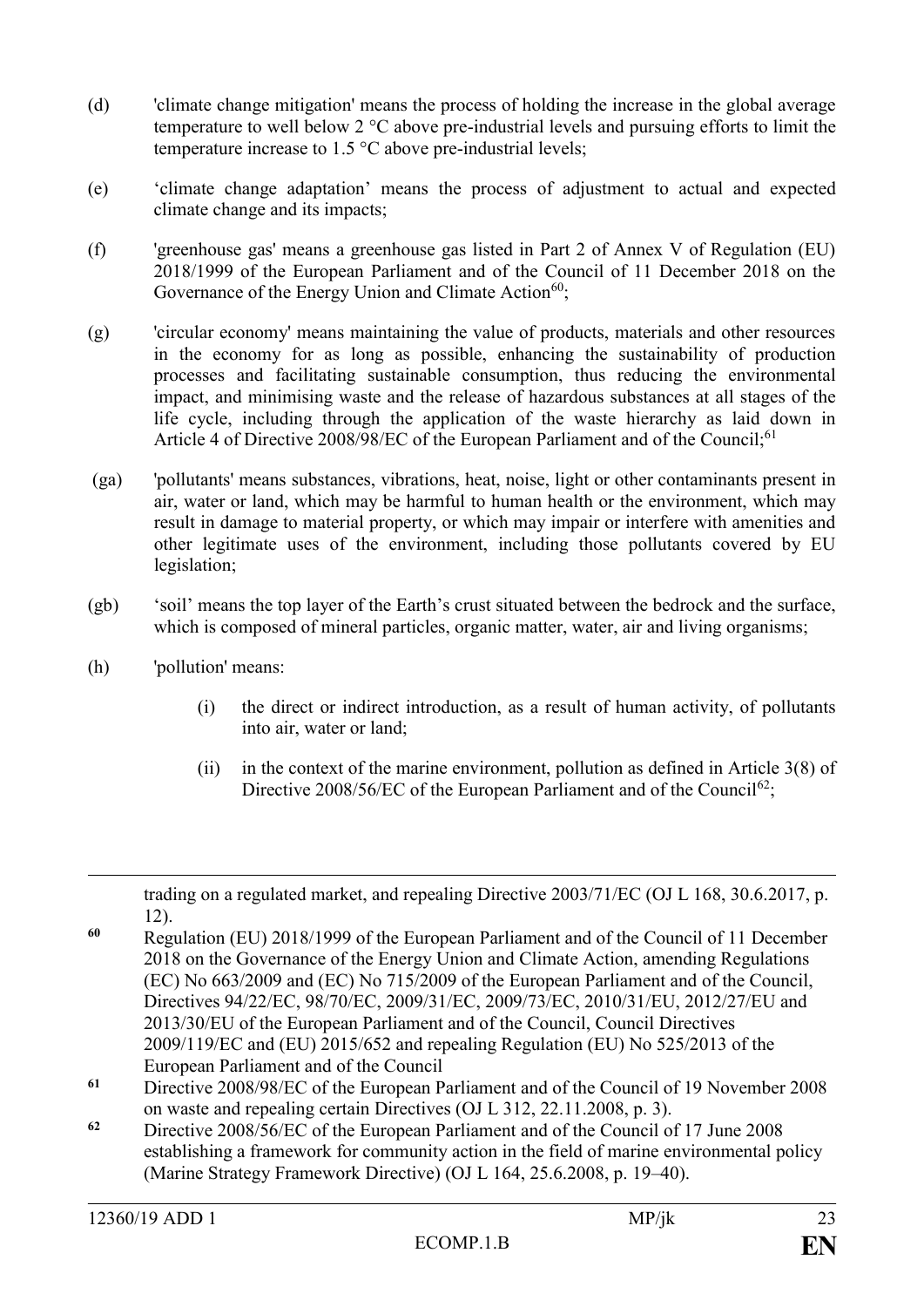- (iii) in the context of the water environment, pollution as defined in Article 2(33) of Directive 2000/60/EC of the European Parliament and of the Council<sup>63</sup>;
- (ha) 'ecosystem' means a dynamic complex of plant, animal, and micro-organism communities and their non-living environment interacting as a functional unit;
- (hb) 'ecosystem services' means the direct and indirect contributions of ecosystems to the economic, social, cultural and other benefits that people derive from ecosystems.;
- (hc) 'biodiversity' means the variability among living organisms from all sources including, inter alia, terrestrial, marine and other aquatic ecosystems and the ecological complexes of which they are part; this includes diversity within species, between species and of ecosystems;
- (j) 'energy efficiency' means using energy more efficiently at all the stages of the energy chain from production to final consumption in accordance with Directive 2012/27/EU;
- (k) 'good environmental status' means good environmental status as defined in Article 3(5) of Directive 2008/56/EC;
- (ka) 'good status' means good chemical and good ecological status in the case of surface waters, and good chemical and good quantitative status in the case of groundwaters, as classified in accordance with Annex V to Directive 2000/60/EC, Directive 2008/105/EC and Directive 2006/118/EC;
- (kb) 'good ecological potential' means the status of a heavily modified or artificial body of water, so classified in accordance with Annex V to Directive 2000/60/EC;
- (l) 'marine waters' means marine waters as defined in Article 3(1) of Directive 2008/56/EC;
- (m) 'surface water' and 'groundwater' shall have the same meaning as in points (1) and (2) of Article 2 of Directive  $2000/60$ /EC<sup>64</sup>;
- (o) 'competent authority' means a national authority designated by a Member State to supervise financial market participants in respect of their compliance with the requirements of this Regulation.

<sup>63</sup> <sup>63</sup> Directive 2000/60/EC of the European Parliament and of the Council of 23 October 2000 establishing a framework for Community action in the field of water policy (Water Framework Directive) (OJ L 327, 22.12.2000, p. 1-73).

<sup>64</sup> Directive 2000/60/EC of the European Parliament and of the Council of 23 October 2000 establishing a framework for Community action in the field of water policy **(**OJ L 327, 22.12.2000, p.1).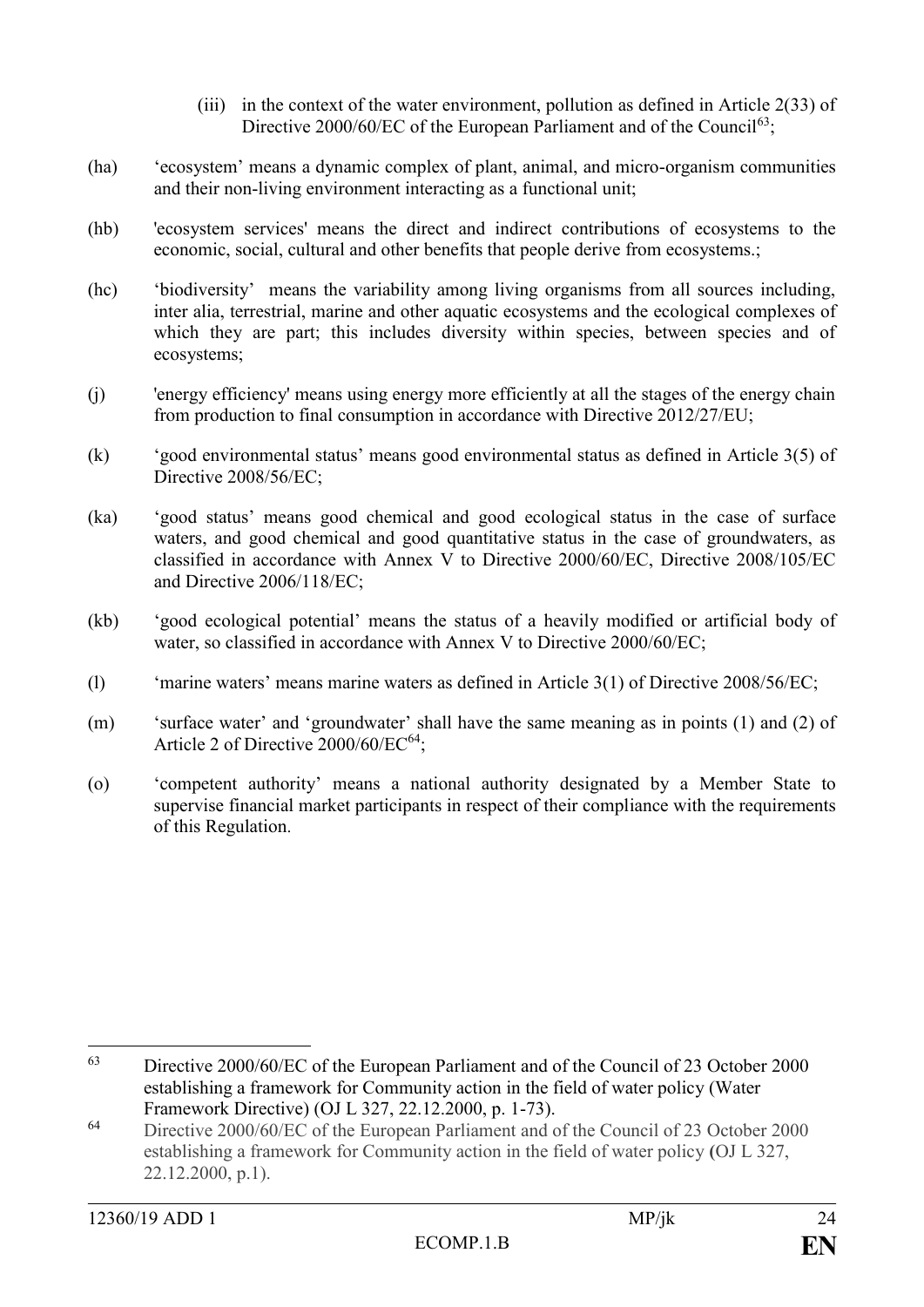# Chapter II

# Environmentally sustainable economic activities

### *Article 3*

#### *Criteria for environmentally sustainable economic activities*

An economic activity shall be considered environmentally sustainable where that activity complies with all of the following criteria:

- (a) the economic activity contributes substantially in accordance with Articles 6 to 11 to one or more of the environmental objectives set out in Article 5, including by enabling another economic activity to substantially improve its environmental performance with regards to one or more of those objectives;
- (b) the economic activity does not significantly harm any of the environmental objectives set out in Article 5 in accordance with Article 12;
- (c) the economic activity is carried out in compliance with the minimum safeguards laid down in Article 13;
- (d) the economic activity complies with technical screening criteria that have been specified by the Commission in accordance with Articles 6(2) 7(2), 8(2), 9(2), 10(2) and 11(2).

#### *Article 4*

#### *Use of the criteria for environmentally sustainable economic activities*

- 1. Member States shall apply the criteria as the basis and minimum requirements for determining environmentally sustainable economic activities set out in Article 3 and Article 5 for the purposes of any measures, other than fiscal measures, that impose requirements on financial market participants or issuers in respect of financial products or corporate bonds that are made available as 'environmentally sustainable'.
- 2. Where financial market participants make available financial products as 'sustainable investments' that contribute to an environmental objective, under Article 2 (q) of Regulation XYZ/2019 on sustainability-related disclosures in the financial services sector, paragraph 2a of this Regulation shall apply to the information to be disclosed pursuant to Article  $(1)$ ,  $(2)$  and  $(3)$ , Article 10 $(1)$  and Article 11 $(1)$  and 13 $(1)$  of Regulation XYZ/2019.
- 2a. Financial market participants shall specify how and to what extent the investment meets the criteria for environmentally sustainable economic activities as set out in Article 3 and Article 5. This information shall enable investors to identify the share of investments funding environmentally sustainable economic activities as a percentage of all investments selected for the financial product.
- 2b. Where financial market participants consider that an economic activity which does not comply with the technical screening criteria laid down in accordance with this Regulation or for which such technical screening criteria have not been established yet, should be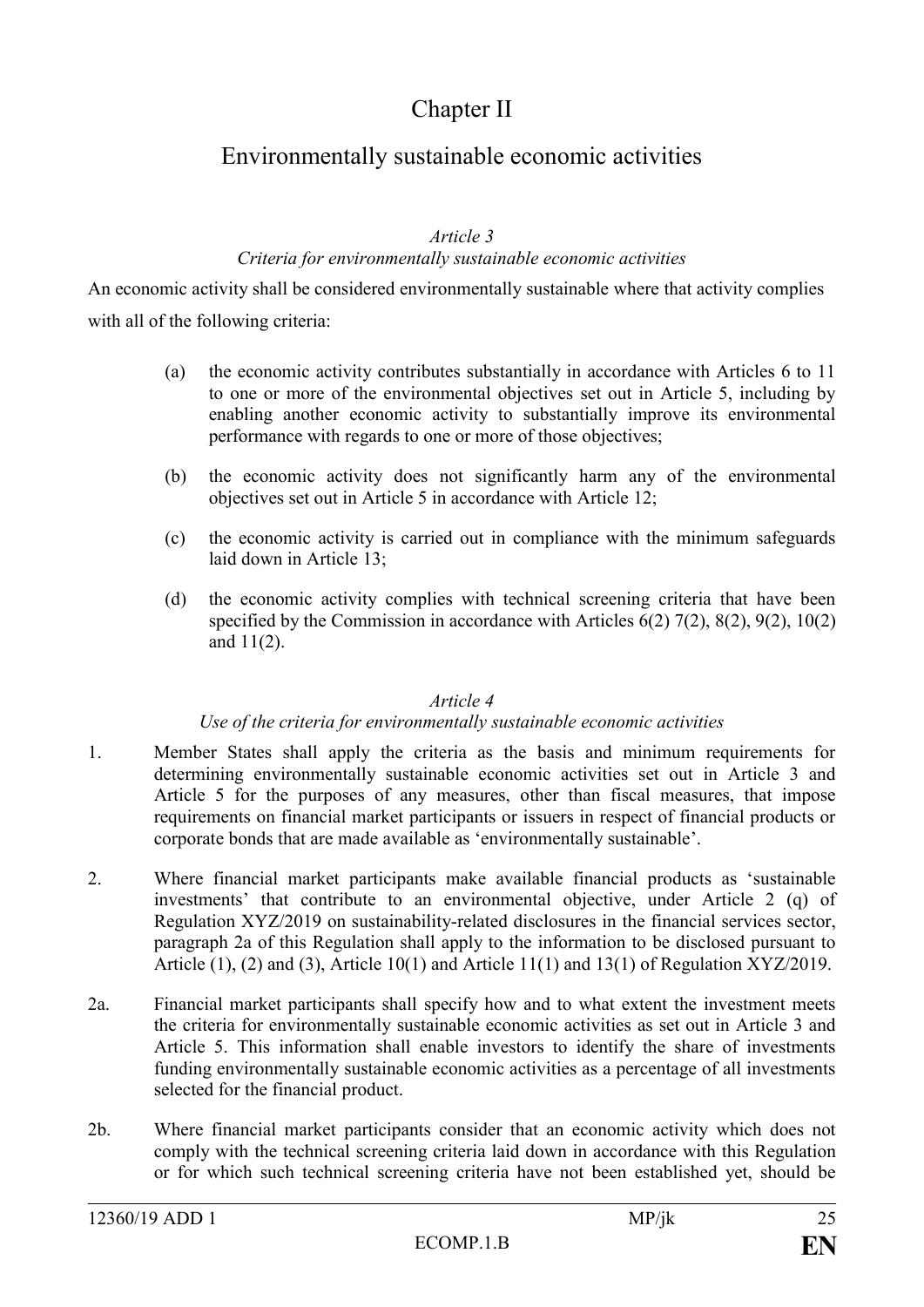considered environmentally sustainable, they may inform the Platform on Sustainable Finance ('the Platform').

2c. The EBA, EIOPA and ESMA, through the Joint Committee of the European Supervisory Authorities ('Joint Committee') shall develop draft regulatory technical standards to specify the details of the presentation and content of the information to be 4(2)(a) of this Regulation and complement those developed under Articles 9(5), 10(2), 11(4) and 13(2) of Regulation XYZ/2019 on sustainability-related disclosures in the financial services sector.

When developing the draft regulatory technical standards EBA, EIOPA and ESMA shall take into account the various types of financial products, their objectives and differences thereof as well as the aim of accurate, clear, not misleading, simple and concise disclosures.

EBA, EIOPA and ESMA shall submit those draft regulatory technical standards to the Commission by … [PO: Please insert date 12 months after the date of entry into force of this Regulation.

Power is delegated to the Commission to adopt the regulatory technical standards referred to in the first subparagraph in accordance with Articles 10 to 14 of Regulations (EU) No 1093/2010, (EU) No 1094/2010 and (EU) No 1095/2010.

## *Article 5 Environmental objectives*

For the purposes of this Regulation, the following shall be environmental objectives:

- (1) climate change mitigation;
- (2) climate change adaptation;
- (3) sustainable use and protection of water and marine resources;
- (4) transition to a circular economy including waste prevention and recycling;
- (5) pollution prevention and control;
- (6) protection and restoration of biodiversity and ecosystems.

#### *Article 6 Substantial contribution to climate change mitigation*

1. An economic activity shall be considered to contribute substantially to climate change mitigation where that activity substantially contributes to the stabilization of greenhouse gas concentrations in the atmosphere at a level which prevents dangerous anthropogenic interference with the climate system by avoiding or reducing greenhouse gas emissions or enhancing greenhouse gas removals through any of the following means, including through process or product innovation, consistent with the long term temperature targets of the Paris Agreement: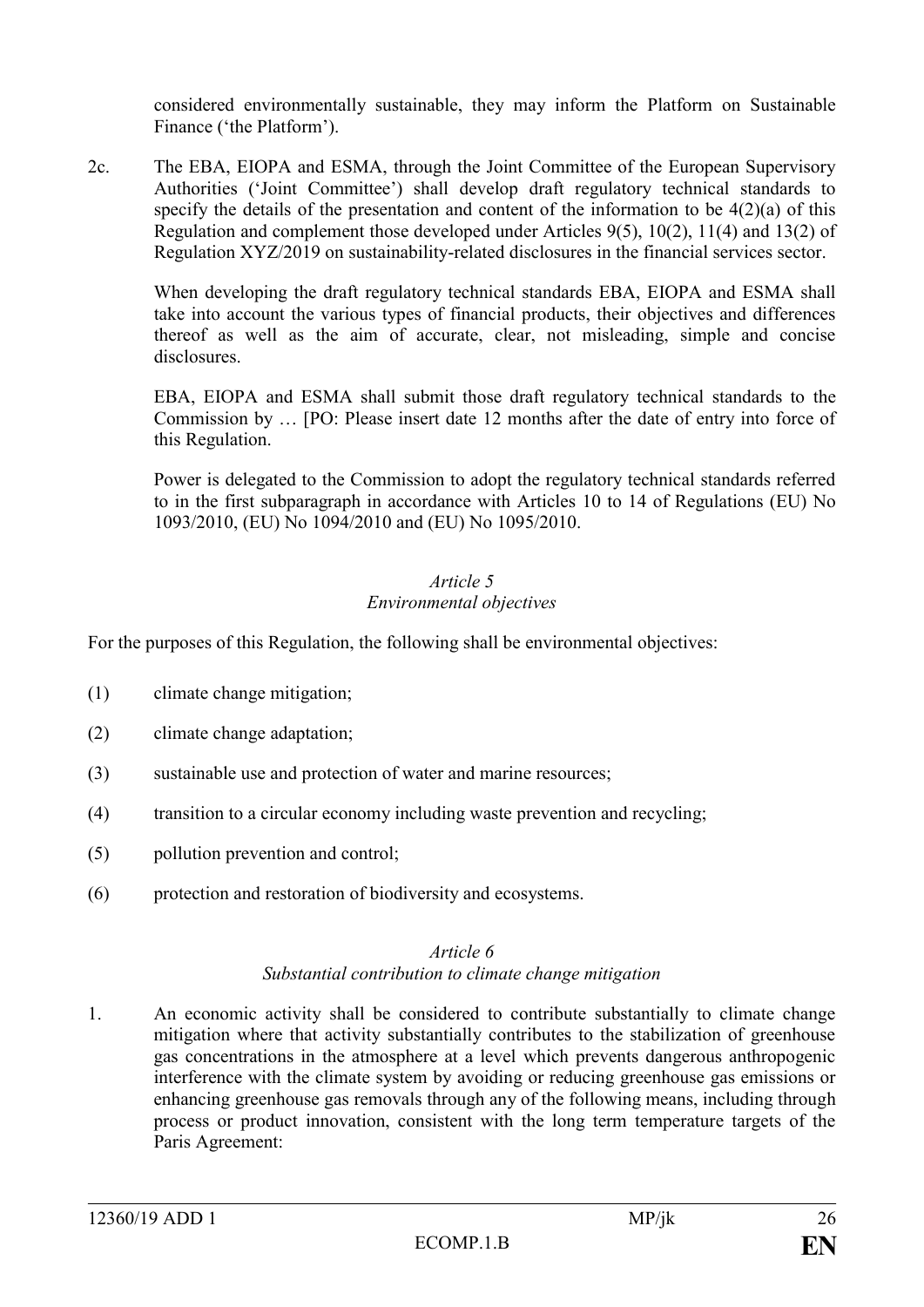- (a) generating, transmitting, storing, distributing or using renewable energy in line with Directive (EU)  $2018/2001^{65}$  or climate-neutral energy (including carbon-neutral energy), including through using innovative technology with a potential for significant future savings or through necessary reinforcement or extension of the grid;
- (b) improving energy efficiency;
- (c) increasing clean or climate-neutral mobility;
- (d) switching to use of renewable sources and renewable materials;
- (e) increasing the deployment of carbon capture and storage in line with Directive 2009/31/EC, and carbon capture and use;
- (f) phasing out anthropogenic emissions of greenhouse gases, in particular from solid fossil fuels;
- (g) establishing energy infrastructure required for enabling the decarbonisation of energy systems;
- (h) producing clean and efficient fuels from renewable or carbon-neutral sources;
- (i) strengthening land carbon sinks.
- 1a. For the purposes of paragraph 1, an economic activity shall also be considered to contribute substantially to climate change mitigation also where it supports the transition to a climate-neutral economy, leads to significant emissions reductions, has an environmental performance that is substantially better than the industry average and avoids carbonintensive lock-in during the economic lifetime of the financed economic activity.
- 2. The Commission shall adopt delegated act in accordance with Article 16 and, prior to their adoption, gather all necessary expertise from the Platform regarding technical screening criteria and assess the implementation of the criteria taking into account the outcome of their application by financial market participants and their reception and impact on capital markets to:
	- (a) supplement paragraph 1 and paragraph 1a to establish technical screening criteria for determining under which conditions a specific economic activity is considered, for the purposes of this Regulation, to contribute substantially to climate change mitigation as regards;
		- (i) the sector classification and rubric of a given economic activity;

<sup>65</sup> **<sup>65</sup>** Directive (EU) 2018/2001 of the European Parliament and of the Council of 11 December 2018 on the promotion of the use of energy from renewable sources (OJ L 328, 21.12.2018, p. 82-209)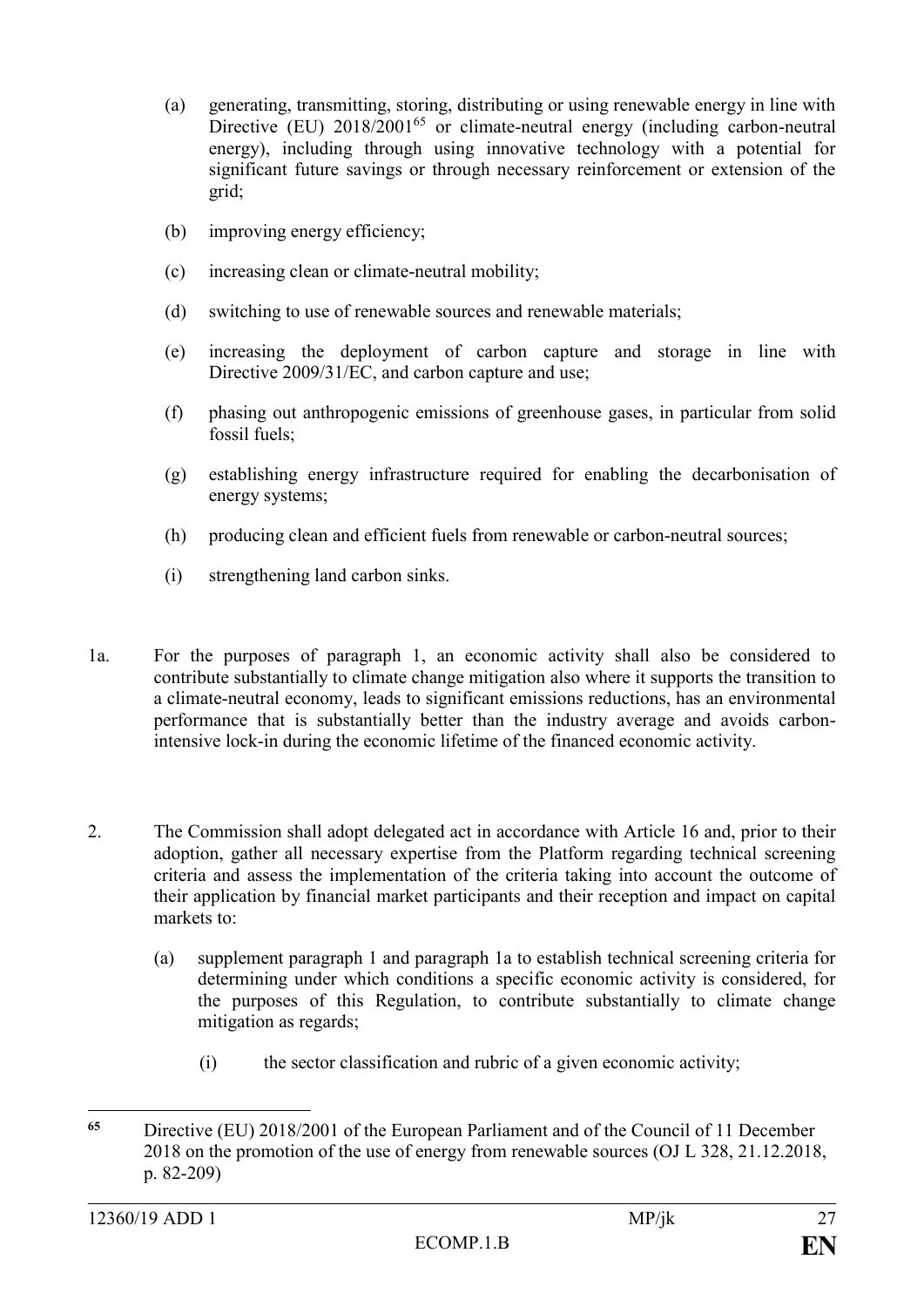- (ii) the criteria applicable to a given economic activity; and
- (iii) the metrics used to measure the environmental performance of the economic activity, including defining the boundaries for this measurement.
- (b) supplement Article 12 to establish technical screening criteria, for each relevant environmental objective, for determining whether an economic activity in respect of which screening criteria are established pursuant to point (a) of this paragraph is considered, for the purposes of this Regulation, to cause significant harm to one or more of those objectives.
- 3. The Commission shall establish the technical screening criteria referred to in paragraph 2 of this Article in one delegated act, taking into account the requirements laid down in Article 14.
- 4. The Commission shall, within the framework of the delegated act referred to in paragraph 2 of this Article, adopt implementing acts to set quantitative or qualitative thresholds, or a combination thereof, which must be met by the economic activity in order to be considered environmentally sustainable.

Those implementing acts shall be adopted in accordance with the examination procedure referred to in Article 16a.

5. The Commission shall adopt the delegated act and the implementing act referred to in paragraphs 2, 3 and 4 by 31 December 2021, with a view to ensuring their entry into application on 31 December 2022.

#### *Article 7 Substantial contribution to climate change adaptation*

- 1. An economic activity shall be considered to contribute substantially to climate change adaptation:
	- (a) where, the adverse impact of the current and expected future climate or the risks of adverse impacts of climate change on that activity itself are substantially reduced, without increasing climate-related vulnerabilities of other environments and activities;
	- (b) where that activity, contributes substantially to preventing or reducing the adverse impact of the current and expected future climate or the risks of adverse impacts from climate change without increasing vulnerabilities of other environments and activities.
- 1a. The economic activity referred to under point (a) and (b) of the first paragraph shall provide a substantial contribution to climate change adaptation through either of the following means:
	- (a) preventing or reducing the location- and context-specific adverse impacts of climate change on the economic activity. These impacts shall be assessed and prioritised using best available climate projections;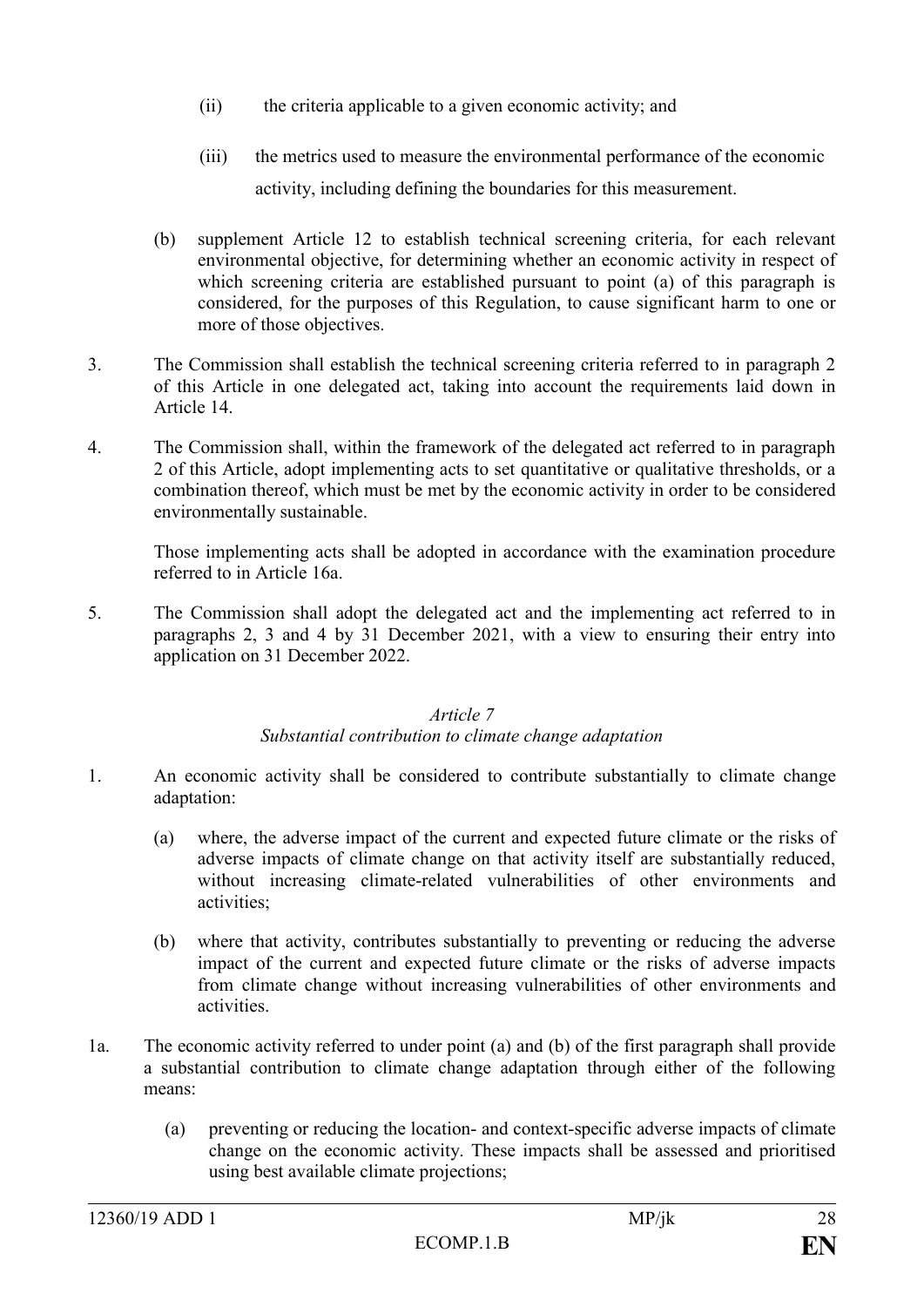- (b) preventing or reducing the adverse impacts that climate change may have on the natural and built environment within which the economic activity takes place. These impacts shall be assessed and prioritised using best available climate projections.
- 2. The Commission shall adopt delegated act in accordance with Article 16 and, prior to their adoption, gather all necessary expertise from the Platform regarding technical screening criteria and assess the implementation of the criteria taking into account the outcome of their application by financial market participants and their reception and impact on capital markets to:
	- (a) supplement paragraph 1 and paragraph 1a to establish technical screening criteria for determining under which conditions a specific economic activity is considered, for the purposes of this Regulation, to contribute substantially to climate change adaptation as regards:
		- (i) the sector classification and rubric of a given economic activity;
		- (ii) the criteria applicable to a given economic activity; and

(iii) the metrics used to measure the environmental performance of the economic activity, including defining the boundaries for this measurement.

- (b) supplement Article 12 to establish technical screening criteria, for each relevant environmental objective, for determining whether an economic activity in respect of which screening criteria are established pursuant to point (a) of this paragraph is considered, for the purposes of this Regulation, to cause significant harm to one or more of those objectives.
- 3. The Commission shall establish the technical screening criteria referred to in paragraph 2 of this Article in one delegated act, taking into account the requirements laid down in Article 14.
- 4. The Commission shall, within the framework of the delegated act referred to in paragraph 2 of this Article, adopt implementing acts to set quantitative or qualitative thresholds, or a combination thereof, which must be met by the economic activity in order to be considered environmentally sustainable. Those implementing acts shall be adopted in accordance with the examination procedure referred to in Article 16a.
- 5. The Commission shall adopt the delegated act and the implementing act referred to in paragraphs 2, 3 and 4 by 31 December 2021, with a view to ensuring their entry into application on 31 December 2022.

## *Article 8*

*Substantial contribution to sustainable use and protection of water and marine resources*

1. An economic activity shall be considered to contribute substantially to the sustainable use and protection of water and marine resources where that activity substantially contributes to improving or preventing the deterioration of the status of water bodies, including surface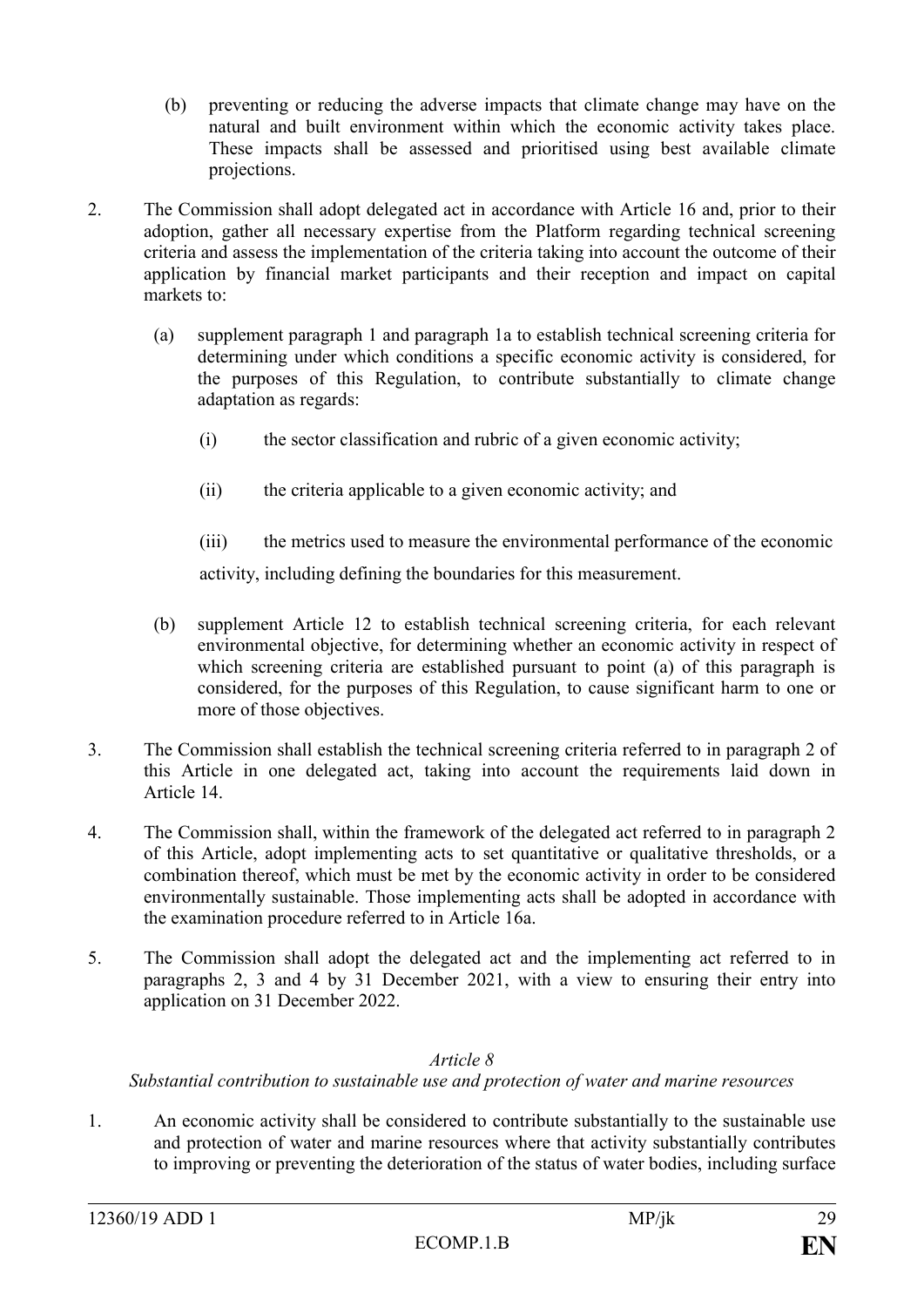water and groundwater bodies, or to improving or preventing the deterioration of the environmental status of marine waters, through any of the following means:

- (a) protecting the environment from the adverse impact of urban and industrial waste water discharges including by ensuring the adequate collection, treatment and discharge of urban and industrial waste waters;
- (b) protecting human health from the adverse impact of any contamination of water intended for human consumption by ensuring that it is free from any microorganisms, parasites and substances that constitute a potential danger to human health, as well as increasing citizens' access to clean drinking water;
- (c) [deleted]
- (d) improving water management and efficiency, including preventing deterioration, protecting and enhancing the status of aquatic ecosystems, promoting sustainable water use based on a long-term protection of available water resources, ensuring the progressive reduction of pollutant emissions into surface water and groundwater or contributing to mitigating the effects of floods and droughts, or any other activity that protects or improves the quality and quantity status of water bodies;
- (e) ensuring the sustainable use of marine ecosystems, resources, goods and services by protecting and preserving the marine environment and preventing its deterioration, or restoring marine ecosystems in areas where they have been adversely affected.
- 2. The Commission shall adopt delegated act in accordance with Article 16 and, prior to their adoption, gather all necessary expertise from the Platform regarding technical screening criteria and assess the implementation of the criteria taking into account the outcome of their application by financial market participants and their reception and impact on capital markets to:
	- (a) supplement paragraph 1 to establish technical screening criteria for determining under which conditions a specific economic activity is considered, for the purposes of this Regulation, to contribute substantially to sustainable use and protection of water and marine resources as regards:
		- (i) the sector classification and rubric of a given economic activity;
		- (ii) the criteria applicable to a given economic activity; and
		- (iii) the metrics used to measure the environmental performance of the

economic activity, including defining the boundaries for this measurement.

(b) supplement Article 12 to establish technical screening criteria, for each relevant environmental objective, for determining whether an economic activity in respect of which screening criteria are established pursuant to point (a) of this paragraph is considered, for the purposes of this Regulation, to cause significant harm to one or more of those objectives.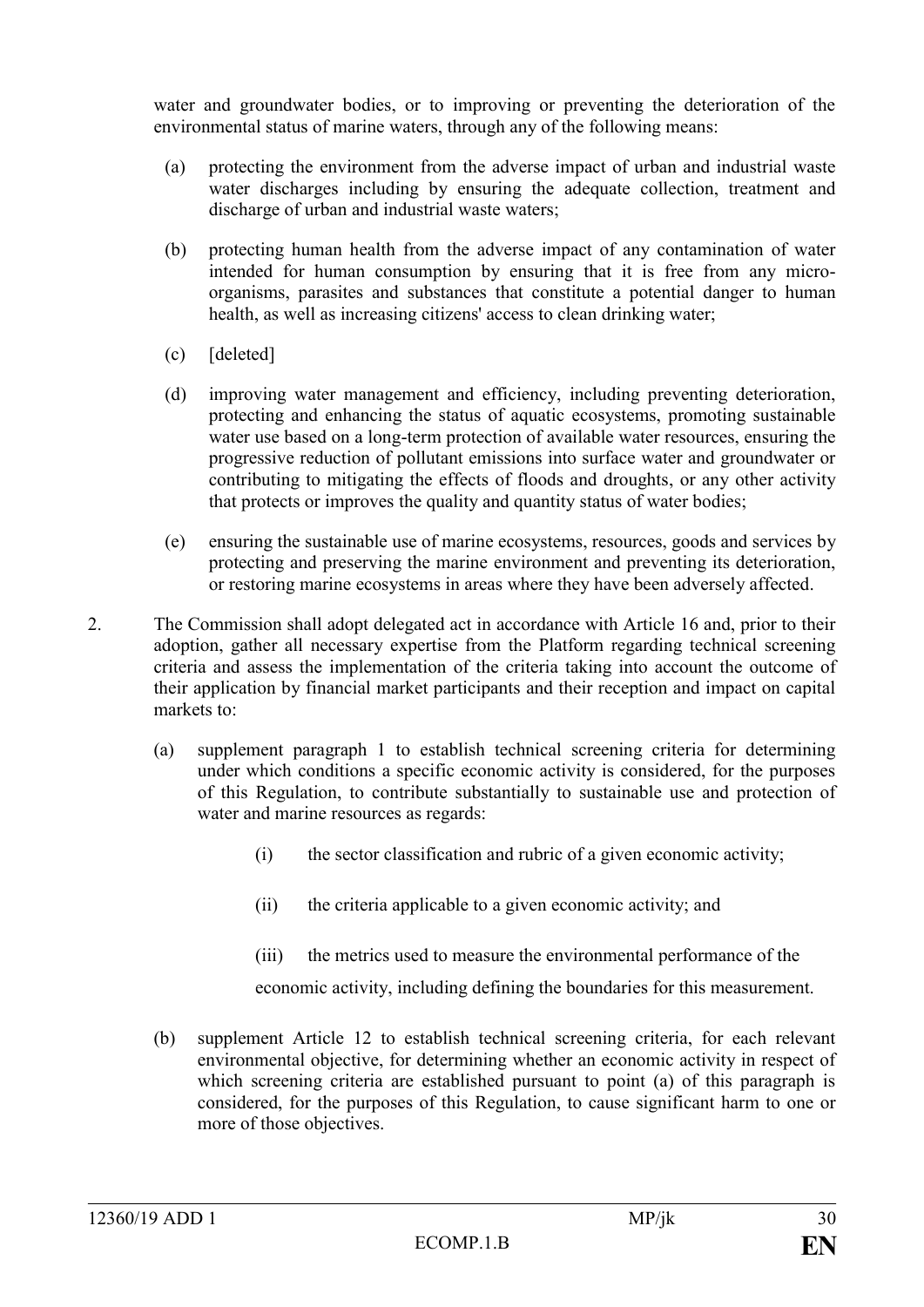- 3. The Commission shall establish the technical screening criteria referred to in paragraph 2 of this Article in one delegated act, taking into account the requirements laid down in Article 14.
- 4. The Commission shall, within the framework of the delegated act referred to in paragraph 2 of this Article, adopt implementing acts to set quantitative or qualitative thresholds, or a combination thereof, which must be met by the economic activity in order to be considered environmentally sustainable. Those implementing acts shall be adopted in accordance with the examination procedure referred to in Article 16a.
- 5. The Commission shall adopt the delegated act and the implementing act referred to in paragraphs 2, 3 and 4 by 31 December 2021, with a view to ensuring their entry into application on 31 December 2022.

#### *Article 9*

*Substantial contribution to a circular economy including waste prevention and recycling*

- 1. An economic activity shall be considered to contribute substantially to the transition to a more circular economy including waste prevention and recycling where that activity contributes substantially to that environmental objective through any of the following means:
	- (a) improving the efficient use of raw materials in production, including through reducing the use of primary raw materials and increasing the sustainable use of byproducts and secondary raw materials;
	- (b) increasing the durability, reparability, upgradability or reusability of products;
	- (c) increasing the recyclability of products, including of individual materials contained in products, inter alia through substitution or reduced use of products and materials that are not recyclable;
	- (d) substantially reducing the content of hazardous substances in materials and products in line with the requirements of the EU legislation throughout the lifecycle, including by replacing them with safer alternatives and by improving traceability;
	- (e) prolonging the use of products, buildings, facilities and infrastructure including through reuse, design for longevity, repurposing, disassembly, remanufacturing, upgrades, repair and sharing;
	- (f) increasing the use of secondary raw materials and their quality, including by highquality recycling;
	- (g) preventing or reducing waste generation;
	- (h) increasing preparing for re-use and recycling;
	- (i) minimising incineration and avoiding disposal (including landfilling) of waste, in accordance with principles of the waste hierarchy as set out in Article 4 of Directive 2008/98/EC;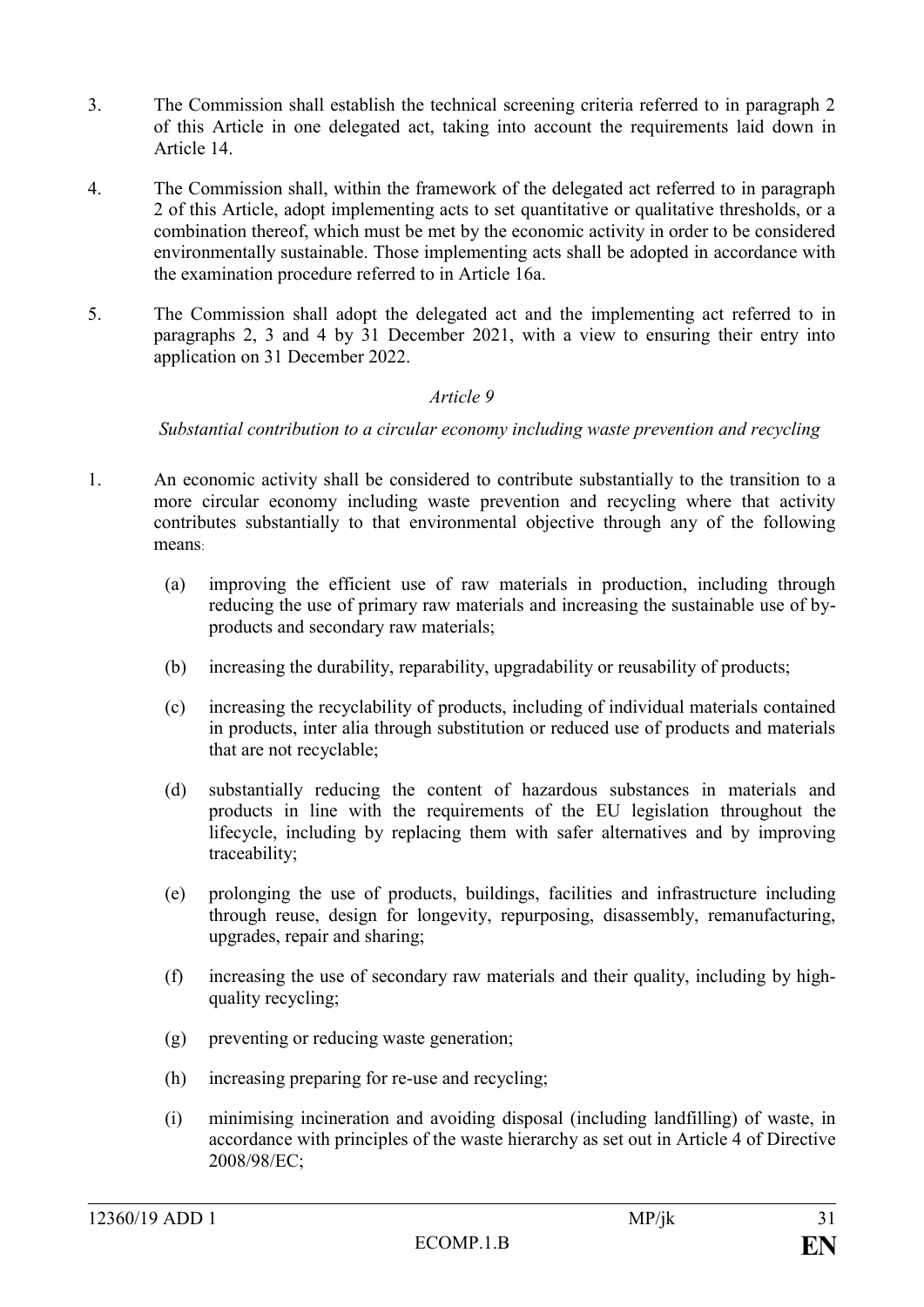- (j) avoiding litter;
- (k) improving the efficient use of natural resources, through energy and resource efficiency measures leading to significant savings.
- 2. The Commission shall adopt delegated act in accordance with Article 16 and, prior to their adoption, gather all necessary expertise the Platform regarding technical screening criteria and assess the implementation of the criteria taking into account the outcome of their application by financial market participants and their reception and impact on capital markets to:

(a) supplement paragraph 1 to establish technical screening criteria for determining under which conditions a specific economic activity is considered, for the purposes of this Regulation, to contribute substantially to the transition to a more circular economy including waste prevention and recycling, as regards:

- (i) the sector classification and rubric of a given economic activity;
- (ii) the criteria applicable to a given economic activity; and
- (iii) the metrics used to measure the environmental performance of the economic

activity, including defining the boundaries for this measurement.

(b) supplement Article 12 to establish technical screening criteria, for each relevant environmental objective, for determining whether an economic activity in respect of which screening criteria are established pursuant to point (a) of this paragraph is considered, for the purposes of this Regulation, to cause significant harm to one or more of those objectives.

- 3. The Commission shall establish the technical screening criteria referred to in paragraph 2 of this Article in one delegated act, taking into account the requirements laid down in Article 14.
- 4. The Commission shall, within the framework of the delegated act referred to in paragraph 2 of this Article, adopt implementing acts to set quantitative or qualitative thresholds, or a combination thereof, which must be met by the economic activity in order to be considered environmentally sustainable. Those implementing acts shall be adopted in accordance with the examination procedure referred to in Article 16a.
- 5. The Commission shall adopt the delegated act and the implementing act referred to in paragraphs 2, 3 and 4 by 31 December 2021, with a view to ensuring their entry into application on 31 December 2022.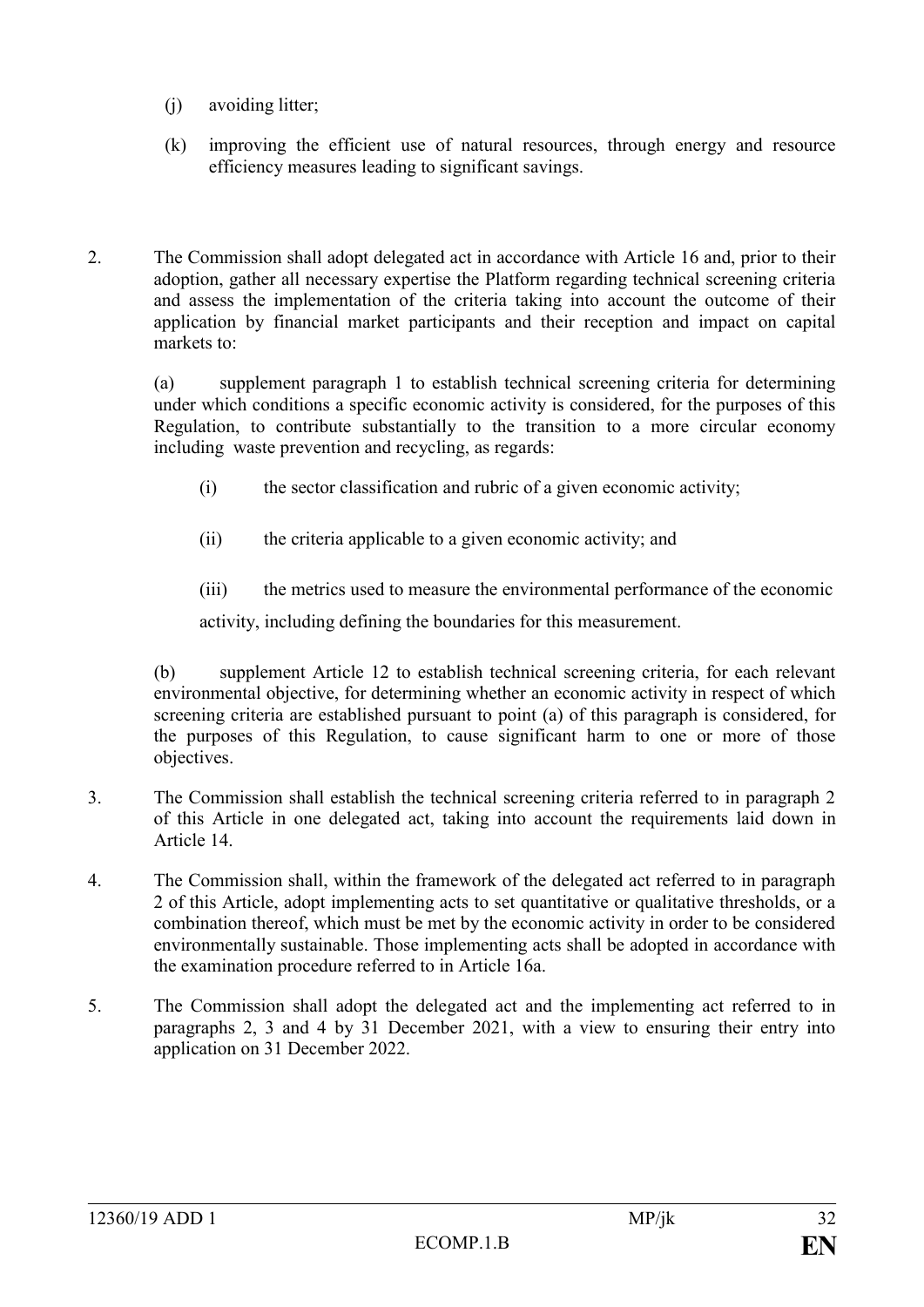#### *Article 10 Substantial contribution to pollution prevention and control*

- 1. An economic activity shall be considered to contribute substantially to pollution prevention and control where that activity contributes substantially to environmental protection from pollution through any of the following means:
	- (a) preventing or reducing pollutant emissions into air, water or land other than greenhouse gasses;
	- (b) improving levels of air, water or soil quality in the areas in which the economic activity takes place whilst minimizing negative impacts on, and risks to, human health and the environment;
	- (c) preventing adverse impact on human health and the environment of the production, use and disposal of chemicals;
	- (d) cleaning-up litter and other pollution.
- 2. The Commission shall adopt delegated act in accordance with Article 16 and, prior to their adoption, gather all necessary expertise from the Platform regarding technical screening criteria and assess the implementation of the criteria taking into account the outcome of their application by financial market participants and their reception and impact on capital markets to:
	- (a) supplement paragraph 1 to establish technical screening criteria for determining under which conditions a specific economic activity is considered, for the purposes of this Regulation, to contribute substantially to pollution prevention and control as regards:
		- (i) the sector classification and rubric of a given economic activity;
		- (ii) the criteria applicable to a given economic activity; and
		- (iii) the metrics used to measure the environmental performance of the economic activity, including defining the boundaries for this measurement.
	- (b) supplement Article 12 to establish technical screening criteria, for each relevant environmental objective, for determining whether an economic activity in respect of which screening criteria are established pursuant to point (a) of this paragraph is considered, for the purposes of this Regulation, to cause significant harm to one or more of those objectives.
- 3. The Commission shall establish the technical screening criteria referred to in paragraph 2 of this Article in one delegated act, taking into account the requirements laid down in Article 14.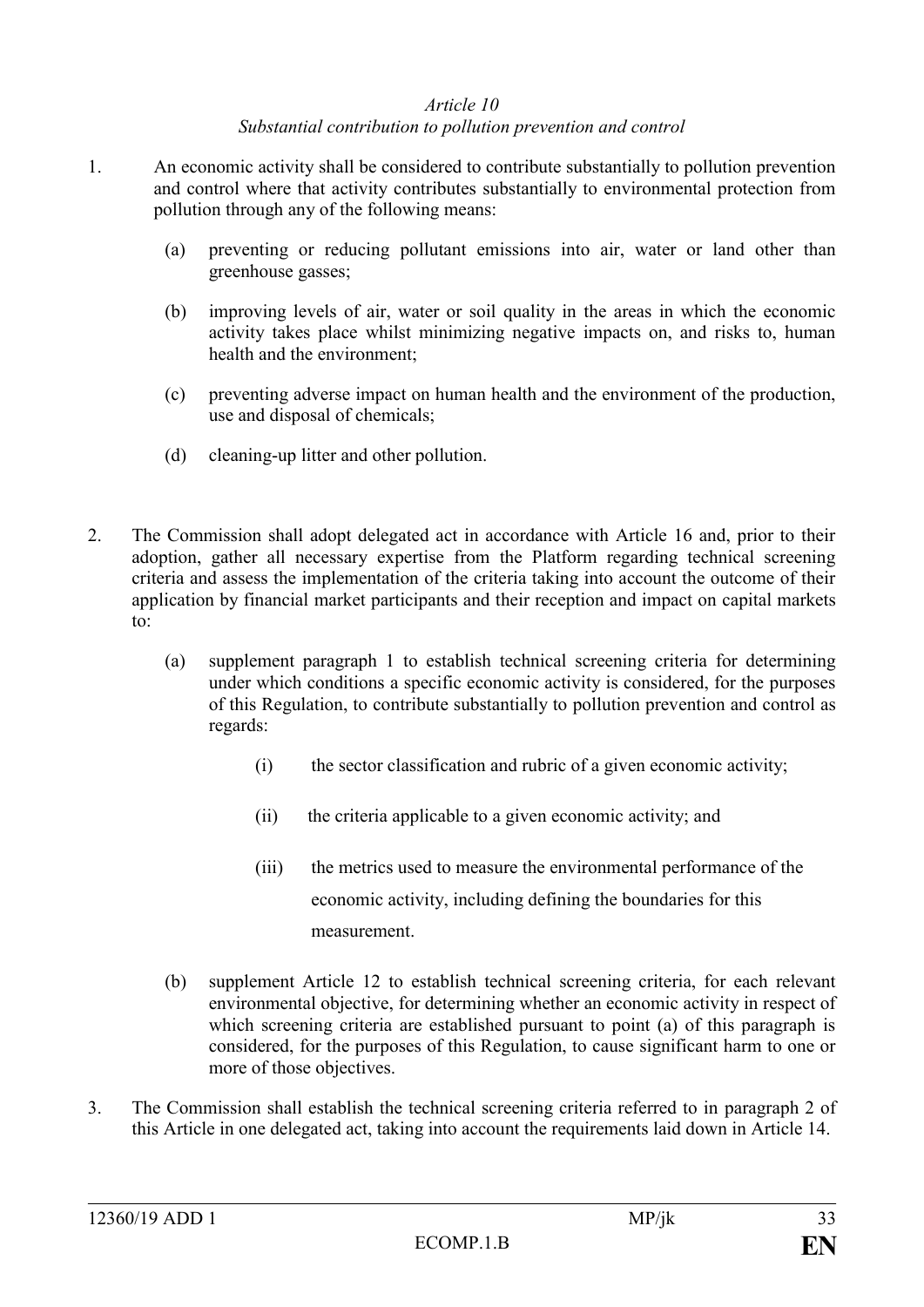- 4. The Commission shall, within the framework of the delegated act referred to in paragraph 2 of this Article, adopt implementing acts to set quantitative or qualitative thresholds, or a combination thereof, which must be met by the economic activity in order to be considered environmentally sustainable. Those implementing acts shall be adopted in accordance with the examination procedure referred to in Article 16a.
- 5. The Commission shall adopt the delegated act and the implementing act referred to in paragraphs 2, 3 and 4 by 31 December 2021, with a view to ensuring their entry into application on 31 December 2022.

## *Article 11*

#### *Substantial contribution to protection and restoration of biodiversity and ecosystems*

- 1. For the purposes of this Regulation, an economic activity shall be considered to contribute substantially to the protection and restoration of biodiversity and ecosystems where that activity contributes substantially to protecting, conserving and enhancing biodiversity and ecosystem services in line with the relevant legislative and non-legislative Union instruments, through any of the following means:
	- (a) nature and biodiversity conservation, including protecting and improving the conservation status of habitats and species, restoring terrestrial, marine and aquatic ecosystems in order to improve their status and enhance their capacity to provide services;
	- (b) sustainable land use and management, including adequate protection of soil biodiversity, land degradation neutrality, and the remediation of contaminated sites;
	- (c) sustainable agricultural practices, including those that contribute to maintaining or enhancing biodiversity or to halting or preventing the degradation of soils and other ecosystems, deforestation and habitat loss;
	- (d) sustainable forest management practices.
- 2. The Commission shall adopt delegated act in accordance with Article 16 and, prior to their adoption, gather all necessary expertise from the Platform regarding technical screening criteria and assess the implementation of the criteria taking into account the outcome of their application by financial market participants and their reception and impact on capital markets to:
	- (a) supplement paragraph 1 to establish technical screening criteria for determining under which conditions a specific economic activity is considered, for the purposes of this Regulation, to contribute substantially to the protection and restoration of biodiversity and of ecosystems as regards:
		- (i) the sector classification and rubric of a given economic activity;
		- (ii) the criteria applicable to a given economic activity; and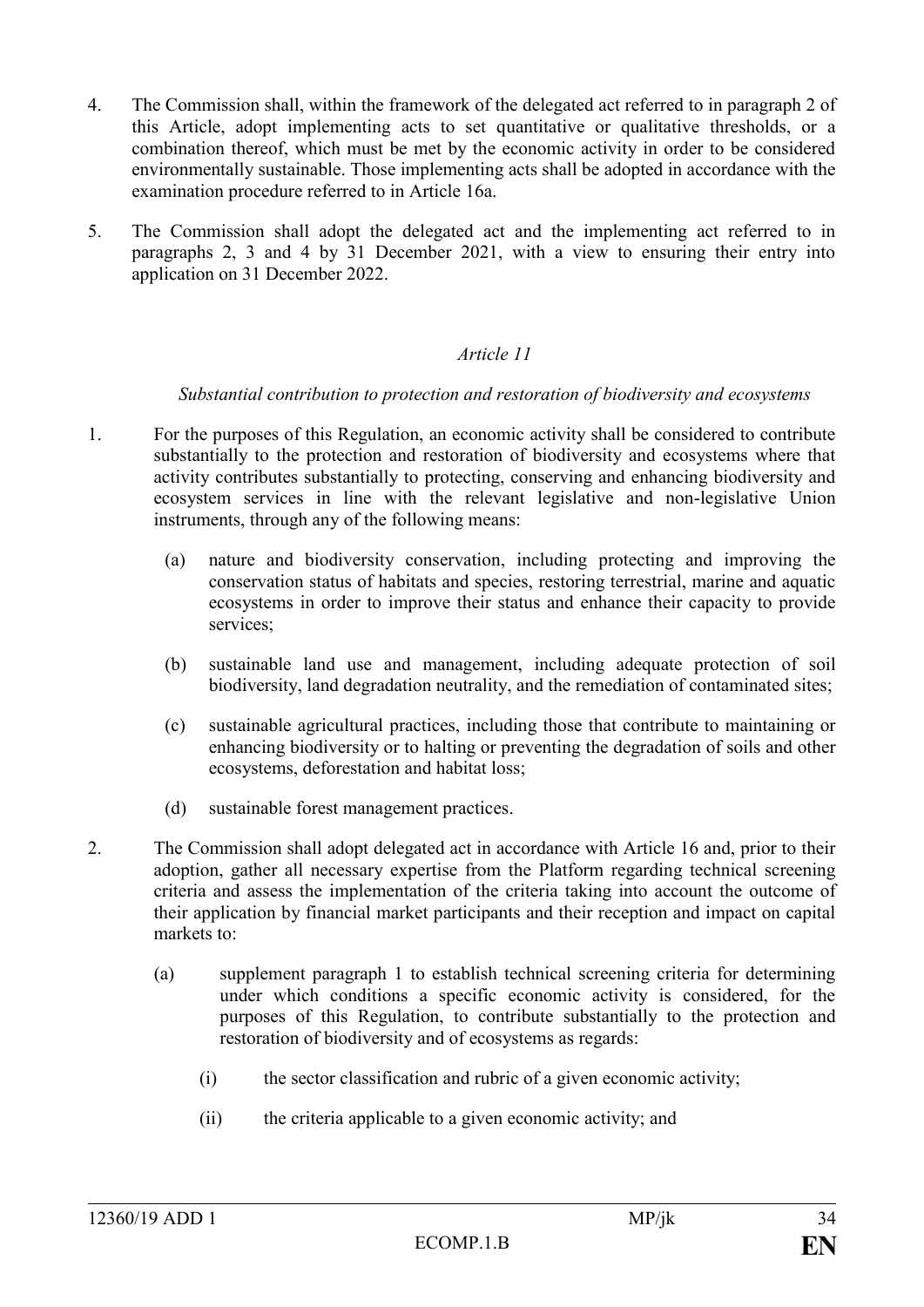- (iii) the metrics used to measure the environmental performance of the economic activity, including defining the boundaries for this measurement.
- (b) supplement Article 12 to establish technical screening criteria, for each relevant environmental objective, for determining whether an economic activity in respect of which screening criteria are established pursuant to point (a) of this paragraph is considered, for the purposes of this Regulation, to cause significant harm to one or more of those objectives.
- 3. The Commission shall establish the technical screening criteria referred to in paragraph 2 of this Article in one delegated act, taking into account the requirements laid down in Article 14.
- 4. The Commission shall, within the framework of the delegated act referred to in paragraph 2 of this Article, adopt implementing acts to set quantitative or qualitative thresholds, or a combination thereof, which must be met by the economic activity in order to be considered environmentally sustainable. Those implementing acts shall be adopted in accordance with the examination procedure referred to in Article 16a.
- 5. The Commission shall adopt the delegated act and the implementing act referred to in paragraphs 2, 3 and 4 by 31 December 2021, with a view to ensuring their entry into application on 31 December 2022.

## *Article 12*

## *Significant harm to environmental objectives*

For the purposes of Article 3(b), an economic activity shall be considered as significantly harming:

- (a) climate change mitigation, where that activity leads to significant greenhouse gas emissions;
- (b) climate change adaptation, where that activity leads to an increased adverse impact of the current and expected climate, for and beyond the natural and built environment within which that activity takes place;
- (c) sustainable use and protection of water and marine resources, where that activity is detrimental to the good status, or where relevant the good ecological potential, of water bodies, including surface waters and groundwaters, or to the good environmental status of marine waters;
- (d) the transition to a circular economy including waste prevention and recycling, where that activity leads to significant inefficiencies in the use of materials in one or more stages of the life-cycle of products, including in terms of durability, reparability, upgradability, reusability or recyclability of products; or where that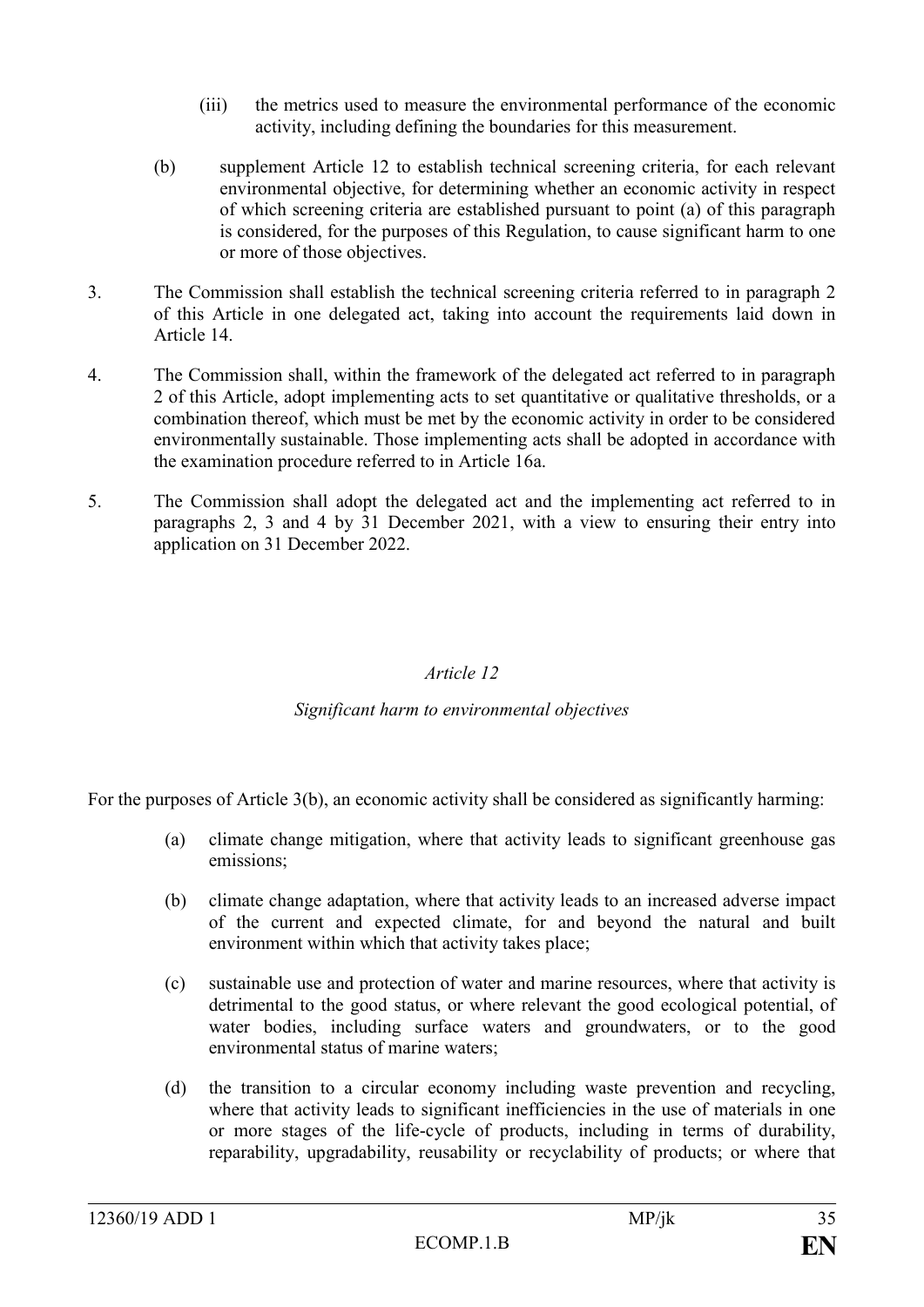activity leads to a significant increase in the generation, incineration or disposal (including landfilling) of waste in deviation from priorities of the waste hierarchy set out in Article 4 of Directive 2008/98/EC;

- (e) pollution prevention and control where that activity leads to a significant increase in the emissions of pollutants into air, water or land, as compared to the situation before the activity started;
- (f) the protection and restoration of biodiversity and ecosystems, where that activity is detrimental to a significant extent to the status of habitats and species, and to achieving or maintaining the good status of ecosystems and the services they provide, or where that activity is detrimental to the conservation status of habitats and species of Community interest, in line with Directive 92/43/EEC<sup>66</sup> and Directive  $2009/147/EC^{67}$ .

# *Article 13*

# *Minimum safeguards*

The minimum safeguards referred to in point (c) of Article 3 shall be procedures implemented by the undertaking that is carrying out an economic activity to ensure the alignment with the OECD Guidelines for Multinational Enterprises and UN Guiding Principles on Business and Human Rights, including the principles and rights set out in the eight fundamental conventions identified in the International Labour Organisation's declaration on Fundamental Rights and Principles at Work and the International Bill of Human Rights.

## *Article 14*

# *Requirements for technical screening criteria*

- 1. The technical screening criteria adopted in accordance with Articles 6(2) and (4), 7(2) and (4), 8(2) and (4), 9(2) and (4), 10(2) and (4) and 11(2) and (4) shall:
	- (a) identify the most relevant potential contributions to the given environmental objective, while respecting the principle of technological neutrality, considering both the short and long term impacts of a given economic activity;
	- (b) specify the minimum requirements that need to be met to avoid significant harm to all relevant environmental objectives, considering both the short and long term impacts of a given economic activity;
	- (c) be quantitative and contain thresholds as far as possible, and be qualitative otherwise;

 $\overline{a}$ 

**<sup>66</sup>** Council Directive 92/43/EEC on the conservation of natural habitats and of wild fauna and flora.

**<sup>67</sup>** Directive 2009/147/EC of the European Parliament and of the Council on the conservation of wild birds.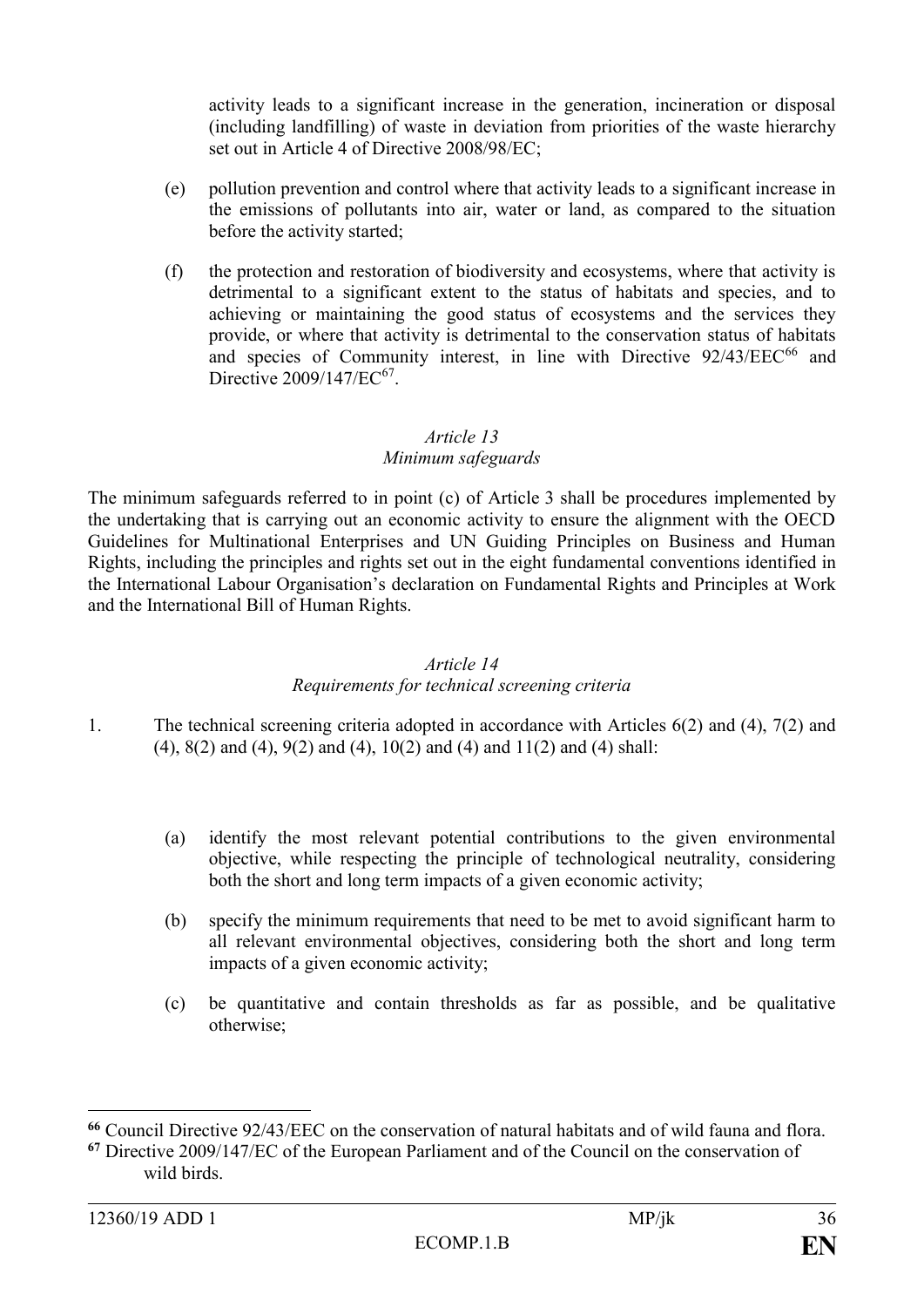- (d) where appropriate, build upon Union labelling and certification schemes, Union methodologies for assessing the environmental footprint, and Union statistical classification systems, and take into account any relevant existing Union legislation;.
- (e) be based on conclusive scientific evidence and take into account, where relevant, the precautionary principle enshrined in article 191 TFEU;
- (f) take into account the environmental impacts of the economic activity itself, as well as of the products and services provided by that economic activity, notably by considering their production, use and end-of-life;
- (g) take into account the nature and the scale of the economic activity, including the possible enabling nature of activities referred to in point (a) of Article 3 and activities which support the transition to a carbon neutral economy in accordance with Article  $6(1a)$ ;
- (h) take into account the potential market impact the transition to a more sustainable economy, including the risk of certain assets becoming stranded as a result, as well as the risk of creating inconsistent incentives for investing sustainably;
- (i) cover all relevant economic activities within a specific sector and ensure that those activities are treated equally if their net contribution is equal towards one or more environmental objectives laid down in Article 5 of this Regulation, to avoid distorting competition in the market;
- (j) be set as to facilitate the verification of compliance with those criteria.
- 2. The technical screening criteria referred to in paragraph 1 shall also include criteria for activities related to the clean energy transition, in particular energy efficiency and renewable energy, to the extent that those are substantially contributing to any of the environmental objectives.
- 3. The technical screening criteria referred to in paragraph 1 shall also include criteria for activities related to the switch to clean or climate-neutral mobility, including through modal shift, efficiency measures and alternative fuels, to the extent that those are substantially contributing to any of the environmental objectives.
- 4. The Commission shall regularly review the technical screening criteria referred to in paragraph 1 and, where appropriate, amend the delegated acts adopted in accordance with this Regulation in line with scientific and technological developments.

#### *Article 15 Platform on Sustainable Finance*

- 1. The Commission shall establish the Platform on Sustainable Finance ('the Platform') which shall be composed of:
	- (a) representatives of:
		- (i) the European Environment Agency;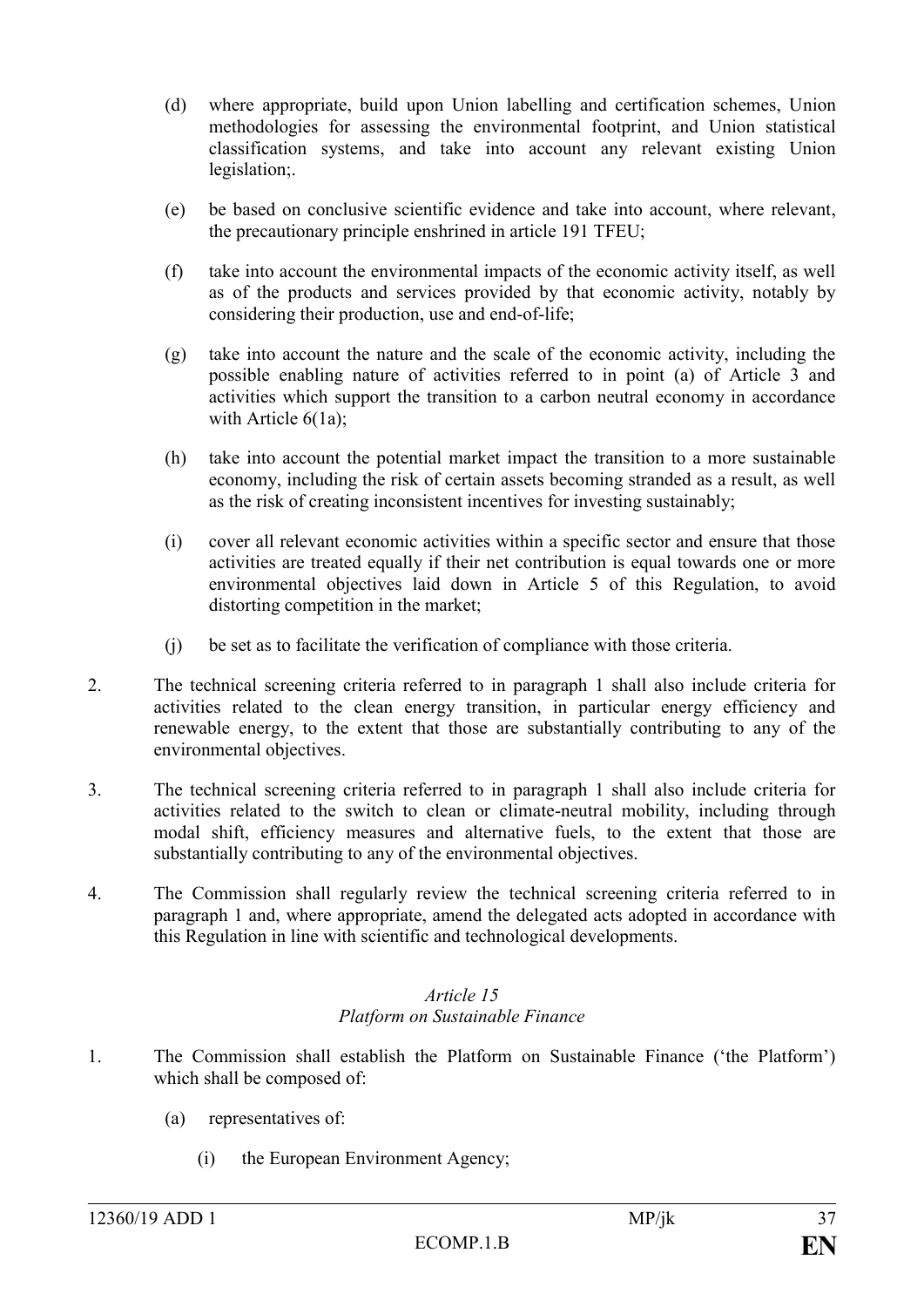- (ii) the European Supervisory Authorities;
- (iii) the European Investment Bank and the European Investment Fund;
- (b) experts representing relevant private stakeholders, including financial and nonfinancial market actors and business sectors, representing relevant industries;
- (c) experts appointed in a personal capacity, with proven knowledge and experience in the areas covered by this Regulation;
- (d) experts representing academia, including universities, research institutes and other scientific organisations, including those with global expertise;
- (e) experts representing civil society, including those with expertise in the field of environmental, social, labour and governance issues.
- 2. The Platform shall:
	- (a) advise the Commission on the technical screening criteria referred to in Article 14, and the possible need to update those criteria taking into account the outcome of their application as appropriate;
	- (b) analyse the impact of the technical screening criteria in terms of potential costs and benefits of their application;
	- (c) assist the Commission in analysing requests from stakeholders to develop or revise technical screening criteria for a given economic activity;
	- (ca) provide, when advising the Commission and analysing the impacts of technical screening criteria, the rationale and justification regarding the economic activities examined and included in technical screening criteria, or, in a case where an economic activity will not be included in technical screening criteria, the rationale and justification for that decision;
	- (d) advise the Commission on the suitability of the technical screening criteria for possible further use;
	- (da) advise the Commission on the suitability of the technical screening criteria for potential use with regard to regions and environmental conditions outside the Union;
	- (e) monitor and report regularly to the Commission on capital flows towards sustainable investment;
	- (f) advise the Commission on the possible need to amend this Regulation;
	- (g) consult external stakeholders, including key representatives of the relevant industry sector;
	- (h) advise the Commission on the functioning of Article 13 and the possible need to supplement the requirements thereof.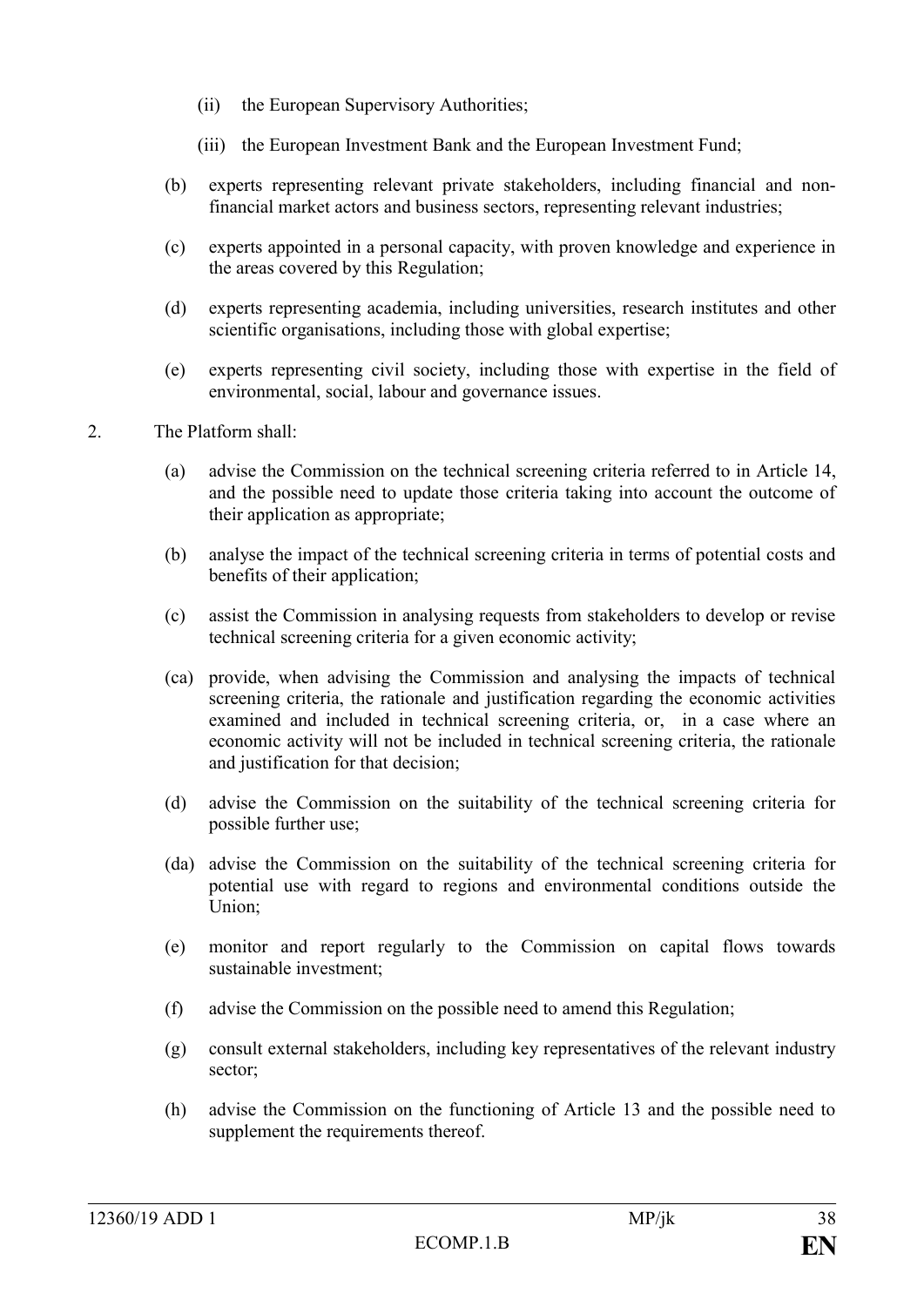- 3. The Platform shall be chaired by the Commission and constituted in accordance with the applicable rules on the creation and operation of Commission expert groups.
- 4. The Platform should carry out its tasks in accordance with the principle of transparency. The Commission shall provide to the Expert Group referred to in Article 16b access on a timely basis to the agendas, minutes of meetings, the reports and assessments and any relevant materials of the Platform that have been provided in accordance with paragraph 2.

# *Article 15a*

## *Competent authorities*

- 1. Member States shall designate competent authorities for supervising the compliance with the disclosure obligation laid down in Article 4(2) and (2a), which shall, in accordance with national law, have all the supervisory and investigatory powers necessary for the exercise of their functions under this Regulation.
- 2. For the purposes of the application of this Regulation the competent authorities shall cooperate with each other and provide each other without undue delay with such information as is relevant for the purposes of carrying out their duties under this Regulation and of making use of their powers.

# *Article 15b*

# *Measures and penalties*

Member States shall lay down the rules on measures and penalties applicable to infringements of Article 4(2) and (2a). The measures and penalties provided for shall be effective, proportionate and dissuasive.

## *Article 16 Exercise of the delegation*

- 1. The power to adopt delegated acts and implementing acts is conferred on the Commission, subject to the conditions laid down in this Article.
- 2. The power to adopt delegated acts and implementing acts referred to in Articles 6(2), (3), (4) and (5), 7(2), (3), (4) and (5), 8(2), (3), (4) and (5), 9(2), (3), (4) and (5), 10(2), (3), (4) and  $(5)$  and  $11(2)$ ,  $(3)$ ,  $(4)$  and  $(5)$  shall be conferred on the Commission for an indeterminate period from [Date of entry into force of this Regulation].
- 3. The delegation of powers referred to in paragraph 2 may be revoked at any time by the European Parliament or by the Council. A decision to revoke shall put an end to the delegation of the power specified in that decision. It shall take effect the day following the publication of the decision in the Official Journal of the European Union or at a later date specified therein. It shall not affect the validity of any delegated acts or implementing acts already in force.
- 4. Before adopting a delegated act, the Commission shall consult experts designated by each Member State in accordance with the principles laid down in the Inter-institutional Agreement of 13 April 2016 on Better Law-Making.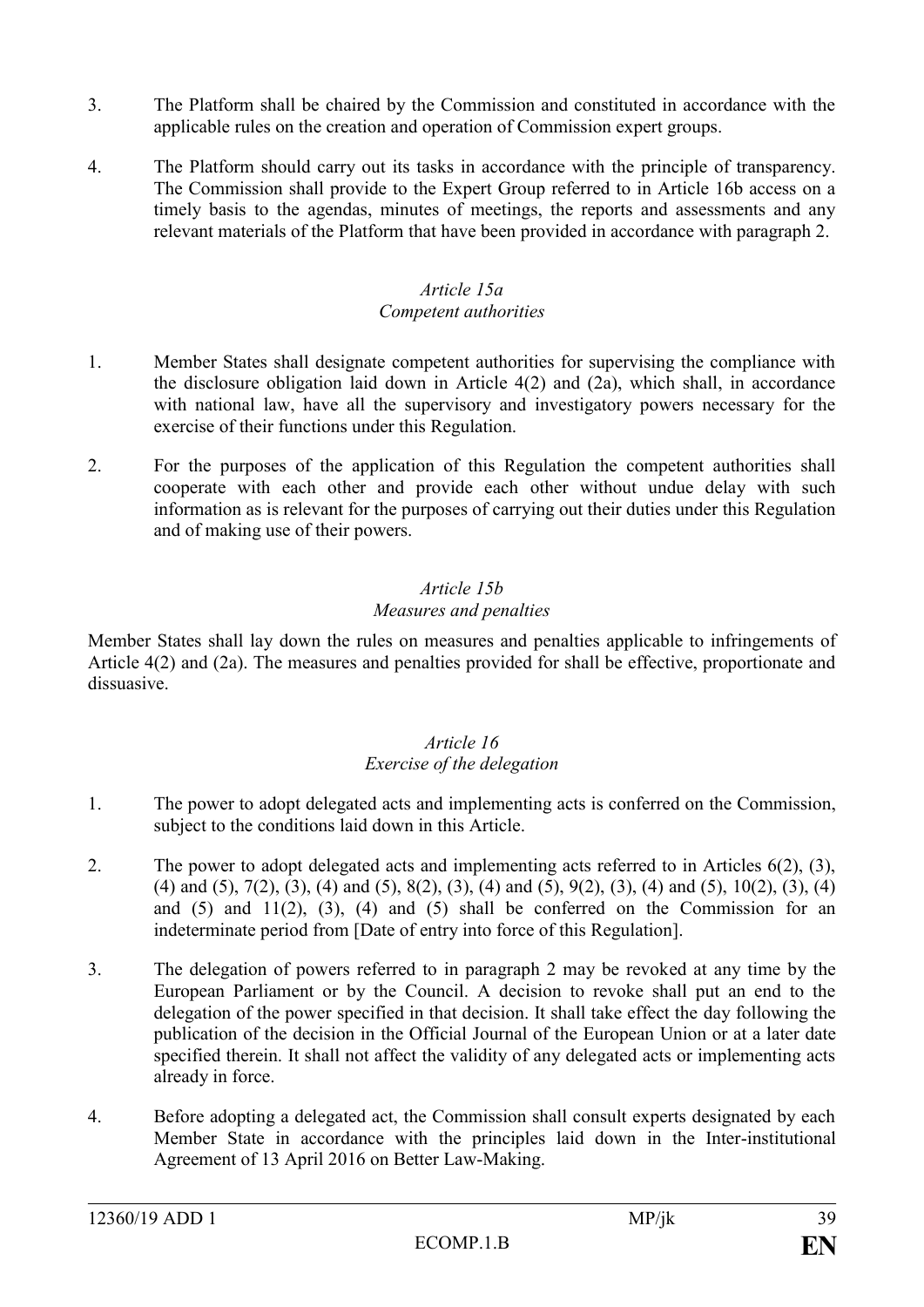- 5. As soon as it adopts a delegated act, the Commission shall notify it simultaneously to the European Parliament and to the Council.
- 5a. The Commission shall consult targeted stakeholders and carry out public consultations, as appropriate, prior to the drawing-up of the delegated acts.
- 6. A delegated act adopted pursuant to Articles  $6(2)$ ,  $(3)$ ,  $(4)$  and  $(5)$ ,  $7(2)$ ,  $(3)$ ,  $(4)$  and  $(5)$ , 8(2), (3), (4) and (5), 9(2), (3), (4) and (5), 10(2), (3), (4) and (5) and 11(2), (3), (4) and (5) shall enter into force only if no objection has been expressed either by the European Parliament or the Council within a period of four months of notification of that act to the European Parliament and the Council or if, before the expiry of that period, the European Parliament and the Council have both informed the Commission that they will not object. That period shall be extended by two months at the initiative of the European Parliament or of the Council.
- 7. A regulatory technical standard adopted pursuant to Article 4(2c) shall not become applicable earlier than the delegated acts referred to in Articles 6 to 11.

## *Article 16a*

#### *Committee procedure*

- 1. The Commission shall be assisted by the Member States Expert Group on Sustainable Finance. That committee shall be a committee within the meaning of Regulation (EU) No 182/2011 of the European Parliament and of the Council.
- 2. Where reference is made to this article, Article 5 of Regulation (EU) No 182/2011 shall apply.

## *Article 16b*

## *Member States Expert Group*

- 1. A Member States Expert Group on Sustainable Finance (Member States Expert Group) shall advise the Commission on the appropriateness of the technical screening criteria and the approach taken by the Platform referred to in Article 15 regarding the developing the criteria in accordance with Article 14.
- 2. The Commission shall inform Member States through regular meetings of the expert group to facilitate an exchange of views between on a timely basis the Member States and the Commission, in particular as regards the key output of the Platform, such as new screening criteria or material updates thereof, or draft reports.
- 3. The Commission shall gather all necessary expertise, prior to the adoption and during the development of delegated acts, including through the consultation of the Member States Expert Group.

The Commission shall consult the Member States Expert Group on each draft delegated act.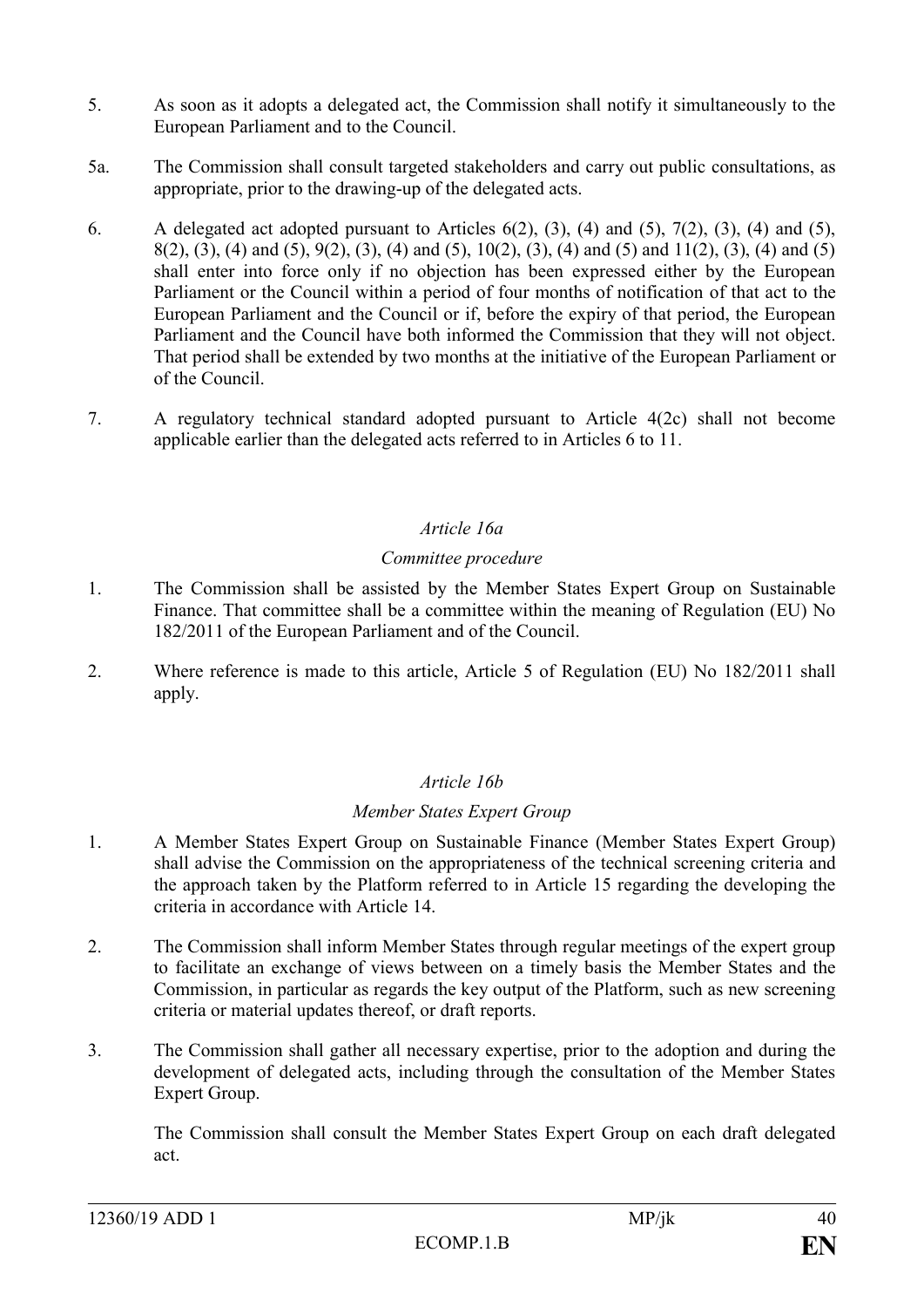The Member States Expert Group shall be provided with the draft delegated acts, the draft agenda and any other relevant documents in sufficient time to prepare.

The Commission services shall state the conclusions they have drawn from the consultation of the Member States Expert Group, including how they intend to take the views of the expert group into consideration. Those conclusions shall be recorded in writing.

Where the material content of a draft delegated act is amended in any way, the Commission shall give the expert group the opportunity to react to the amended version of the draft delegated act in writing where appropriate.

- 4. The Member States Expert Group shall act as the committee within the meaning of Regulation (EU) No 182/2011 of the European Parliament and of the Council referred to in Article 16.
- 5. To ensure equal access to information, the European Parliament and Council shall receive all documents at the same time as the Member States Expert Group. Experts of the Member State holding the Presidency of the Council shall automatically have access to the meetings of the Platform, referred to in Article 15.

# Chapter III

# Final provisions

# *Article 17*

# *Review clause*

- 1. By 31 December 2022, and subsequently every three years thereafter, the Commission shall publish a report on the application of this Regulation. That report shall evaluate the following:
	- (a) the progress on the implementation of this Regulation with regard to the development of technical screening criteria for environmentally sustainable economic activities;
	- (b) the appropriateness of extending the scope of this Regulation to cover other sustainability objectives, in particular social objectives;
	- (c) the use of the definition of environmentally sustainable investment in Union law, and at Member State level, including the appropriateness of setting up a mechanism to verify compliance with the criteria set out in this Regulation.
	- (d) the appropriateness of providing a standardised methodology for assessing the environmental impact of economic activities that contribute to an environmental objective, but are not yet considered to be environmentally sustainable under Article 3 of this Regulation.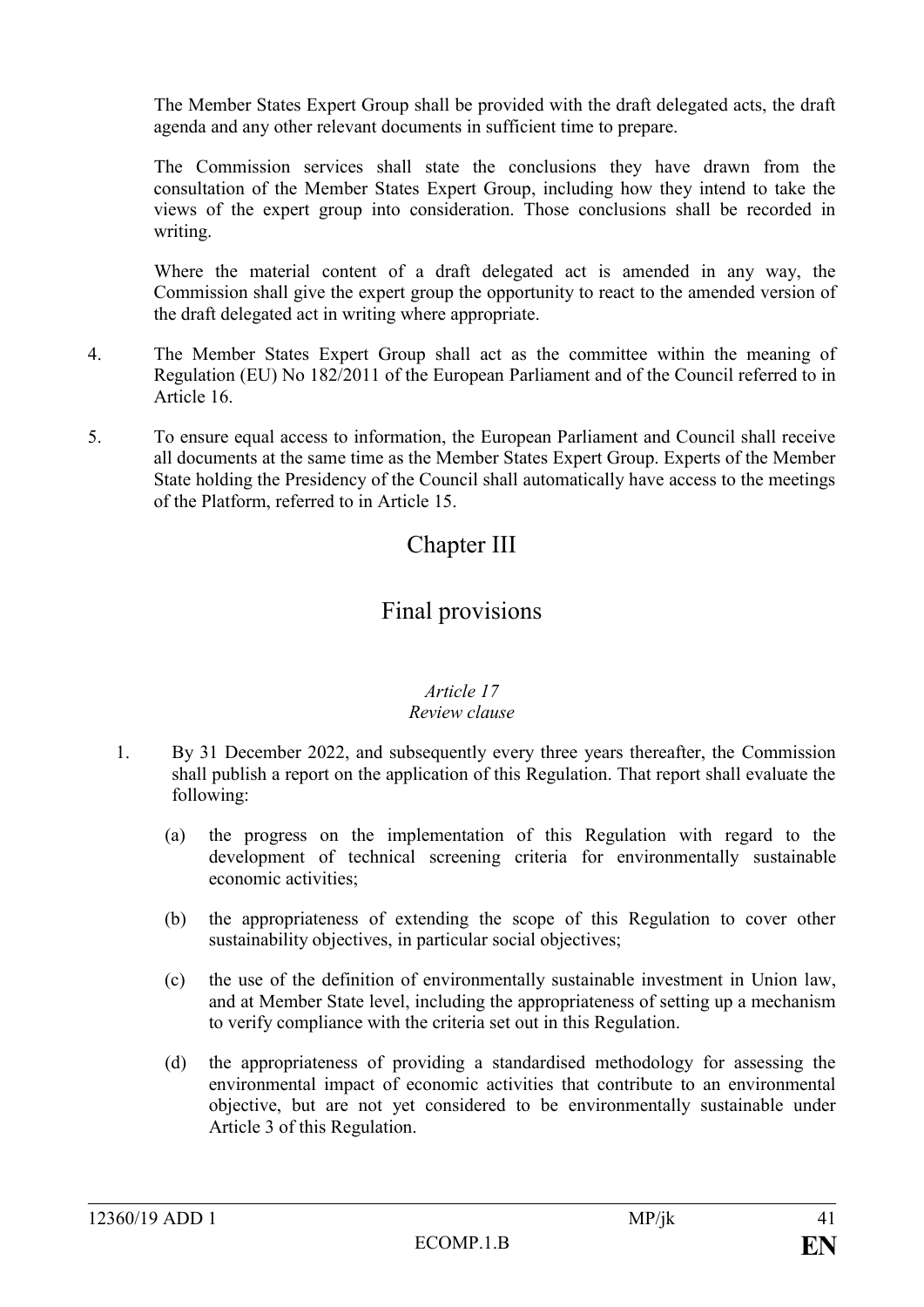- 1a. By December 2023 and subsequently every three years, the Commission shall publish a report on the possible need to revise and complement the criteria set out in this Regulation for considering if an economic activity environmentally sustainable.
- 2. By December 2022, the Commission shall publish a report on the functioning of the Platform and the Member States Expert Group, in particular evaluating the costefficiency, transparency, resourceful governance and organisation of the functions referred to in Articles 15 and 16b.
- 3. By July 2022, the Commission shall publish a report on the functioning of the Regulation, particularly on the impact of the limitations in the scope of this Regulation and other relevant EU legal framework as regards:

(a) flow of capital into private enterprises and other legal entities, particularly equity capital, on one hand through financial products referred to in this Regulation and, on the other hand other than financial products, in application of the technical screening criteria;

(b) access by financial markets participants referred to in this Regulation, and investors to reliable, timely and verifiable information and data regarding companies and other legal entities, as well as modalities of verification of such data, necessary in the determining of the degree of alignment with the technical screening criteria and ensuring compliance with it, taking into account investees within and outside the scope of the Regulation and both as equity and debt capital.

4. The reports referred to in paragraphs 1, 1a, 2 and 3 shall be sent to the European Parliament and to the Council. The Commission shall make accompanying proposals where appropriate.

#### *Article 18 Entry into force and application*

- 1. This Regulation shall enter into force on the twentieth day following that of its publication in the *Official Journal of the European Union*.
- 2. Articles 3 to 13 shall apply:
	- (a) in respect of the environmental objectives referred to in points (1) and (2) of Article 5, from 1 July 2020;
	- (b) in respect of the environmental objectives referred to in points (3) to (6) of Article 5, from 1 July 2021;
- 3. Articles 15a and 15b shall apply from the entry into force of the delegated and implementing acts referred to in Articles  $6(2)$ ,  $(3)$ ,  $(4)$  and  $(5)$ ,  $7(2)$ ,  $(3)$ ,  $(4)$  and  $(5)$ ,  $8(2)$ , (3), (4) and (5), 9(2), (3), (4) and (5), 10(2), (3), (4) and (5) and 11(2), (3), (4) and (5) as well as the regulatory technical standards referred to in Article 4(2c).

This Regulation shall be binding in its entirety and directly applicable in all Member States.